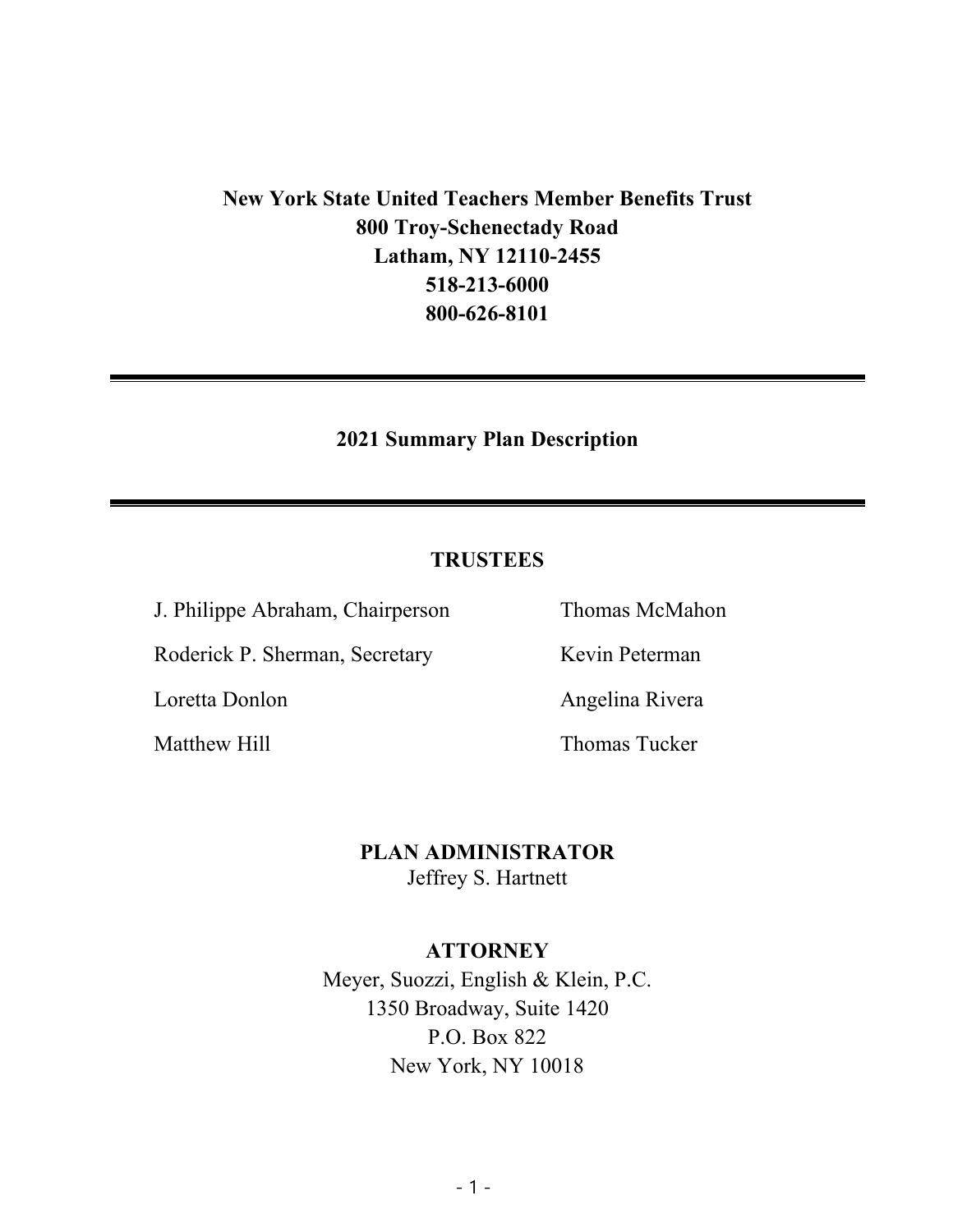#### **AUDITOR**

Buchbinder Tunick & Company LLP 6720-A Rockledge Drive, Suite 510 Bethesda, MD 20817

#### **CONSULTANT**

The Segal Company 333 West 34th Street New York, NY 10001-2402

#### **EMPLOYER IDENTIFICATION NUMBER: 22-2480854**

#### **PLAN NUMBER: 503**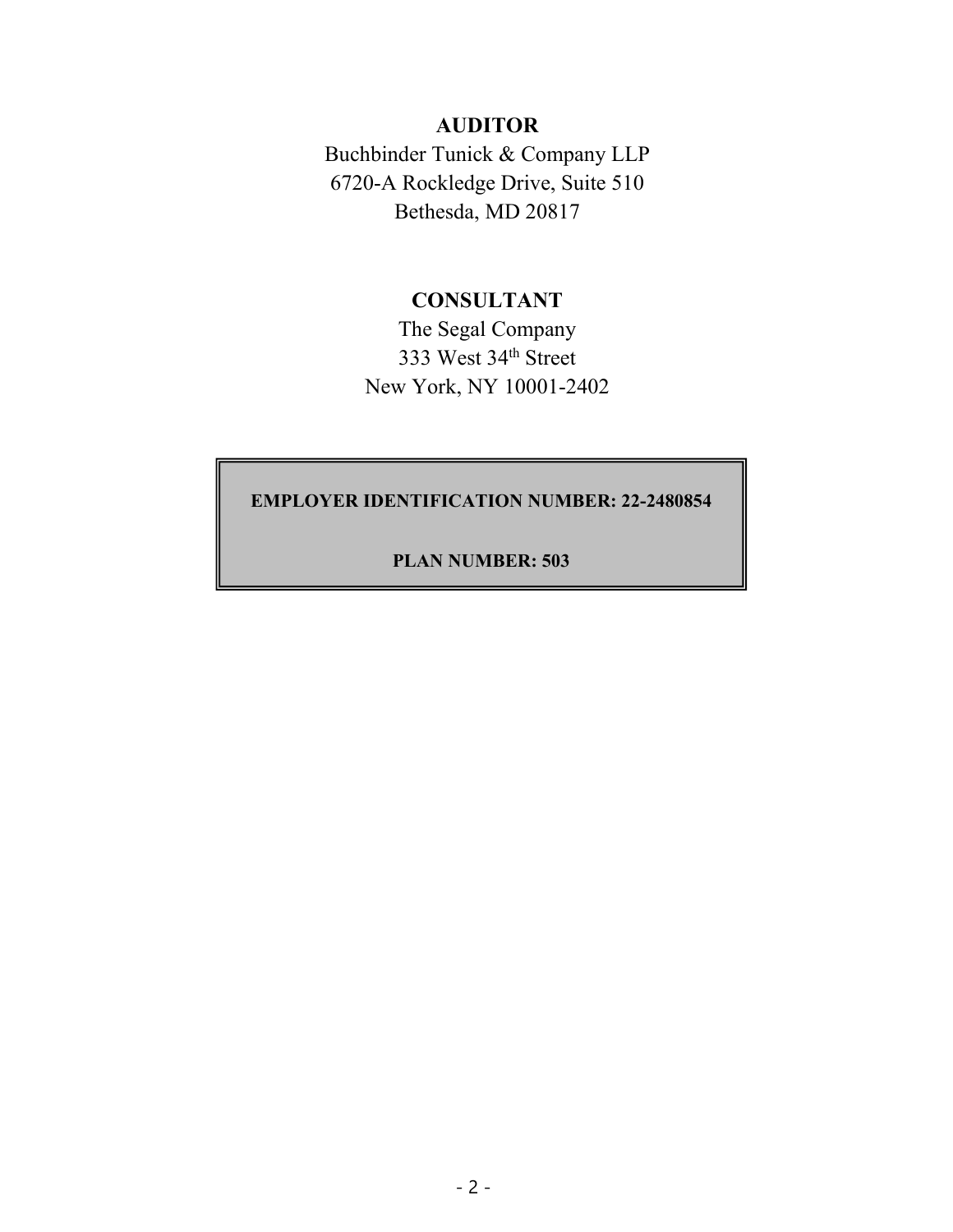#### **2021 Summary Plan Description**

March 2021

Dear Participant:

The NYSUT Member Benefits Trust (the "Plan" or "MBT") is pleased to provide you with this Summary Plan Description (SPD) of benefits, an overview of NYSUT Member Benefits Trust-endorsed Programs. The Member Benefits Trust was established to provide Participants and their Dependents with access to Benefit Programs endorsed by the Member Benefits Trust.

The NYSUT Member Benefits Trust does not claim that each Member Benefits Trustendorsed Benefit Program is the lowest-cost product, but Member Benefits Trustees, Directors, staff, consultants and advisors work to obtain and maintain quality programs at competitive prices. Participants are also encouraged to shop and compare before utilizing any Member Benefits-endorsed Benefit Programs.

Although some NYSUT Member Benefits Trust-endorsed Programs may provide legal or financial advice, Member Benefits itself does not offer investment, legal or tax advice. Participants are urged to consult their own investment, financial, tax and legal advisers to help them with an evaluation of the Benefit Programs.

The Benefit Programs described herein are provided by Benefit Providers. This SPD is not a contract, does not guarantee benefits and is not to be considered a substitute for the Official Documents maintained by the Benefit Providers. If a discrepancy arises between this SPD and the Official Documents, the Official Documents will govern.

We have made every effort to ensure this information is as updated and transparent as possible. If you would like to receive additional information about any NYSUT Member Benefits-endorsed programs or services, please call **800-626-8101** or visit *memberbenefits.nysut.org*.

Please note that this document is updated every five years and will be next updated in 2026. Any changes to the herein will be declared on an annual basis in a Summary of Material Modifications, which is published in March/April each year if necessary.

Sincerely,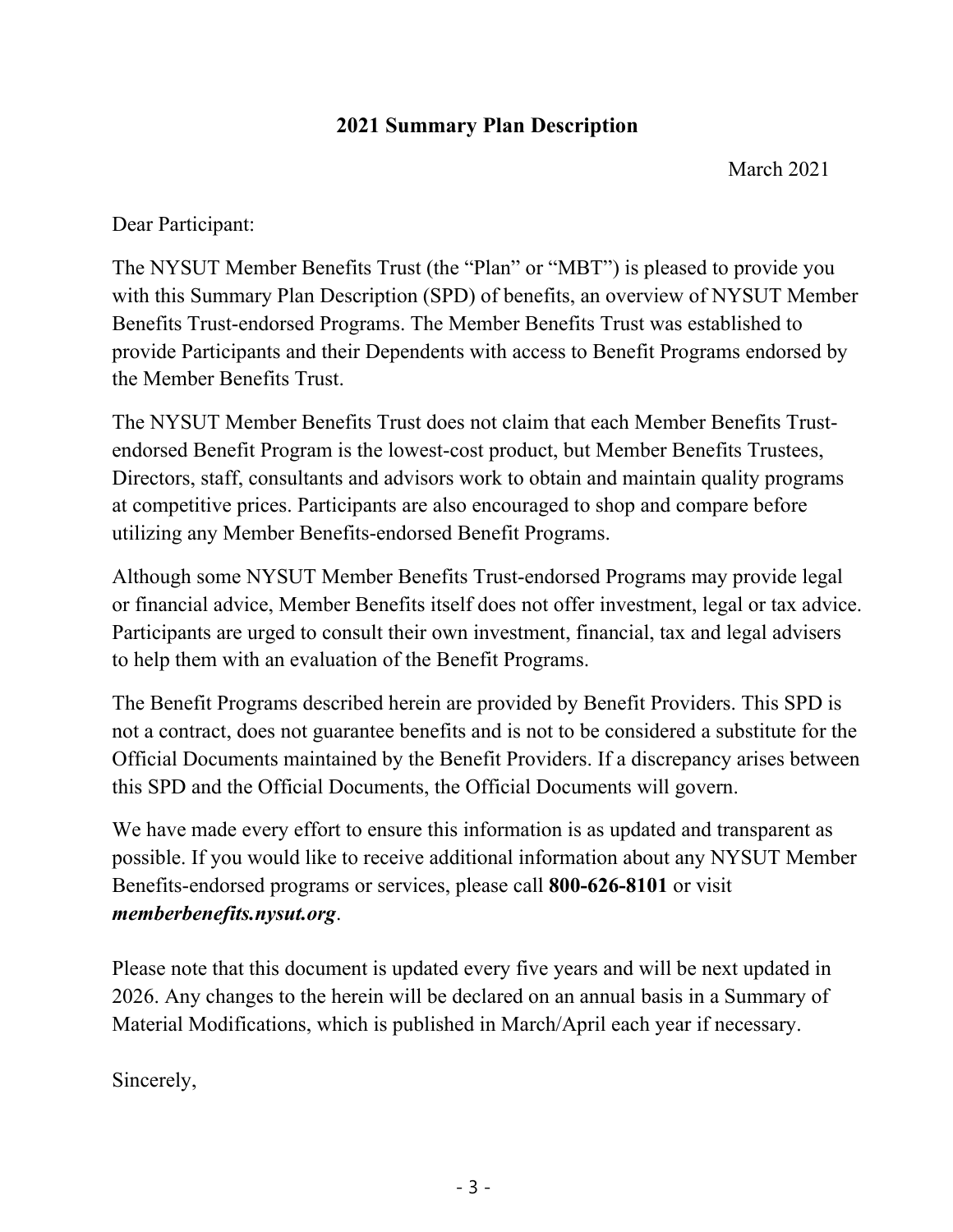### BOARD OF TRUSTEES OF NYSUT MEMBER BENEFITS TRUST

# **IMPORTANT NOTICES**

### **Claims Procedures**

Procedures for any group health or disability claims must be provided to you automatically and without charge. Such procedures are included in the applicable Benefit Program Official Documents. Briefly, claims procedure information includes the following:

1. Procedures for obtaining pre-authorizations, approvals or utilization review decisions in the case of group health plan services or benefits;

2. Procedures for filing claim forms, providing notifications of benefit determinations and reviewing determinations of any plan; and

3. Applicable time-limits and remedies available under a Plan for the redress of claims, which are denied in whole or in part.

Any questions regarding claims procedures should be directed towards the Claims Administrator of the applicable Benefit Programs.

### **Deadline for submitting claims for Benefits**

In order to receive the Benefits that you are entitled to, you must submit a claim for such Benefits to the relevant Benefit Provider before the deadline for filing such claims. The deadlines for submitting claims for different types of Benefits vary. Therefore, you should review the relevant Official Document in order to determine the applicable deadline. If you have any questions regarding a deadline, please contact the relevant Benefit Provider.

#### **Termination or Amendment of the Plan**

The Plan Sponsor has the right to modify or amend the Plan, in whole or in part, to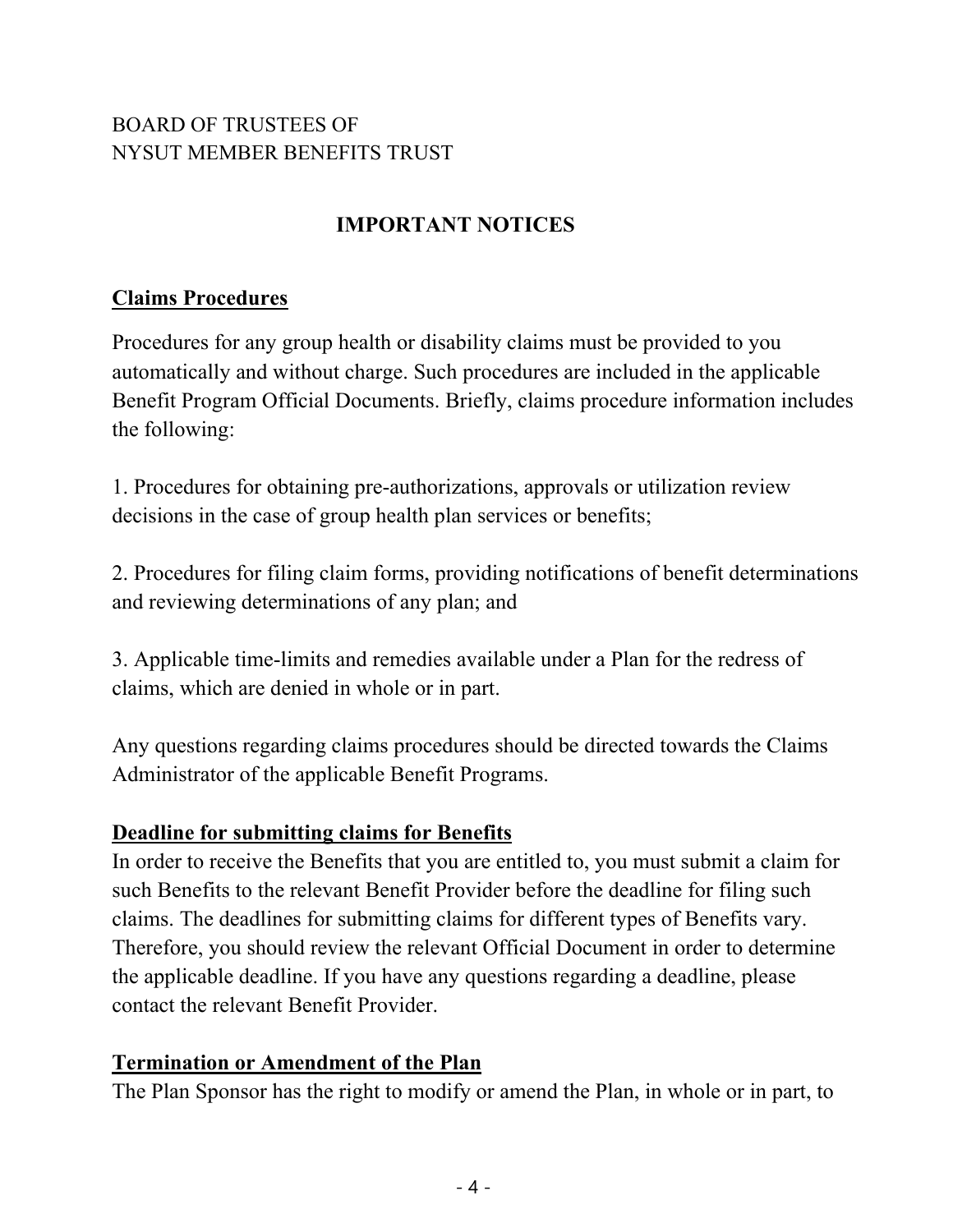change or discontinue any of the Benefit Programs, or to terminate the Plan at any time.

### **Named Fiduciaries**

The named fiduciary for each of the Benefit Programs is listed in the description of each Benefit Program below. A plan fiduciary is a person or entity: (1) that is authorized by the plan to exercise discretionary authority or discretionary control respecting management of the plan or disposition of plan assets; (2) who has any authority or responsibility with respect to any monies or other properties of the plan; or (3) who has any discretionary authority or discretionary responsibility in the administration of the plan. A Named Fiduciary with regard to a plan benefit is a plan fiduciary with authority to make benefit determinations (claims decisions and/or decisions on claims appeals).

### **No Guarantee of Income Tax Consequences**

Neither the Board of Trustees nor the Benefit Fund Trust Office makes any commitment or guarantee that any amounts paid to, or for the benefit of, a Participant under this Plan will be excludable from the Participant's gross income for Federal or State income tax purposes, or that any other Federal or State tax treatment will apply to or be available to any Participant.

### **Special Enrollment Rights**

If you acquire a new Dependent as a result of marriage, birth, adoption or placement for adoption, you may be able to enroll yourself and your Dependents in certain Benefit Programs outside of the usual open-enrollment timeframes, provided that you request enrollment within 30 days after the marriage, birth, adoption or placement for adoption. You should review the Official Documents for detailed information regarding any special enrollment or open enrollment rights that may apply to you. These rights may also be available if you lose coverage under another group health plan or program.

**\*\* Special Temporary COVID-19 Related Plan Provision** – Effective March 1, 2020, through 60 days following the announced end of the COVID-19 National Emergency (or such later date as may be provided in applicable government guidance), referred to as the "outbreak period," the 30-day timeframe for requesting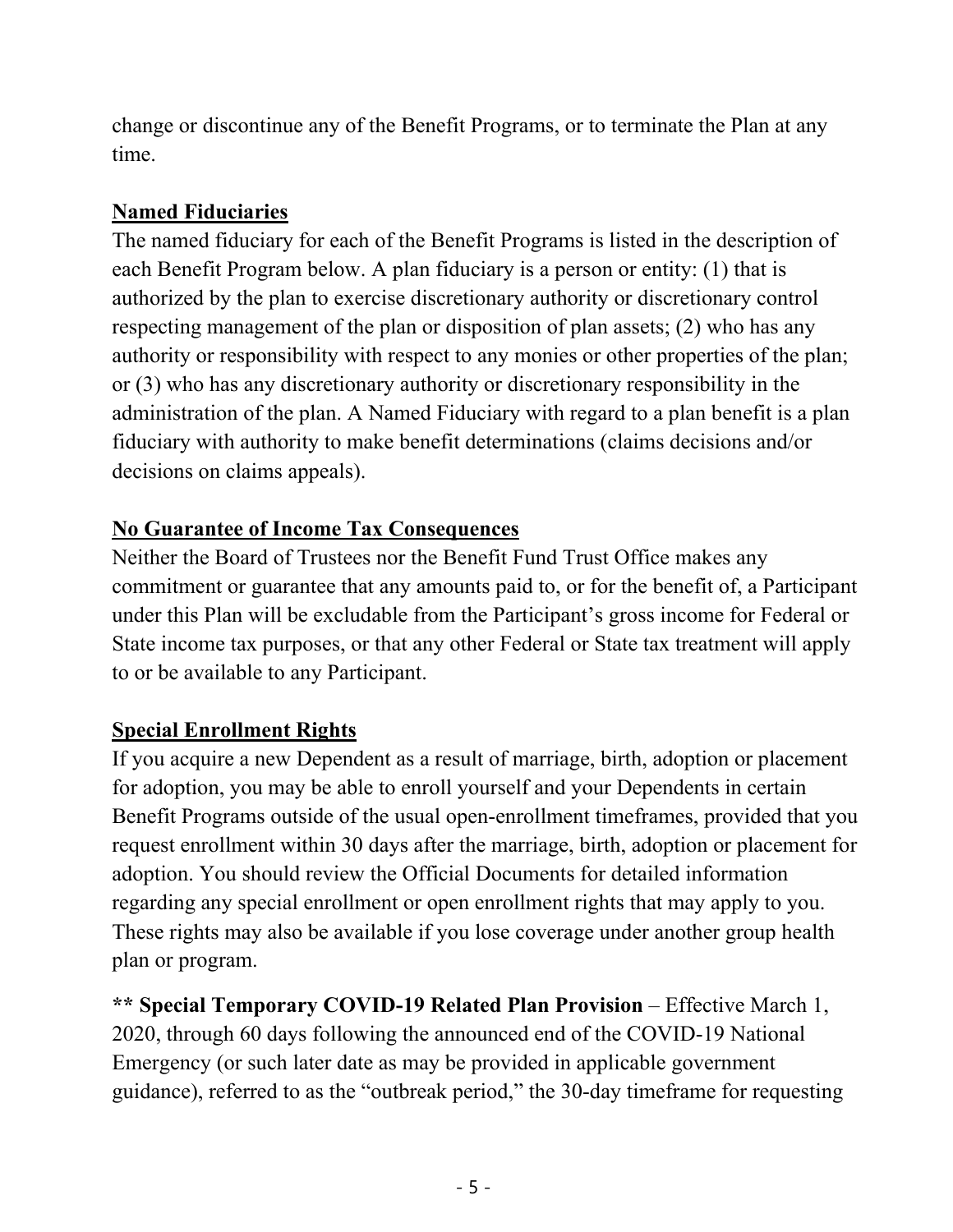special enrollment in certain Benefit Programs will be suspended until after the end of the outbreak period. This means that you will have until 30 days following the end of the outbreak period in which to request special enrollment for any new Dependent in these Benefit Programs.

#### **Omnibus Budget Reconciliation Act of 1993 (OBRA)**

OBRA 1993 requires that an eligible dependent child for purposes of medical coverage will include a child who is adopted or placed for adoption prior to age 18 and a child for whom the participant or covered dependent spouse is required to provide coverage due to a Qualified Medical Child Support Order (QMCSO), which is determined by the Plan Administrator to be a QMCSO. A QMCSO will also include a judgment, decree or order issued by a court of competent jurisdiction or through an administrative process established under state law and having the force and effect of law under state law and which satisfies the QMCSO requirements of ERISA. If a QMCSO is received, the Member Benefits Trust and applicable Benefit Providers will comply with it to the extent required by law.

#### **Notices**

You should send notices to Benefit Providers to their addresses, as specified in their brochures. You must provide notice to the applicable Benefit Provider in the event that you are divorced or legally separated, your domestic partner fails to qualify as a domestic partner, or if your dependent ceases to meet the eligibility requirements for being covered as a dependent under the applicable Benefit Program.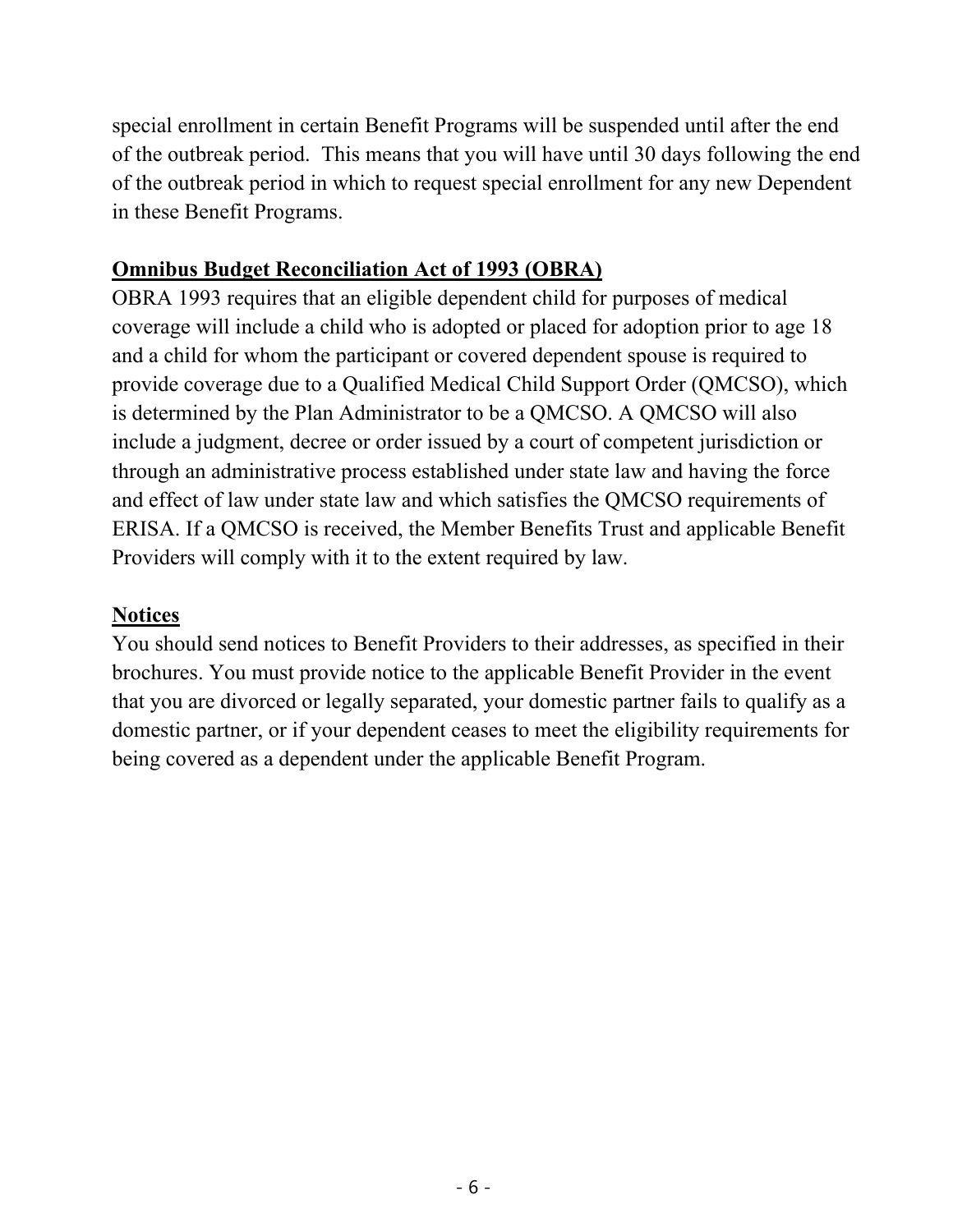#### TABLE OF CONTENTS

#### **ARTICLE TITLE**

- DEFINITIONS
- GENERAL
- ELIGIBILITY
- GRANDFATHERED PROGRAMS

#### **VOLUNTARY PROGRAMS**

- ACCIDENTAL DEATH & DISMEMBERMENT INSURANCE PLAN DENTAL PLAN DISABILITY INSURANCE PLAN LEGAL SERVICE PLAN LEVEL TERM LIFE INSURANCE PLAN LONG-TERM CARE INSURANCE PLAN (METLIFE) LONG-TERM CARE INSURANCE PLAN (NYLTCB) PERSONAL PROPERTY & LIABILITY INSURANCE PLAN SENIOR TERM LIFE INSURANCE PLAN TERM LIFE INSURANCE PLAN VISION PLAN WRAPPLAN® TERM LIFE COORDINATION PROGRAM
- WRAPPLAN® II UNIVERSAL LIFE INSURANCE PLAN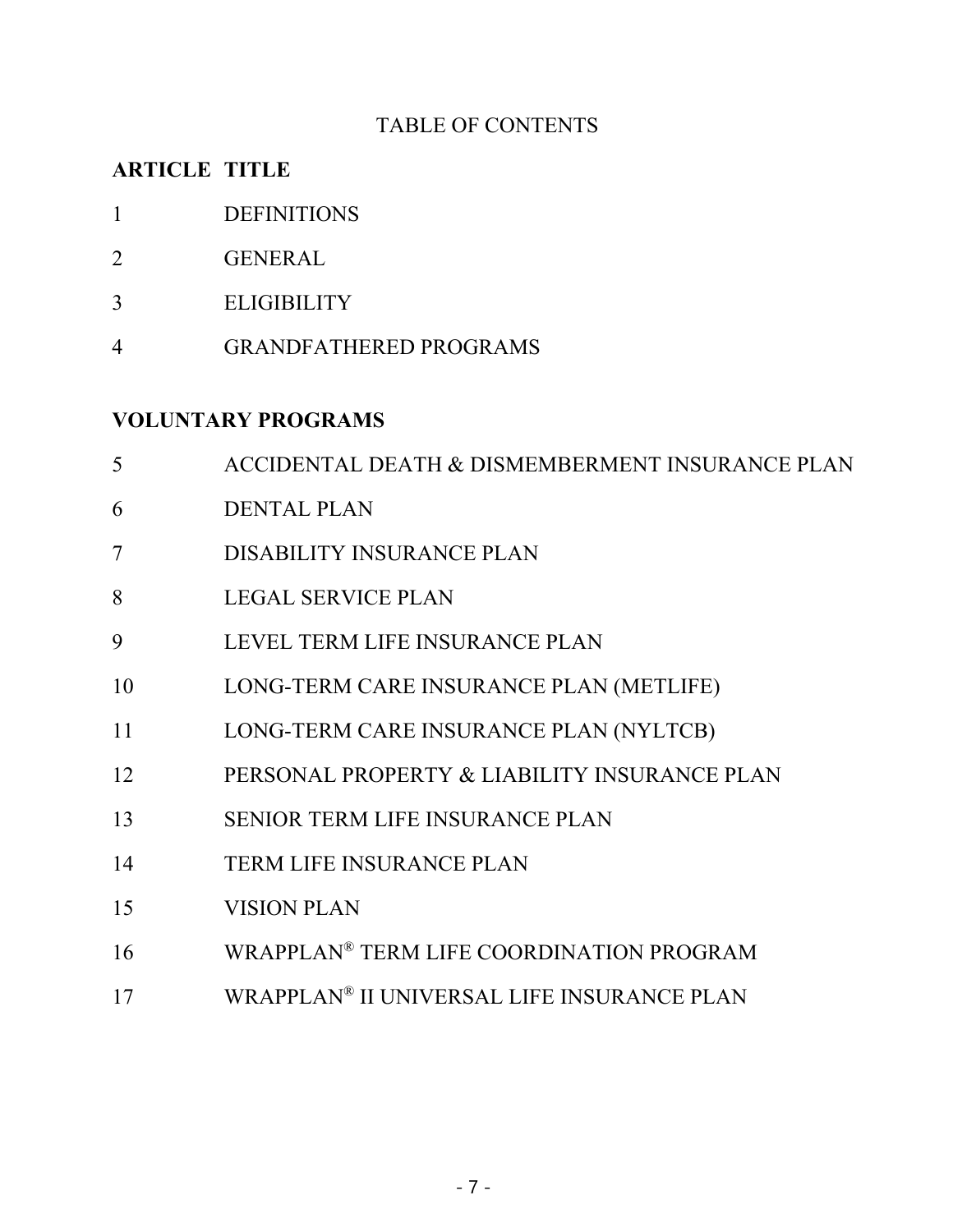# **GROUP PROGRAMS**

| 18 | <b>GROUP PROGRAM ELIGIBILITY</b>                 |
|----|--------------------------------------------------|
| 19 | <b>FLEXIBLE BENEFIT PLANS</b>                    |
| 20 | <b>GROUP ACCESS LEGAL SERVICE PLAN</b>           |
| 21 | <b>GROUP DENTAL PLAN</b>                         |
| 22 | <b>GROUP DISABILITY INSURANCE PLAN</b>           |
| 23 | <b>GROUP HEALTH ADVOCATE</b>                     |
| 24 | <b>GROUP LONG-TERM CARE INSURANCE PLAN</b>       |
| 25 | <b>GROUP PREPAID LEGAL SERVICE PLAN</b>          |
| 26 | <b>GROUP TERM LIFE INSURANCE PLAN</b>            |
| 27 | <b>GROUP VISION CARE PLAN</b>                    |
| 28 | <b>GROUP VOLUNTARY DISABILITY INSURANCE PLAN</b> |
| 29 | <b>GROUP VOLUNTARY VISION CARE PLAN</b>          |
| 30 | HEALTH REIMBURSEMENT ARRANGEMENTS                |
| 31 | COBRA CONTINUATION COVERAGE                      |
| 32 | STATEMENT OF ERISA RIGHTS                        |
| 33 | <b>IMPORTANT INFORMATION</b>                     |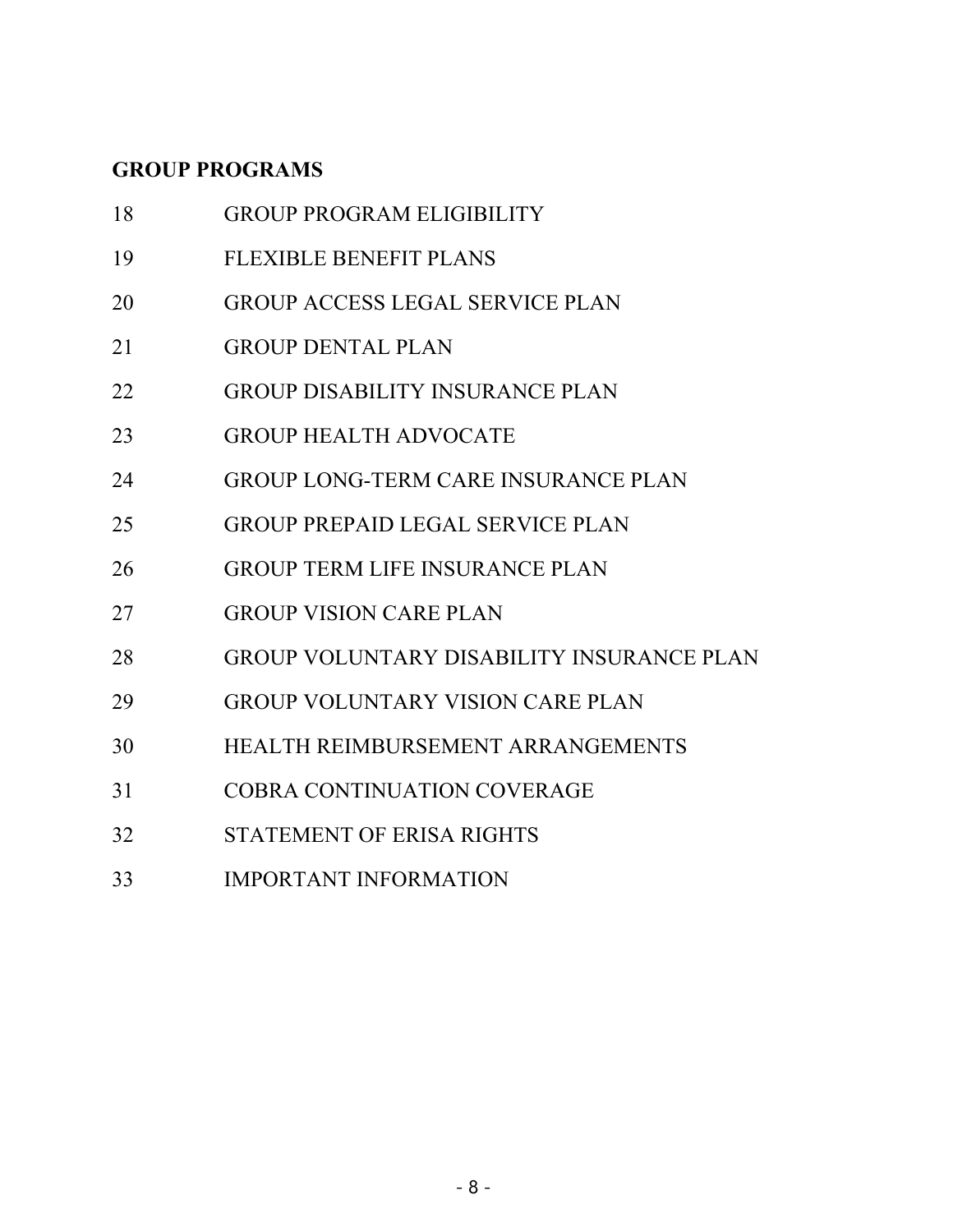### **ARTICLE 1: DEFINITIONS**

For the purposes of this Plan, the terms below are defined. However, in the event of a conflict between the definition specified in this document and the definition stated in an Official Document issued by the Benefit Provider, the definition used in the Official Document will govern. Thus, you should be aware of the definitions used in the Official Documents you receive.

### **Section 1.01 Associate Member**

The term "Associate Member" refers to an individual who is currently covered by one or more NYSUT Member Benefits Trust-endorsed Programs and wishes to continue participation in such Program(s), but has no other means of maintaining NYSUT membership. This category is called Associate Member – Continuing NYSUT Member Benefits Coverage, but is referred to as the shortened "Associate Member" throughout this Summary Plan Description.

### **Section 1.02 Beneficiary**

A "Beneficiary" is a person designated by a Participant under the terms and conditions of a Benefit Program endorsed by this Plan.

### **Section 1.03 Benefit Fund**

A "Benefit Fund" is a collectively-bargained Program designed to provide a plan of benefits to members of the bargaining unit and others as agreed.

### **Section 1.04 Benefits**

"Benefits" are payments or services that you may be entitled to under a Benefit Program endorsed by this Plan.

#### **Section 1.05 Child or Children**

The terms "Child" and "Children" refer to natural children, stepchildren, lawfully adopted children and foster children, as determined by the Benefit Provider.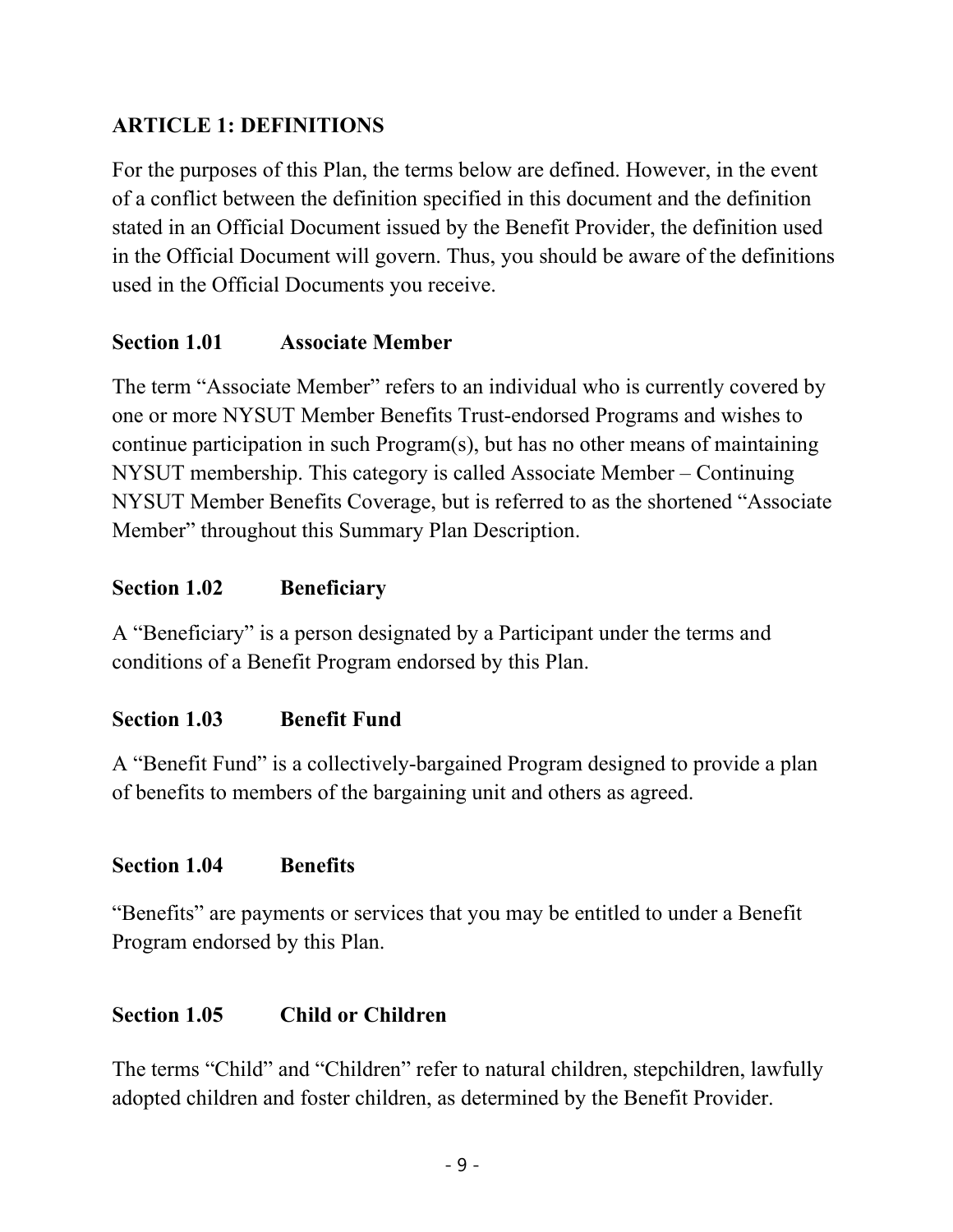#### **Section 1.06 Dependent**

A "Dependent" is a legal spouse, domestic partner, or Child or such other individual eligible for Benefits as determined under the rules and requirements of a Benefit Program.

#### **Section 1.07 Local Association**

A "Local Association" is a group of Members who hold collective bargaining rights for classroom teachers, school-related personnel, private school employees, higher education faculty and professional staffs, and health care professionals or other non-supervisory employees at the school district or institutional level recognized by the NYSUT Board of Directors.

### **Section 1.08 Member**

A "Member" is an individual represented by NYSUT or a local affiliate thereof, or who has otherwise satisfied NYSUT Membership requirements.

### **Section 1.09 Official Document(s)**

"Official Documents" are the Master Insurance Policies, your Individual Insurance Policy, and other policies, certificates, contracts or similar documents issued to you by the Benefit Providers that set forth the terms and conditions of the respective Benefit Programs.

#### **Section 1.10 Participant**

You are a "Participant" in this Plan if you are an in-service or retiree Member of New York State United Teachers (NYSUT), or you are a Service Fee Payer or Associate Member. You are also considered a "Participant" if your Employer, Local Association or Benefit Fund has purchased or provides a Group Benefit Program and has included you as an individual eligible for coverage under that Group Benefit Program.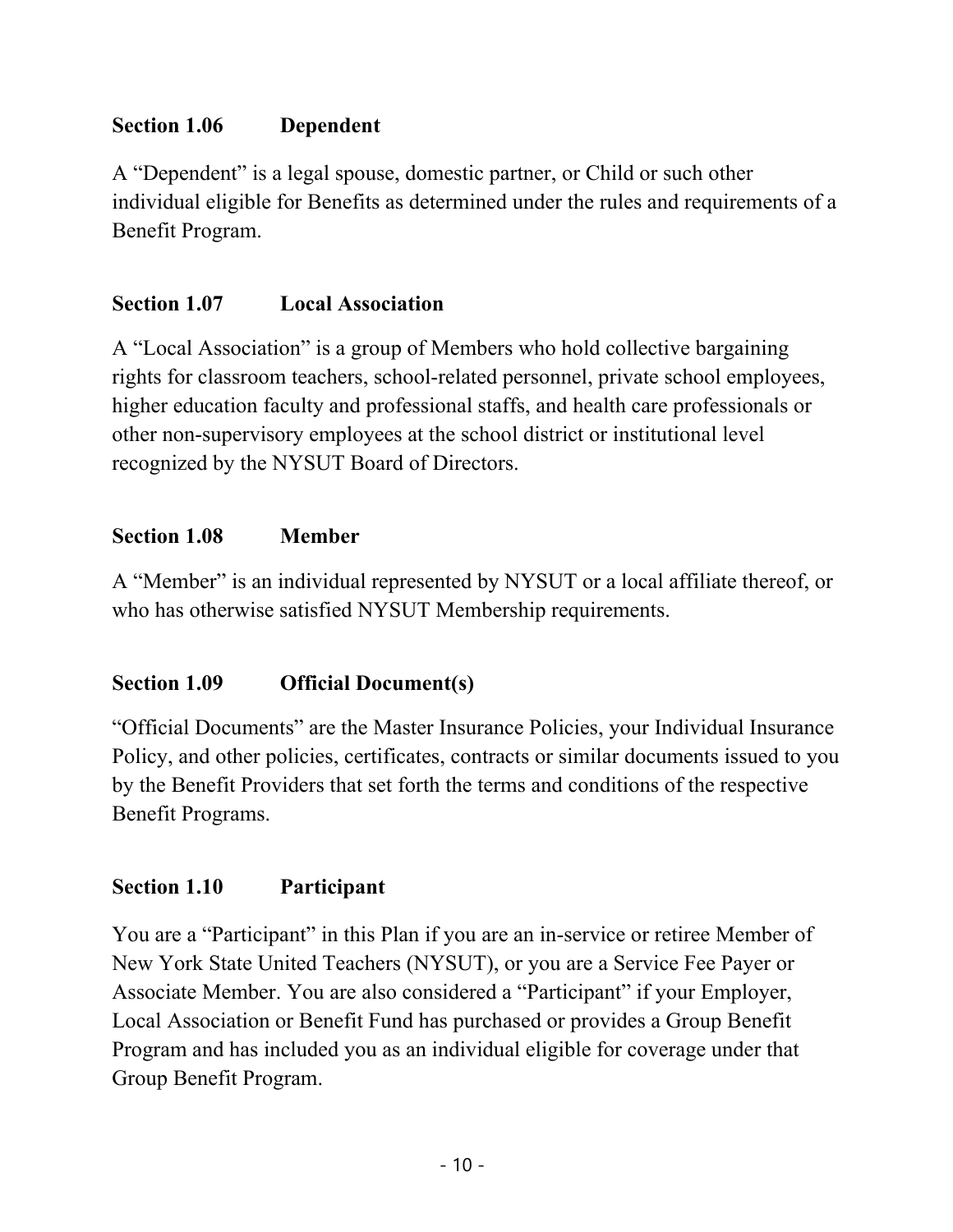### **Section 1.11 Service Fee Payer**

A "Service Fee Payer" refers to an individual in private sector employment who pays the equivalent of membership dues for collective bargaining-related services and who receives a refund of the part of the fee that the Union uses for political and ideological purposes only incidentally related to the terms and conditions of employment.

### **Section 1.12 Union**

The "Union" is the New York State United Teachers.

# **ARTICLE 2: GENERAL**

### **Section 2.01 About this Plan**

The name of this Plan is the New York State United Teachers Member Benefits Trust – referred to in this document as the "Member Benefits Trust." The Member Benefits Trust is sponsored by the Union. The purpose of this Plan is to provide Participants and their Dependents with access to Benefit Programs endorsed by the Member Benefits Trust. Benefit Programs are provided by independent Benefit Providers who are solely responsible for the Program Contracts; eligibility determinations; coverage and exclusions; and for paying claims and resolving any disputes about Benefits.

The Member Benefits Trust is a tax-exempt, not-for-profit, Trust Fund established and maintained for the exclusive benefit of the Participants of the Trust and their Dependents. No Union dues monies are received from NYSUT to support the Member Benefits Trust's operation.

The Member Benefits Trust has endorsement arrangements with the Benefit Providers. All such payments are used solely to defray the costs of administering the Benefit Programs of the Member Benefits Trust, including compensation, rent, office expenses, and the cost of retaining consultants, auditors and attorneys to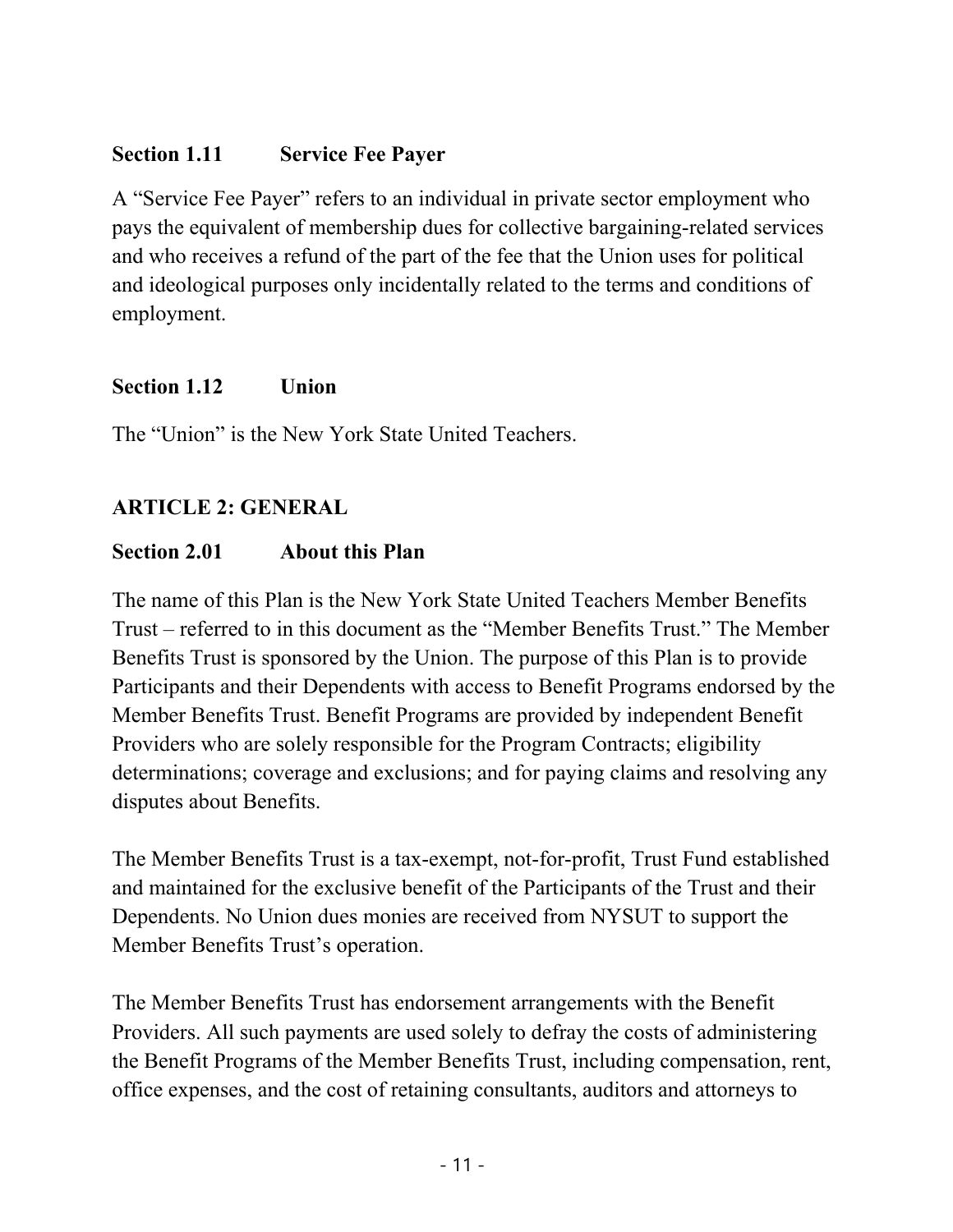advise the Trustees and the Trust's staff.

Where appropriate, Member Benefits Trust's revenue is also used to enhance the Benefit Programs for Participants. No monies are paid to NYSUT except reimbursement for use of facilities and for services and personnel provided by NYSUT to, and at the request of, the Member Benefits Trust (the reasonableness of which amounts is certified annually to the Trustees by Member Benefits Trust's independent auditors).

### **Section 2.02 About this Document**

This SPD provides an overview of all Member Benefits Trust-endorsed Programs. This Description is a brief summary of the provisions of the Member Benefits Trust-endorsed Benefit Programs. Official Documents provided to you by the respective Benefit Provider(s) set forth the details of all Benefits and provisions of the Benefit Programs.

This SPD is not to be considered a substitute for the Official Documents. If a discrepancy arises between this SPD and the Official Documents, the Official Documents will govern.

#### **Section 2.03 Plan Trustees**

The names and titles of the Plan's Trustees are listed on the front page of this SPD. For all Plan Trustees, their business address is NYSUT Member Benefits, 800 Troy-Schenectady Road, Latham, NY 12110.

#### **Section 2.04 Plan Administrator and Service of Legal Process**

While the Board of Trustees is the Plan Administrator for purposes of ERISA, the Board has designated Jeffrey S. Hartnett as the Plan Administrator responsible for carrying out the Trustees' decisions and for overseeing the daily operation of the Plan and the Fund Office. If you have any questions about the Plan, you may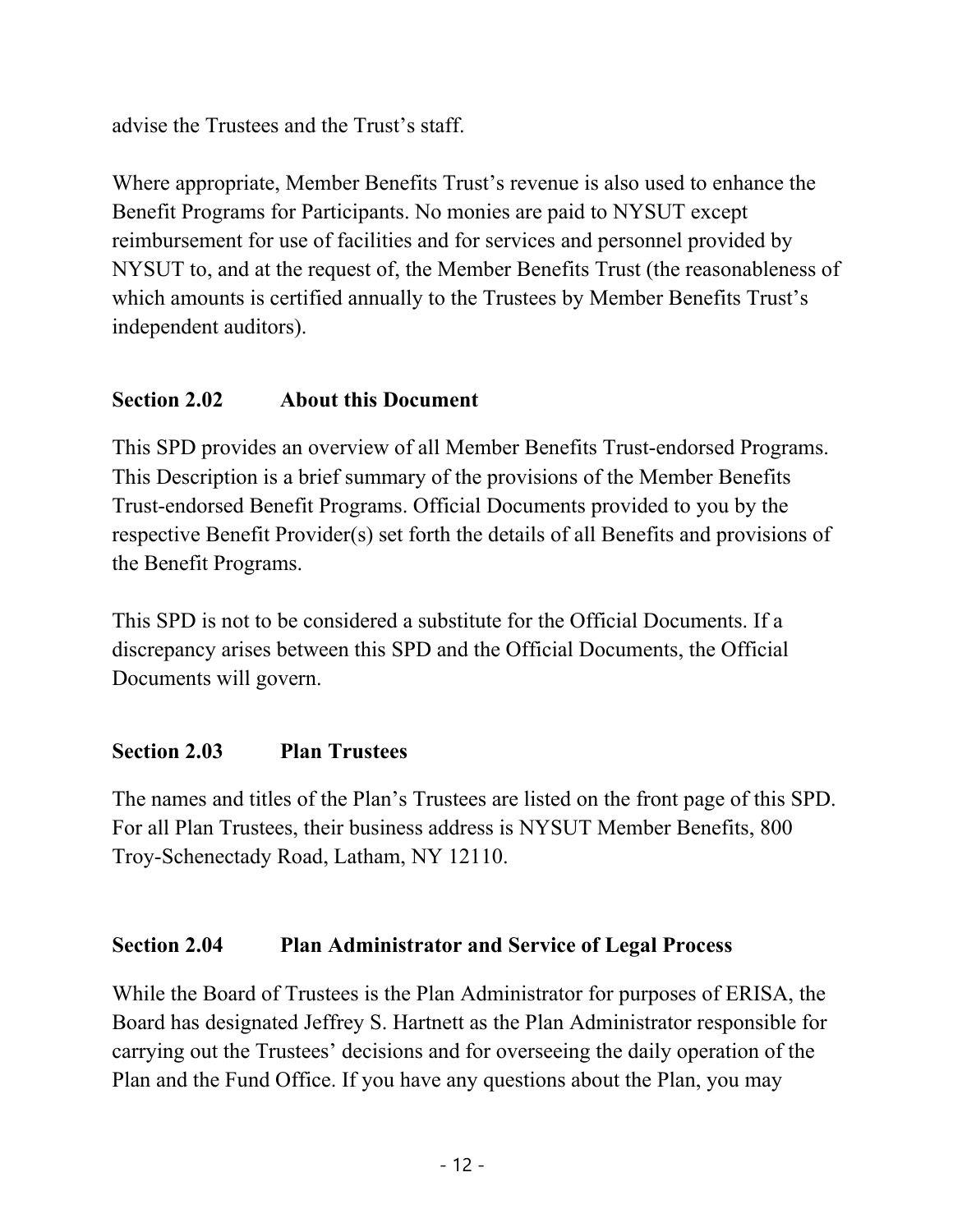contact the Fund Office as follows:

By writing: NYSUT Member Benefits Trust 800 Troy-Schenectady Road Latham, NY 12110 Or by calling: 518-213-6000 or 800-626-8101

The Trustees have designated the Plan Administrator as agent for service of legal process at the above address.

Service of legal process upon Jeffrey S. Hartnett will be deemed to be service upon the Trustees in their capacity as Trustees. However, service of legal process may also be made upon any Trustee.

#### **Section 2.05 Plan Year**

The Plan Year begins on September 1 and ends on August 31.

#### **Section 2.06 How Benefits Are Provided**

This Plan has entered into agreements with the Benefit Providers and certain Third-Party Administrators, herein referred to as Benefit Providers, to provide the Benefit Programs described below.

The Benefit Providers, Third-Party Administrators and Benefit Programs are:

- Aon Voluntary Benefits & Enrollment Solutions administers the WrapPlan<sup>®</sup> II Universal Life Insurance Plan and grandfathered WrapPlan® Term Life Coordination Program. The mailing address for Aon Voluntary Benefits and Enrollment Solutions is 605 Crescent Executive Court, Suite 400, Lake Mary, FL 32746.
- Chubb Group Insurance Companies provides the Accidental Death & Dismemberment Insurance Plan. The mailing address for Chubb is 202B Hall's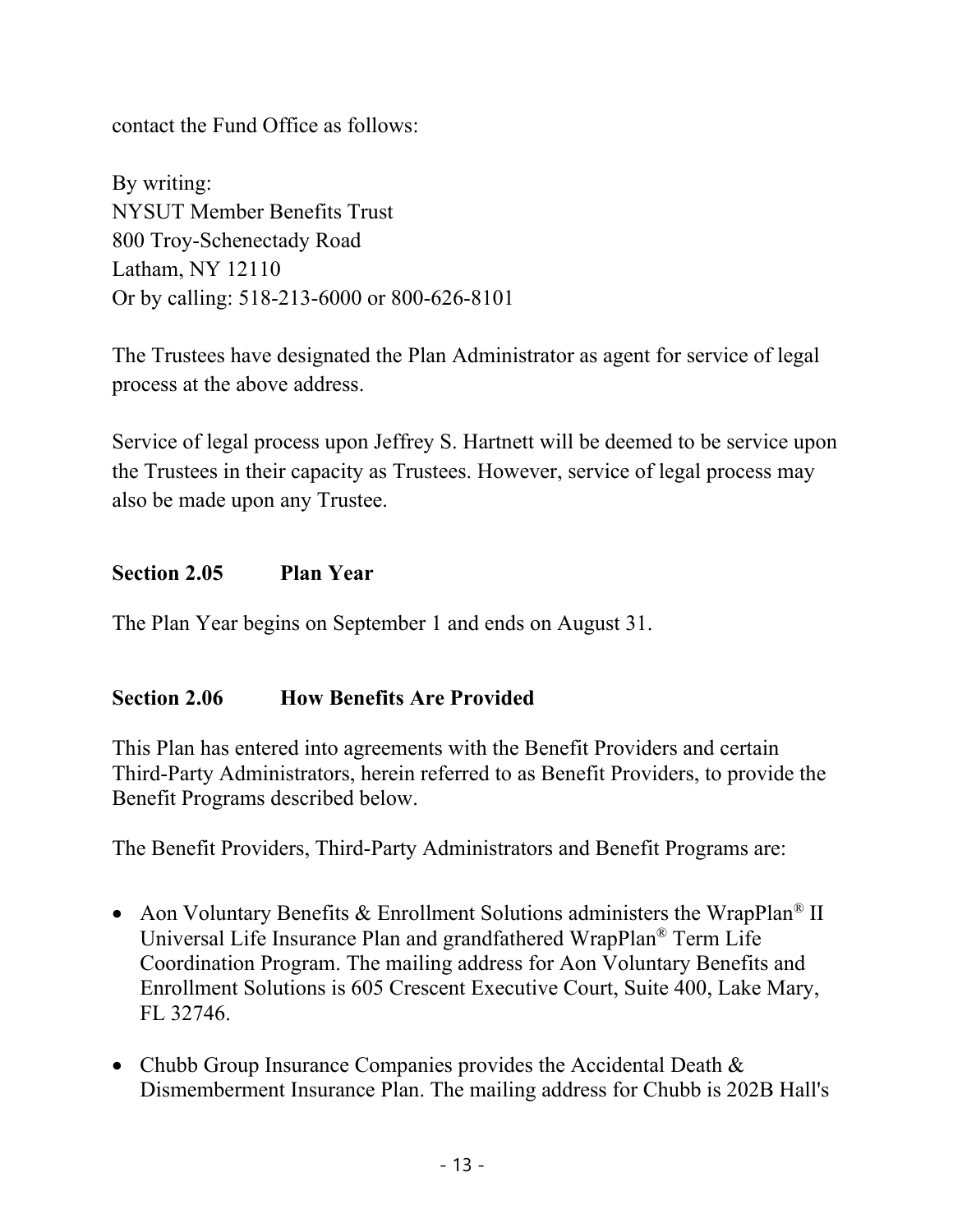Mill Road, P.O. Box 1650, Whitehouse Station, NJ 08889.

- Davis Vision provides the Vision, Group Vision Care and Group Voluntary Vision Care Plans. The mailing address for Davis Vision is 700 Troy-Schenectady Road, Suite 301, Latham, NY 12110.
- Delta Dental of New York provides the Group Dental Plan. The mailing address for Delta Dental is One Delta Drive, Mechanicsburg, PA 17055.
- First Unum Life Insurance Company provides the Group Term Life Insurance, Group Disability Insurance, Group Voluntary Disability Insurance and grandfathered Group Long-Term Care Plans. The mailing address for First Unum is 1225 Franklin Avenue, Suite 250, Garden City, NY 11530.
- Health Advocate provides the Group Health Advocate benefit. The mailing address for Health Advocate is 3043 Walton Road, Plymouth Meeting, PA 19462.
- Mercer Consumer administers the Disability Insurance Plan, Term Life Insurance Plan, Level Term Life Insurance Plan and grandfathered Senior Term Life Insurance Plan. The mailing address for Mercer Consumer is P.O. Box 9186, Des Moines, IA 50306.
- MetLife Auto & Home provides the Personal Property and Liability Insurance Plan. The mailing address for MetLife Auto & Home is P.O. Box 671, Warwick, RI 02887.
- Metropolitan Life Insurance Company provides the Dental Plan. The mailing address for MetLife is P.O. Box 14588, Lexington, KY 40512.
- Metropolitan Life Insurance Company provides the Disability Insurance Plan, Term Life Insurance Plan, Level Term Life Insurance Plan and grandfathered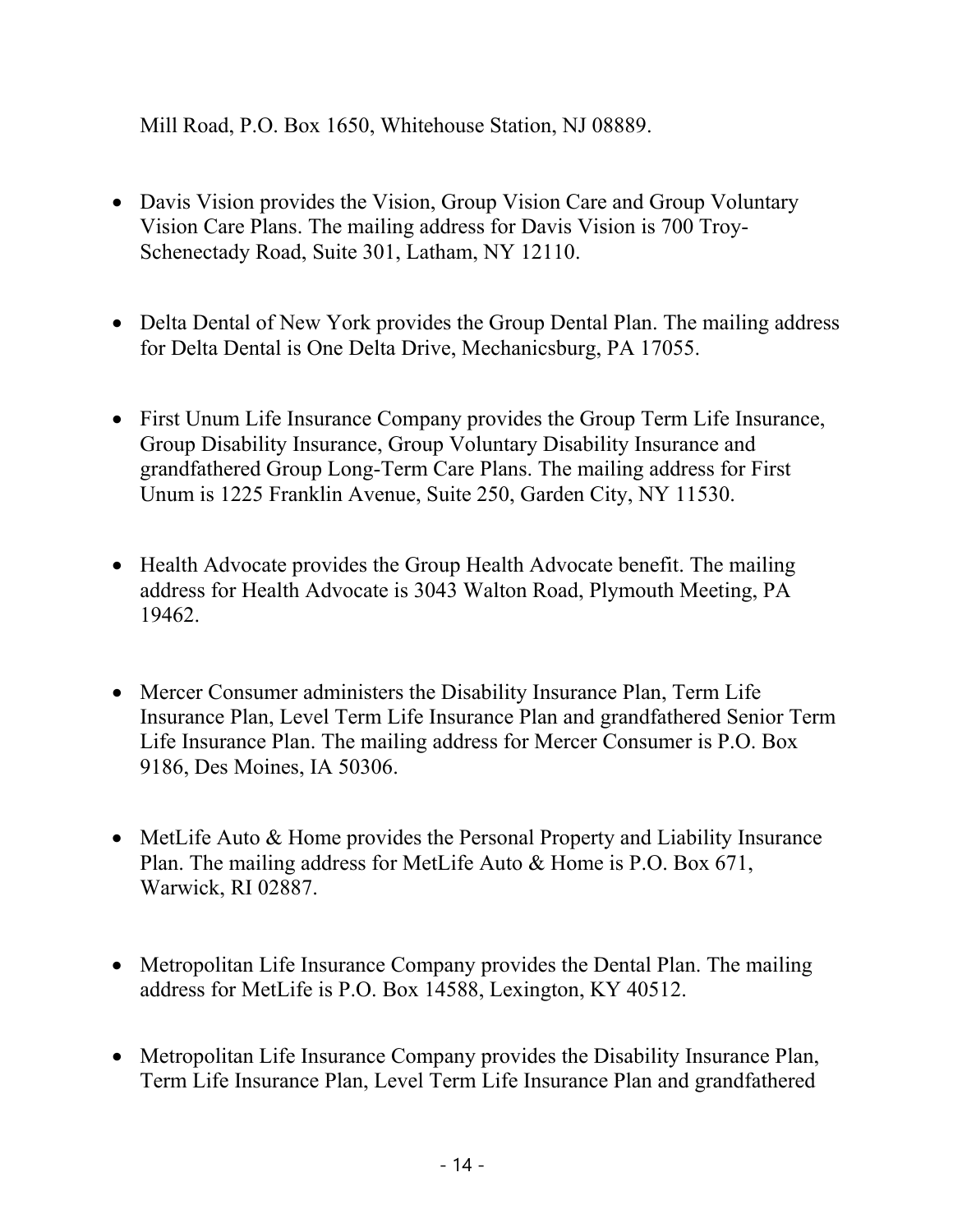Senior Term Life Insurance Plan. The mailing address for MetLife is 200 Park Avenue, New York, NY 10166.

- Metropolitan Life Insurance Company provides the grandfathered Long-Term Care Insurance Plan. The mailing address for MetLife is P.O. Box 14634, Lexington, KY 40512.
- The National Legal Office of Feldman, Kramer & Monaco, P.C. provides the Legal Service Plan, Group Access Legal Service Plan and Group Prepaid Legal Service Plan. The mailing address for Feldman, Kramer & Monaco is 330 Vanderbilt Motor Parkway, Hauppauge, NY 11788.
- New York Long-Term Care Brokers provides the Long-Term Care Insurance Program. The mailing address for NYLTCB is 11 Executive Park Drive, Clifton Park, NY 12065.
- P & A Administrative Services, Inc. administers the Dental Plan and is one of the administrators of the Flexible Benefits Plans and Health Reimbursement Arrangements. The mailing address for P & A is 17 Court Street, Suite 500, Buffalo, NY 14202.
- The Preferred Group Plans, Inc. is one of the administrators of the Flexible Benefits Plans and Health Reimbursement Arrangements. The mailing address for The Preferred Group Plans is P.O. Box 15136, Albany, NY 12212.
- Transamerica Financial Life Insurance Company provides the WrapPlan<sup>®</sup> II Universal Life Insurance Plan and grandfathered WrapPlan® Term Life Coordination Program. The mailing address for Transamerica is 440 Mamaroneck Avenue, Harrison, NY 10528.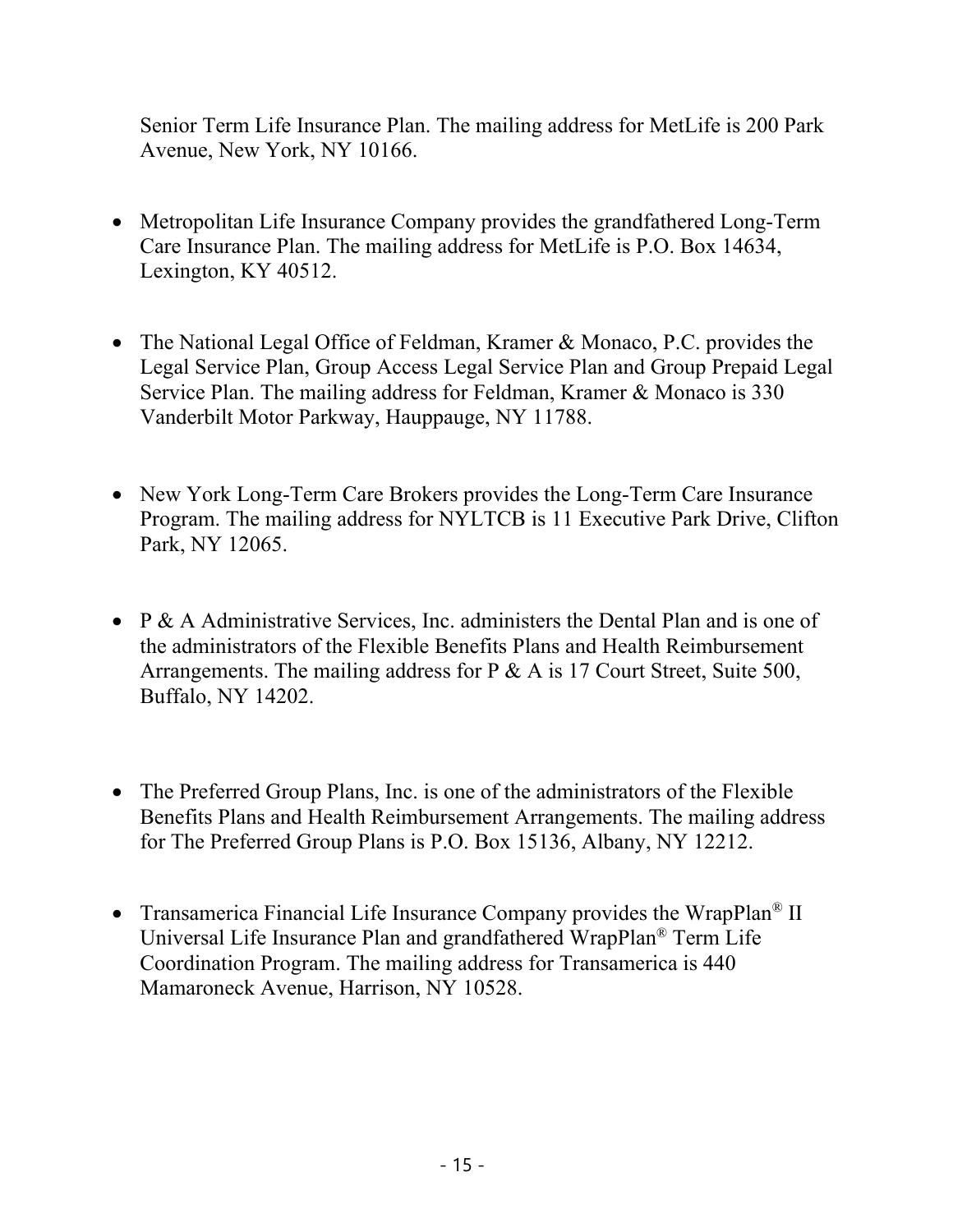### **Section 2.07 What is the financial arrangement between the NYSUT Member Benefits Trust and the Benefit Providers?**

The Member Benefits Trust has endorsement arrangements with the Benefit Providers. The details of each endorsement arrangement are included in this SPD. All payments to Member Benefits pursuant to such arrangements are used solely to defray the costs of administering its various endorsed Programs and, where appropriate, to enhance them for Participants.

For the following Benefit Programs, the Insurer pools (or, in the case of the Group Vision Care and Group Voluntary Vision Care Plans, insured group vision plans pool) the premiums of Member Benefits Participants who are insured for the purposes of determining premium rates and accounting– Term Life Insurance Plan, grandfathered Senior Term Life Insurance Plan, Disability Insurance Plan, grandfathered Long-Term Care Insurance Plan, Group Term Life Insurance Plan, Group Disability and Group Voluntary Disability Insurance Plans, Group Dental Plan, and Group Vision Care and Group Voluntary Vision Care Plans.

Coverage outside of these plans may have rates and terms that are not the same as those obtainable through Member Benefits. The Insurer or Member Benefits may hold premium reserves that may be used to offset rate increases and/or fund such other expenses related to the plan as determined appropriate by Member Benefits.

# **ARTICLE 3: ELIGIBILITY**

#### **Section 3.01 Voluntary Programs**

Eligibility for Voluntary Benefit Programs is determined by the Benefit Providers. In most instances, participation is limited to In-Service Members, Retiree Members and Service Fee Payers. Other benefits are also available to Associate Members. Your Dependents may be eligible to apply for Benefits or be added to your coverage based upon the criteria established by the Benefit Providers. Official Documents from the Benefit Providers set forth the eligibility criteria. Refer to the Official Documents for eligibility rules.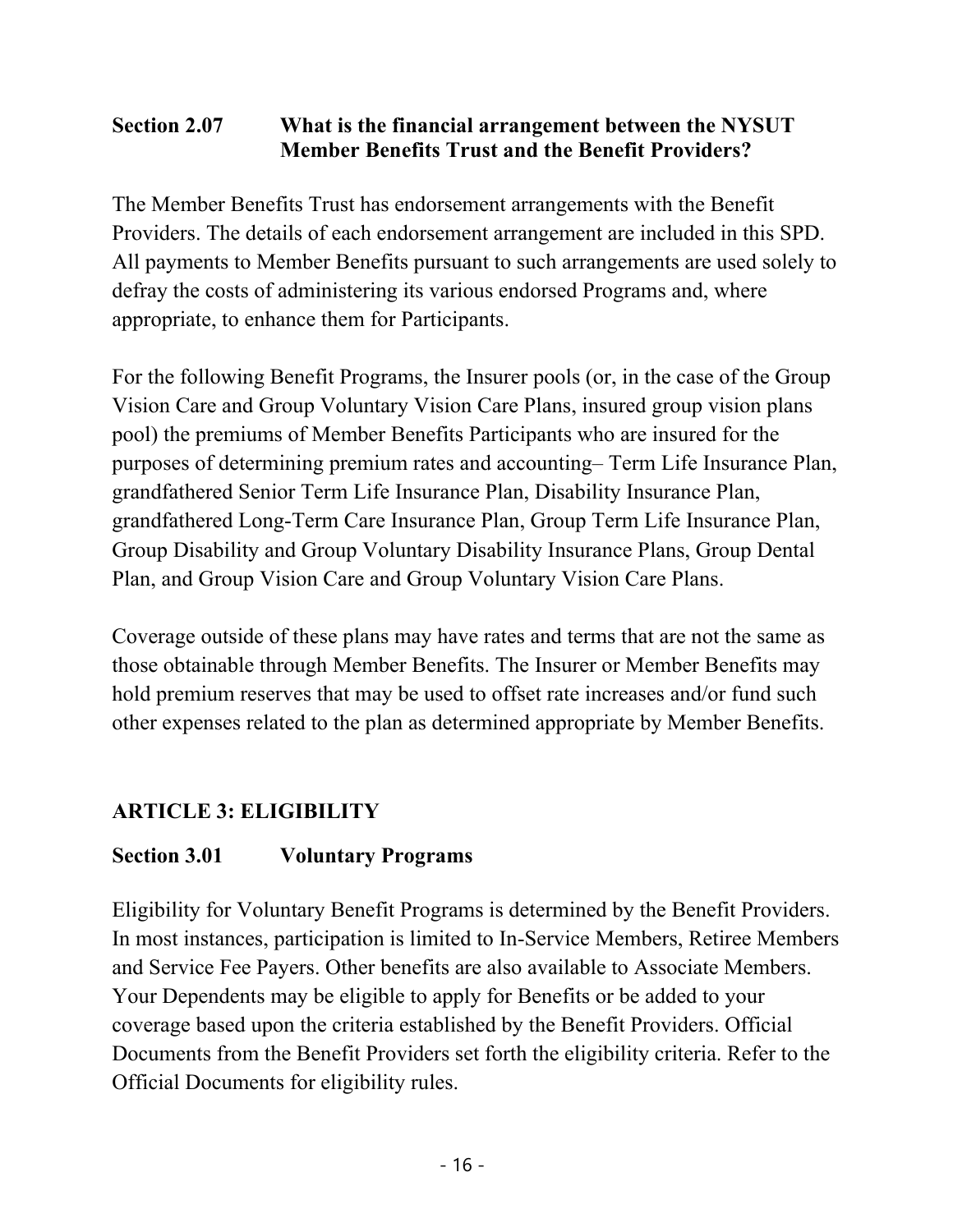#### **Section 3.02 Group Programs**

Eligibility for Group Programs is based on the criteria established by your Employer, Local Association or Benefit Fund. Official Documents from the Benefit Providers set forth the eligibility criteria. Your Dependents may be eligible to apply for Benefits or be added to your coverage based upon the criteria established by your Employer, Local Association or Benefit Fund.

### **ARTICLE 4: GRANDFATHERED PROGRAMS**

The following Programs are closed to new applicants and new Group Program purchasers: Senior Term Life Insurance Plan provided by Metropolitan Life Insurance Company and administered by Mercer Consumer; WrapPlan® Term Life Insurance Coordination Program provided by Transamerica Financial Life Insurance Company and administered by Aon Voluntary Benefits & Enrollment Solutions; Long-Term Care Insurance Plan provided by Metropolitan Life Insurance Company; and Group Long-Term Care Insurance Plan provided by First Unum Life Insurance Company.

#### **VOLUNTARY PROGRAMS**

#### **ARTICLE 5: ACCIDENTAL DEATH & DISMEMBERMENT INSURANCE**

### **Section 5.01 What is the Accidental Death & Dismemberment Insurance Plan?**

The Member Benefits Trust provides up to \$1,500 Accidental Death & Dismemberment (AD&D) Insurance that includes Travel Assistance Services provided by Europ Assistance.

#### **Section 5.02 Who is eligible to apply for coverage under this Program?**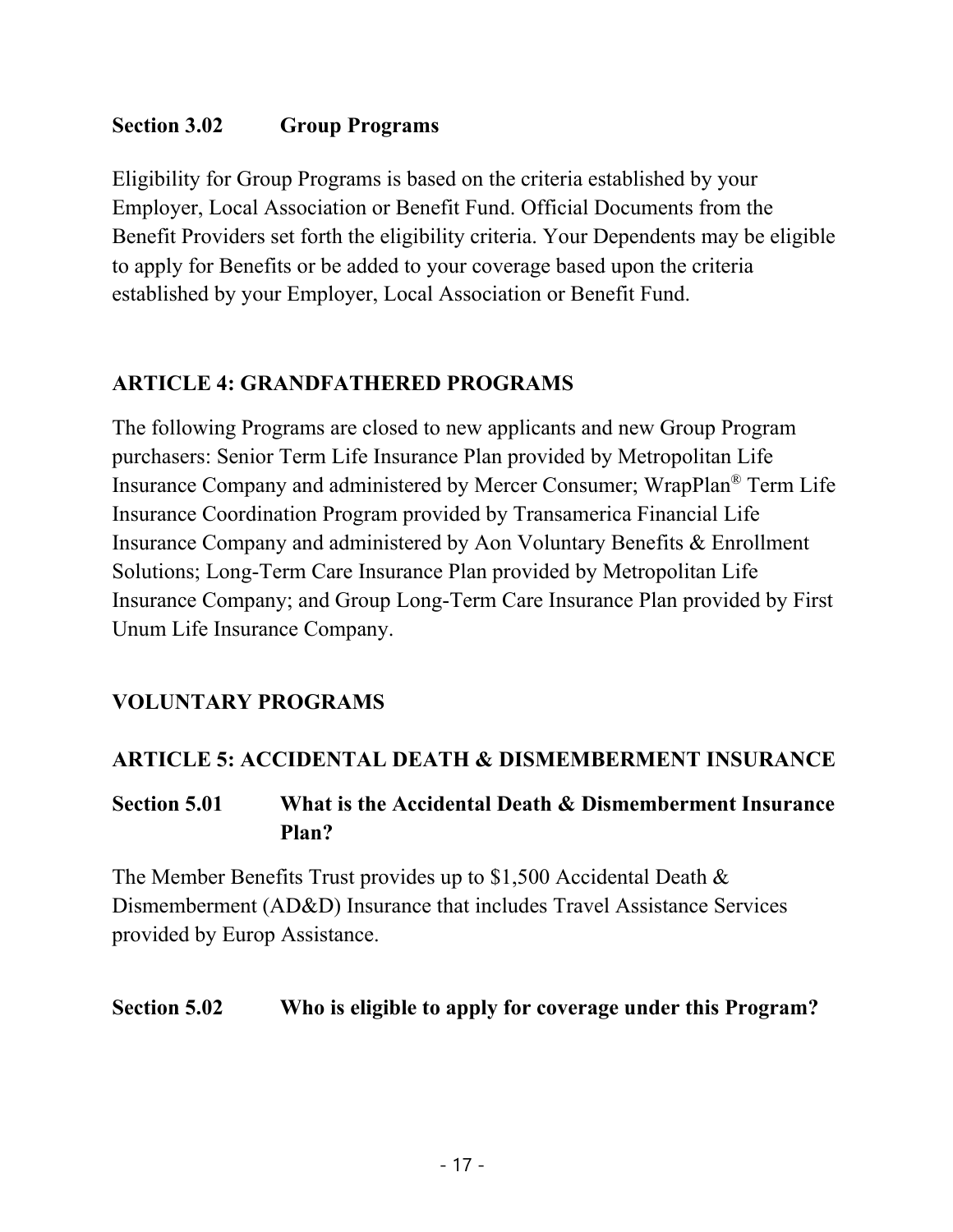All Members, Service Fee Payers and Associate Members are automatically provided with the coverage at no cost.

#### **Section 5.03 Who provides the Benefits under this Program?**

The Accidental Death & Dismemberment Insurance is provided by Chubb Group Insurance Companies and administered by the Member Benefits Trust. Travel Assistance Services are provided by Europ Assistance.

# **Section 5.04 What is the financial arrangement between the NYSUT Member Benefits Trust and the Provider?**

The Member Benefits Trust purchases the coverage from the Provider.

### **ARTICLE 6: DENTAL PLAN**

### **Section 6.01 What is the Dental Plan?**

This is a dental insurance Program that pays Benefits for three categories of service: Preventive Services, Basic Restorative Services and Major Restorative Services.

#### **Section 6.02 Who is eligible to enroll for coverage under this Program?**

NYSUT Members, Service Fee Payers and Associate Members are eligible to enroll in this Program. Coverage is also available for spouses or domestic partners, and for unmarried Dependent Children through the end of the month of their  $26<sup>th</sup>$ birthday.

#### **Section 6.03 Who provides Benefits under this Program?**

The Program is underwritten by Metropolitan Life Insurance Company and administered by the P&A Group.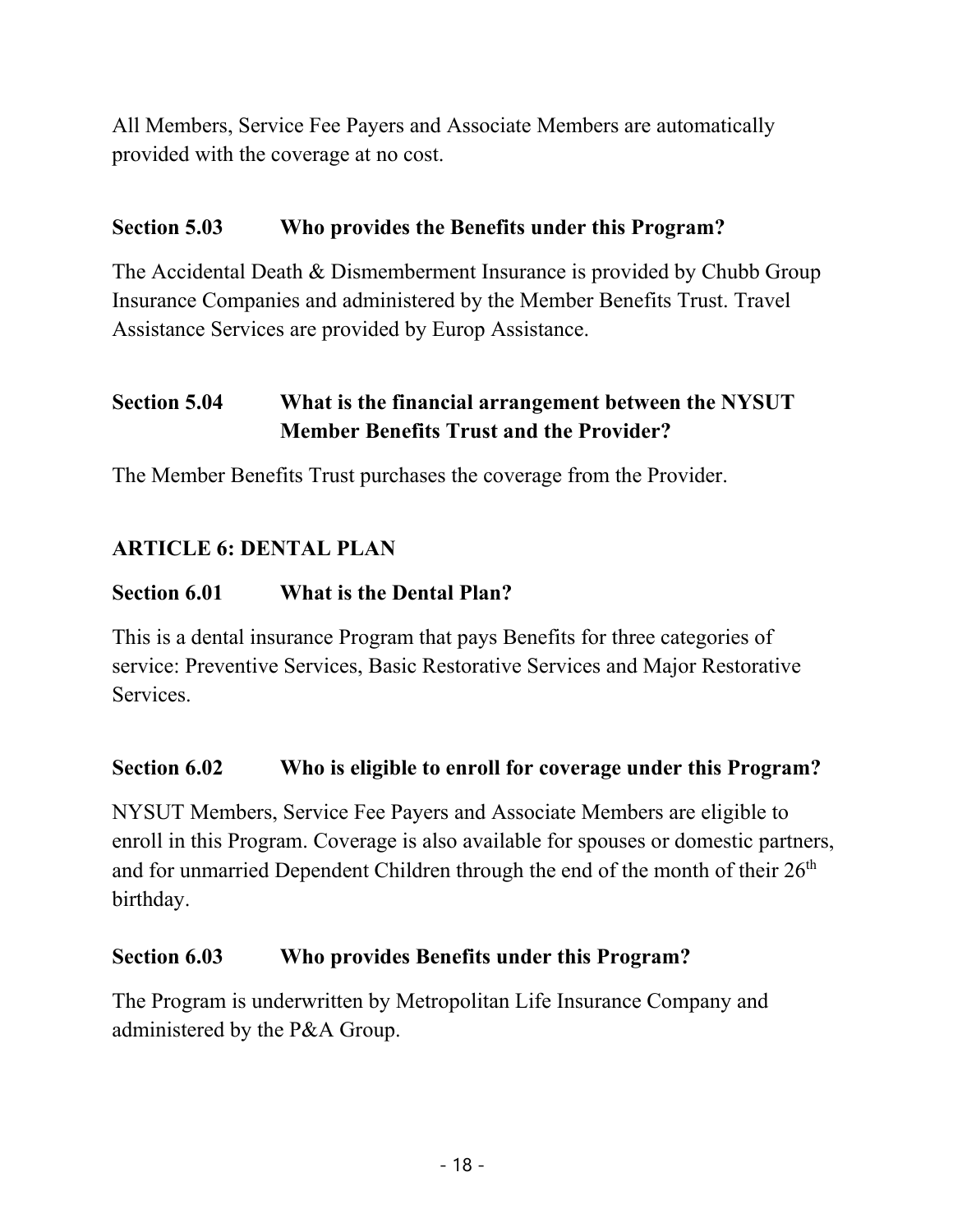### **Section 6.04 What is the financial arrangement between the NYSUT Member Benefits Trust and the Provider?**

The Member Benefits Trust has an endorsement arrangement of 5% of gross premiums for this Program.

# **ARTICLE 7: DISABILITY INSURANCE PLAN**

### **Section 7.01 What is the Disability Insurance Plan?**

The Disability Insurance Plan helps pay living expenses in the event that you are unable to work due to a covered illness or injury. The Program pays 60% of your gross monthly earnings, up to \$5,000 per month. Long-term, five-year and shortterm plans are available.

#### **Section 7.02 Who is eligible to apply for coverage under this Program?**

In-Service Members of and Service Fee Payers to NYSUT who are age 65 and under and work 20 or more hours weekly are eligible to apply for disability insurance. Retiree Members and Associate Members of NYSUT are not eligible to apply. Medical information will be required for all coverage amounts. In certain circumstances, depending on the coverage amount elected, a physical examination or additional medical information will be required.

#### **Section 7.03 Who provides the Benefits under this Program?**

The Metropolitan Life Insurance Company provides the Benefits under this Program. Mercer Consumer administers this Program.

### **Section 7.04 What is the financial arrangement between the NYSUT Member Benefits Trust and the Provider?**

The Member Benefits Trust has an endorsement arrangement of 5% of gross premiums for this Program.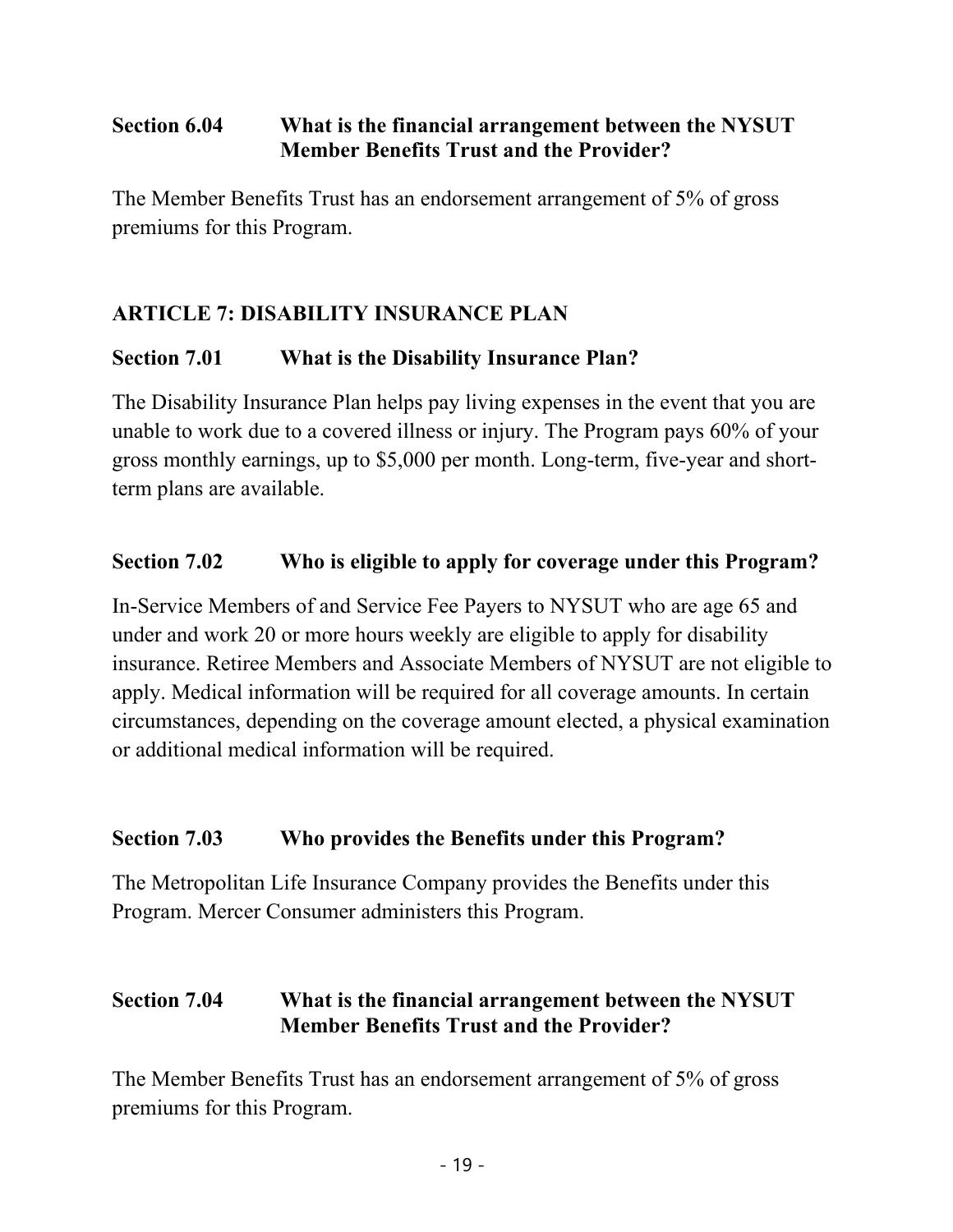## **ARTICLE 8: LEGAL SERVICE PLAN**

# **Section 8.01 What is the Legal Service Plan?**

The Legal Service Plan provides access to attorneys who will answer legal questions, write letters and review documents concerning personal legal matters. Guaranteed maximum fees for specific legal matters; two, free, hour-long office consultations; and discounted rates for legal representation are included. The Legal Service Plan also includes a Simple Will, Health Care Proxy, Living Will and Power of Attorney.

## **Section 8.02 Who is eligible to enroll in this Program?**

NYSUT Members, Service Fee Payers and Associate Members are eligible to enroll in the Program. Once a Member enrolls, the Program also covers their spouse or domestic partner who is living with the Member and unmarried Dependent Children (including stepchildren and legally adopted children) under the age of 19, or under the age of 25 if the Child is wholly dependent upon the Member for support and maintenance and is enrolled as a full-time student in an educational institution. Coverage is also extended to parents who are wholly dependent on the Program Member for their own support and maintenance.

### **Section 8.03 Who provides the Benefits under this Program?**

Legal advice is provided by the National Legal Office attorneys or by a local referral attorney. The National Legal Office is Feldman, Kramer & Monaco, P.C. The Florida State Legal Office is Glantz Law and serves Florida residents and individuals needing legal assistance for matters arising in the state of Florida.

In the event that your problem cannot be resolved with telephone advice or by correspondence, you will be referred to a participating referral attorney in your area. Referral attorneys are located throughout the continental U.S. All are licensed and will provide legal representation at discounted rates. This Program is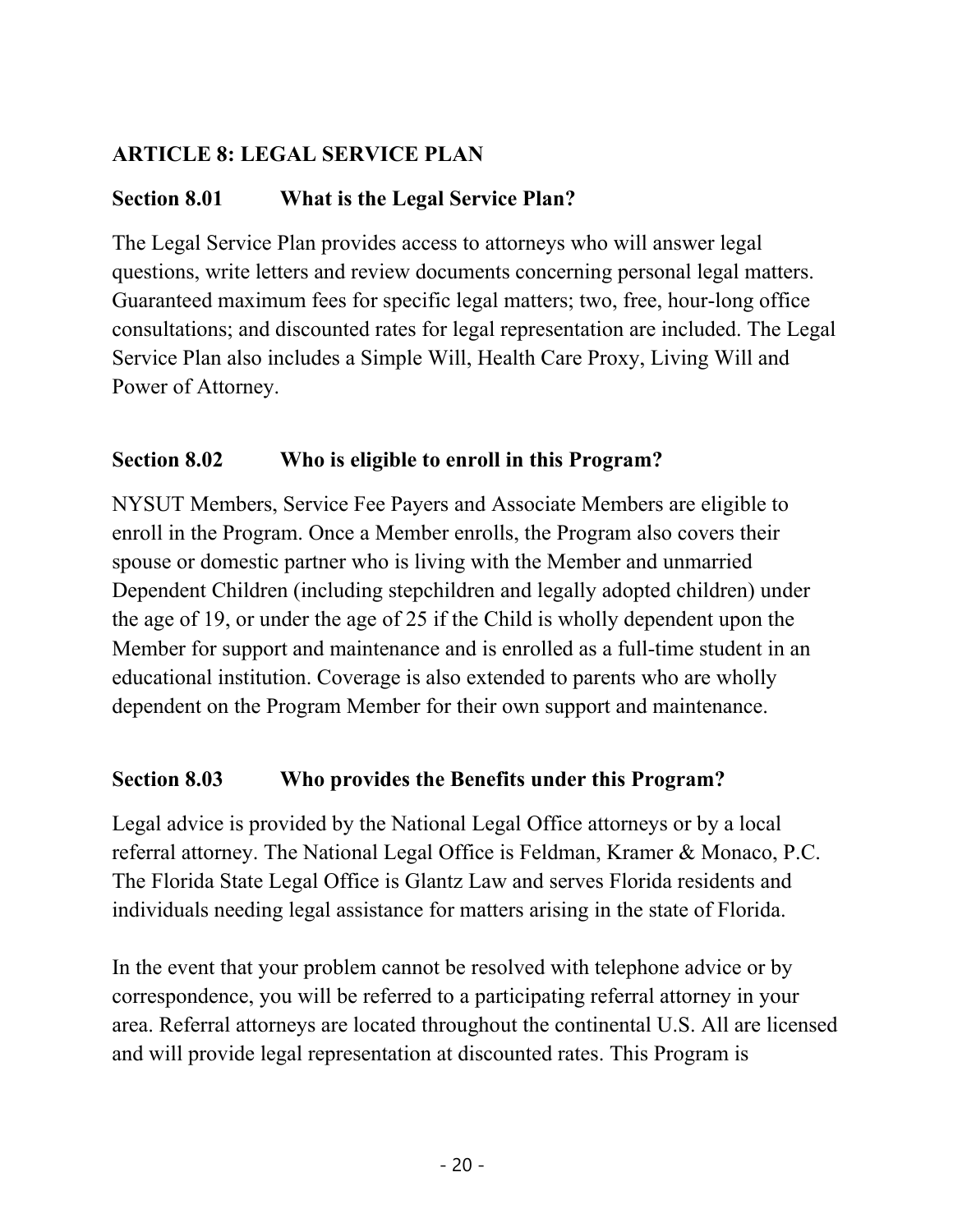administered by the Member Benefits Trust.

# **Section 8.04 What is the financial arrangement between the NYSUT Member Benefits Trust and the Provider?**

The Member Benefits Trust has an endorsement arrangement of 33.33% of annual participation fees received for this Program.

### **ARTICLE 9: LEVEL TERM LIFE INSURANCE PLAN**

## **Section 9.01 What is the Level Term Life Insurance Plan?**

The Level Term Life Insurance Plan provides up to \$1 million in benefits to a Beneficiary if the insured dies within the covered term. Terms are available for 10 year, 15-year and 20-year periods.

At the end of the term period, the insured may exchange their certificate for one with a new term period subject to insurance company approval with medical underwriting. The insured may also continue a new premium contribution under a new certificate with the Term Life Insurance Plan annual renewable rate schedule, subject to age and coverage limitations; otherwise, coverage ends at the end of the covered term period. Individual premiums are scheduled to remain level for the initial term of the plan.

### **Section 9.02 Who is eligible to apply for coverage under this Program?**

NYSUT Members, Service Fee Payers, Associate Members, and their spouses or domestic partners under age 65 are eligible to apply for coverage. There is no child coverage available. Your age determines the length of coverage that may be applied for under the plan. Medical information will be required for all coverage amounts. In certain circumstances, depending on the coverage amount elected, a physical examination or additional medical information will be required. Applicants must be under age 55 to be eligible for the 20-year plan, under age 60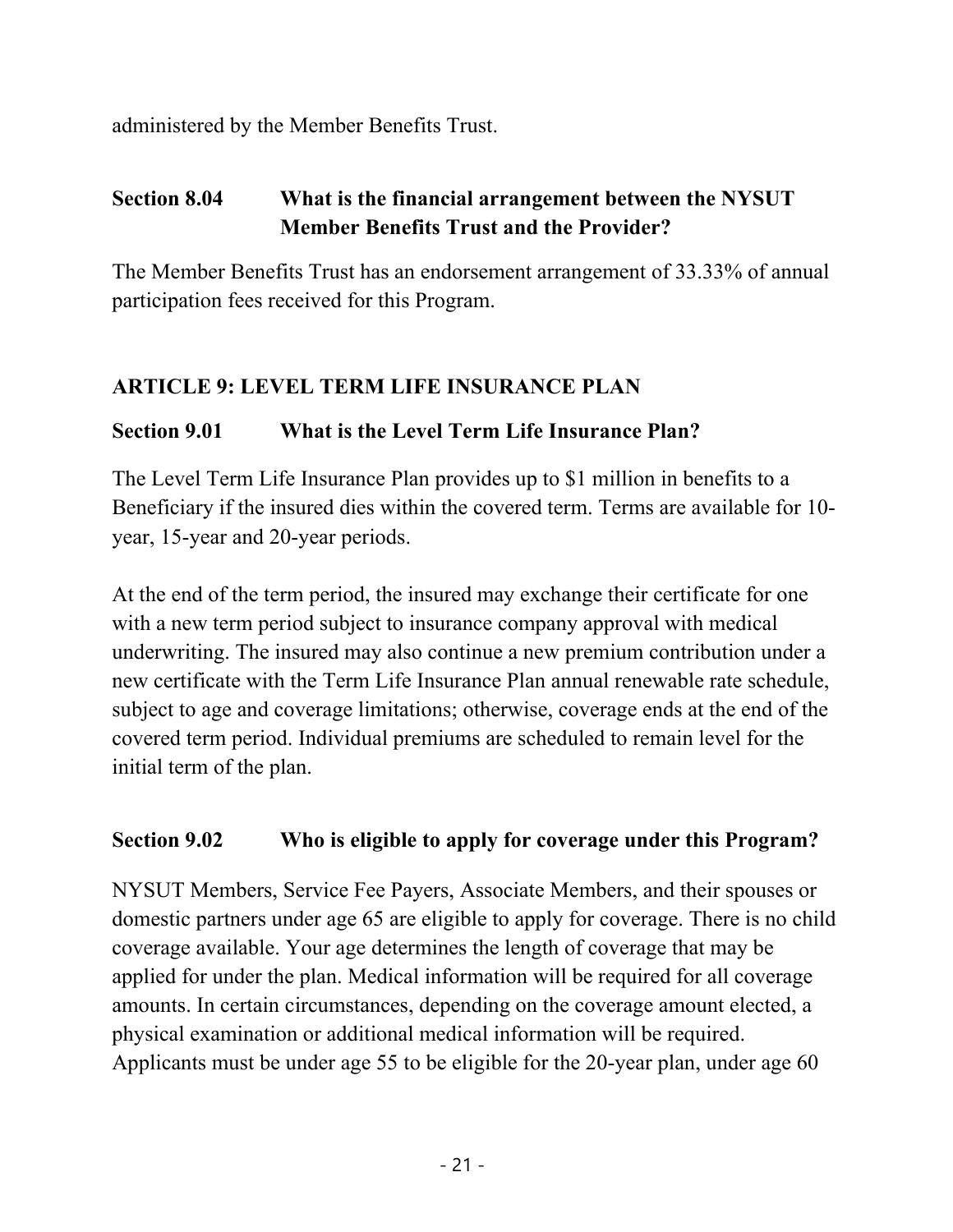for the 15-year plan and under age 65 for the 10-year plan.

#### **Section 9.03 Who provides the Benefits under this Program?**

The Metropolitan Life Insurance Company provides the Benefits under this Program. This Program is administered by Mercer Consumer.

### **Section 9.04 What is the financial arrangement between the NYSUT Member Benefits Trust and the Provider?**

The Member Benefits Trust has an endorsement arrangement of 7.61% of earned premiums for this Program.

### **ARTICLE 10: LONG-TERM CARE INSURANCE PLAN (METLIFE)**

### **Section 10.01 What is the Long-Term Care Insurance Plan?**

The Long-Term Care Insurance Plan (a grandfathered Program) is a Program formerly offered to Members, Service Fee Payers and Associate Members that includes care planning and coverage for home health care, adult day care, homemaker services, assisted living facilities, nursing home care, and hospice care at home or in a licensed hospice care facility. The Plan allows you to choose the plan design and daily benefit amount that best meet your needs.

#### **Section 10.02 Who is eligible to apply for coverage under this Program?**

Effective January 1, 2012, new enrollments in the Long-Term Care Insurance Plan were discontinued. All existing policies in effect prior to December 31, 2011 will continue to be covered by the Program.

#### **Section 10.03 Who provides the Benefits under this Program?**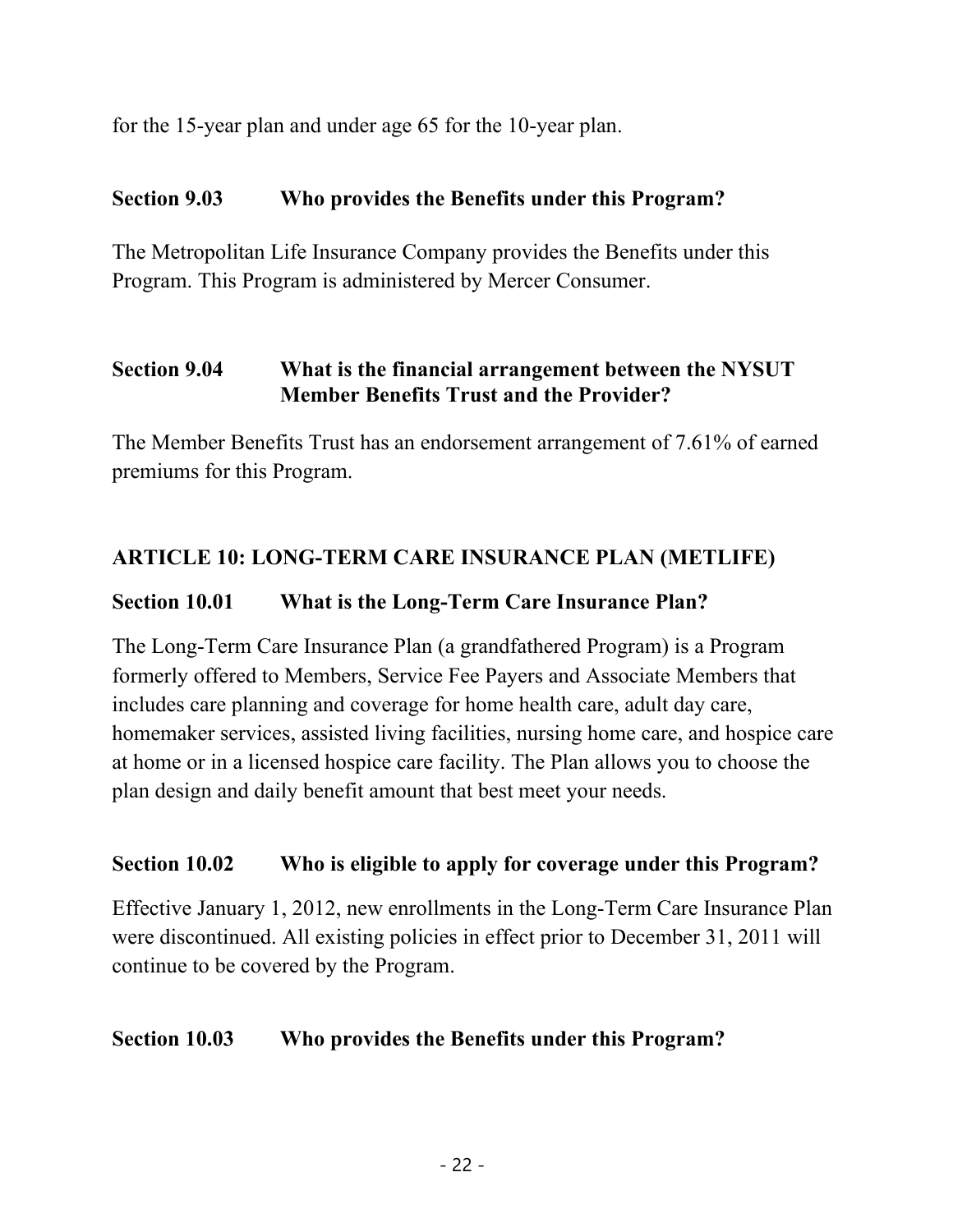The Metropolitan Life Insurance Company provides the Benefits under this Program.

#### **Section 10.04 What is the financial arrangement between the NYSUT Member Benefits Trust and the Provider?**

The Member Benefits Trust has an endorsement arrangement of 2.5% of gross quarterly premiums for this Program.

## **ARTICLE 11: LONG-TERM CARE INSURANCE PLAN (NYLTCB)**

### **Section 11.01 What is the Long-Term Care Insurance Plan?**

The Long-Term Care Insurance Plan provides a variety of Benefits that include care planning and coverage for home health care, adult day care, homemaker services, assisted living facilities, nursing home care, and hospice care at home or in a licensed hospice care facility. It allows you to choose the plan design and daily benefit amount that best meet your needs.

# **Section 11.02 Who is eligible to apply for coverage under this Program?**

NYSUT Members, Service Fee Payers and Associate Members are eligible to apply, as are their spouses (or domestic partners where permissible by law), parents, parents-in-law, grandparents, and grandparents-in-law.

### **Section 11.03 Who provides the Benefits under this Program?**

New York Long-Term Care Brokers acts as an insurance intermediary for this Program – offering access to discounted long-term care insurance plans from multiple highly-rated insurance companies (including the New York State Partnership for Long-Term Care).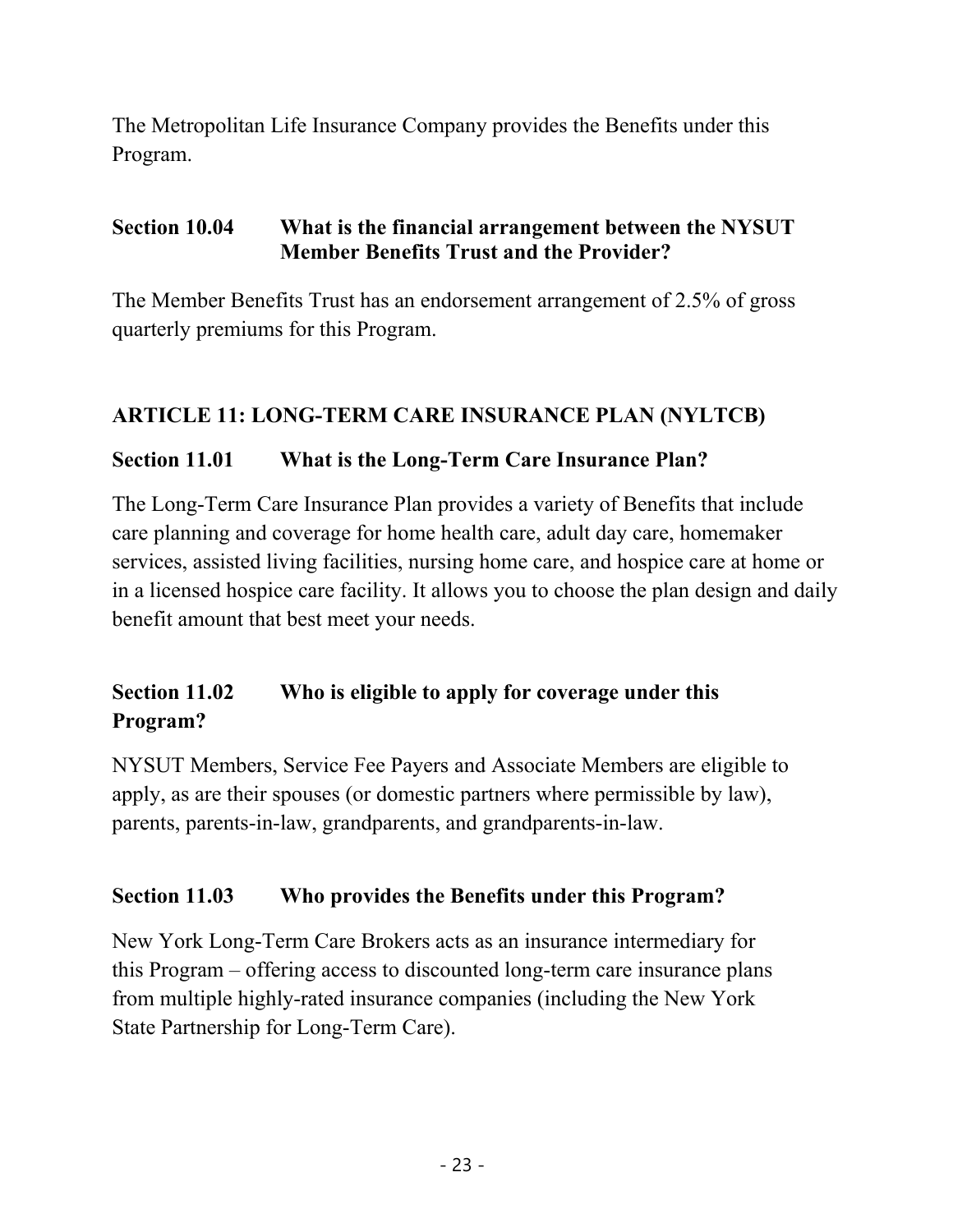### **Section 11.04 What is the financial arrangement between the NYSUT Member Benefits Trust and the Provider?**

The Member Benefits Trust has an endorsement arrangement of 2.5% of first-year premium and 1% of renewal premium received in years 2-10 for this Program.

### **ARTICLE 12: PERSONAL PROPERTY AND LIABILITY INSURANCE PLAN**

## **Section 12.01 What is the Personal Property and Liability Insurance Plan?**

Through the MetLife Choice® Program, you may apply to purchase auto, homeowners, renters, boat owners, personal excess liability, and other personal property insurance coverage from MetLife Auto & Home® and multiple other insurance companies. Special group rates, coverage and discounts offered through this Program are available in most states to those who qualify.

Auto insurance policies purchased from MetLife Auto & Home® through the MetLife Choice Program include the "Identity Theft 911" identity theft resolution service at no additional premium. Policyholders of home, condominium, renters, and mobile home (New York State only) also receive the "Identity Theft 911" identity theft resolution service at no additional premium.

#### **Section 12.02 Who is eligible to apply for coverage under this Program?**

NYSUT Members, Service Fee Payers and Associate Members are eligible to apply for coverage, subject to MetLife Auto & Home's underwriting requirements and restrictions. A spouse or domestic partner and Dependents may be covered under the Member's policy.

#### **Section 12.03 Who provides the Benefits under this Program?**

Coverage offered through the MetLife Choice® Program is provided by the following carriers: MetLife Auto & Home®, Travelers, Safeco, Progressive,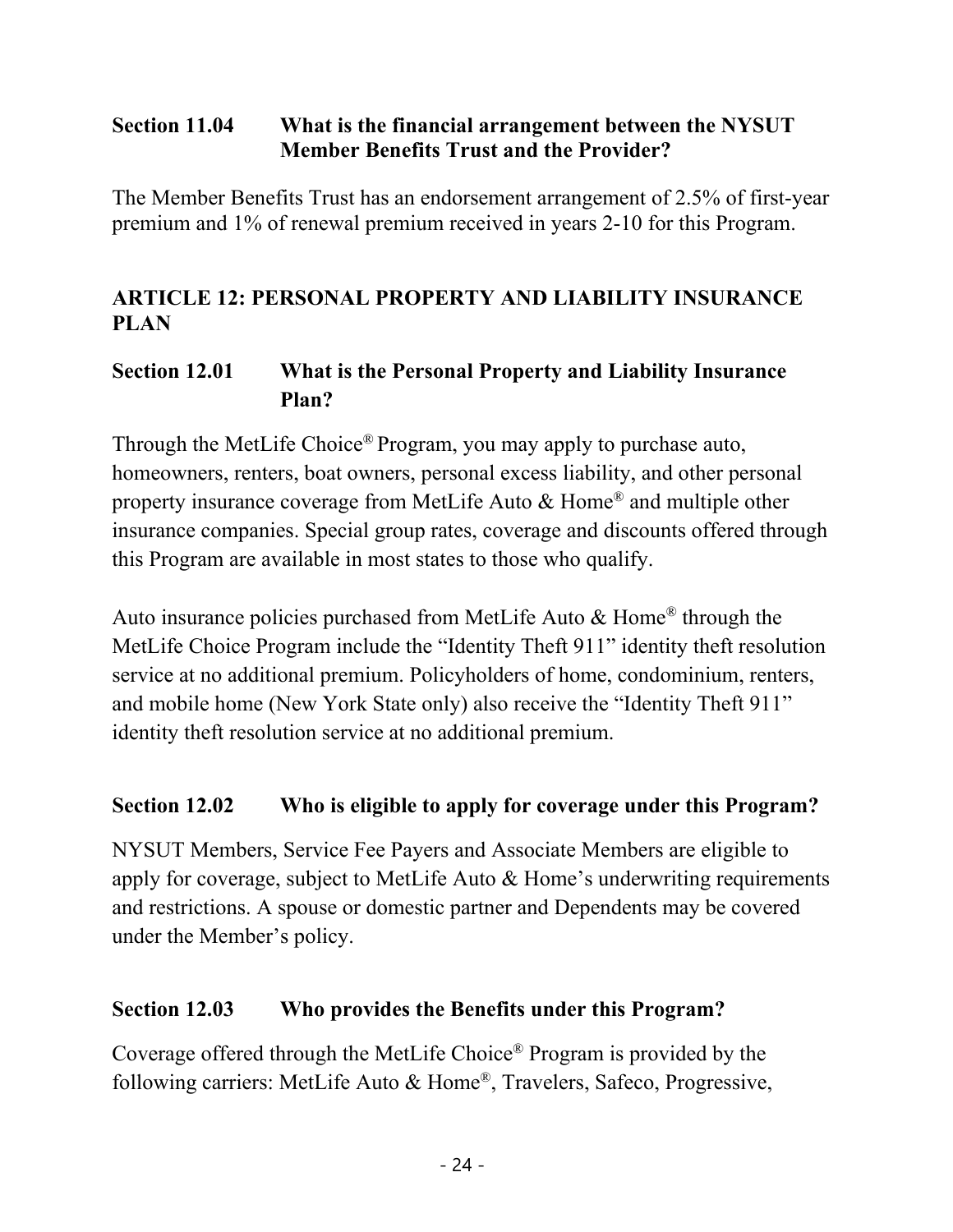Homesite, State Auto, ASI and Foremost; each individual carrier underwrites its own policies. MetLife Auto & Home® is a brand of Metropolitan Property and Casualty Insurance Company and its Affiliates, Warwick, RI.

### **Section 12.04 What is the financial arrangement between the NYSUT Member Benefits Trust and the Provider?**

The Member Benefits Trust has an endorsement arrangement of 5.5% of total premiums for this Program.

### **ARTICLE 13: SENIOR TERM LIFE INSURANCE PLAN**

### **Section 13.01 What is the Senior Term Life Insurance Plan?**

The Senior Term Life Insurance Plan (a grandfathered Program) is term life insurance formerly offered to Members and their spouses or domestic partners between the ages of 65 and 84. Coverage amounts are lower than those in the Term Life Insurance Plan. Coverage decreases with age and terminates at age 85.

# **Section 13.02 Who is eligible to apply for coverage under this Program?**

Effective September 1, 2007, new enrollments in the Senior Term Life Insurance Plan were discontinued due to the expansion of age eligibility within the Term Life Insurance Plan. Those individuals insured under the Senior Term Life Insurance Plan as of August 31, 2007 are allowed to continue this coverage, although no changes to existing coverage are permitted.

### **Section 13.03 Who provides the Benefits under this Program?**

The Metropolitan Life Insurance Company provides the Benefits under this Program. Mercer Consumer administers this Program.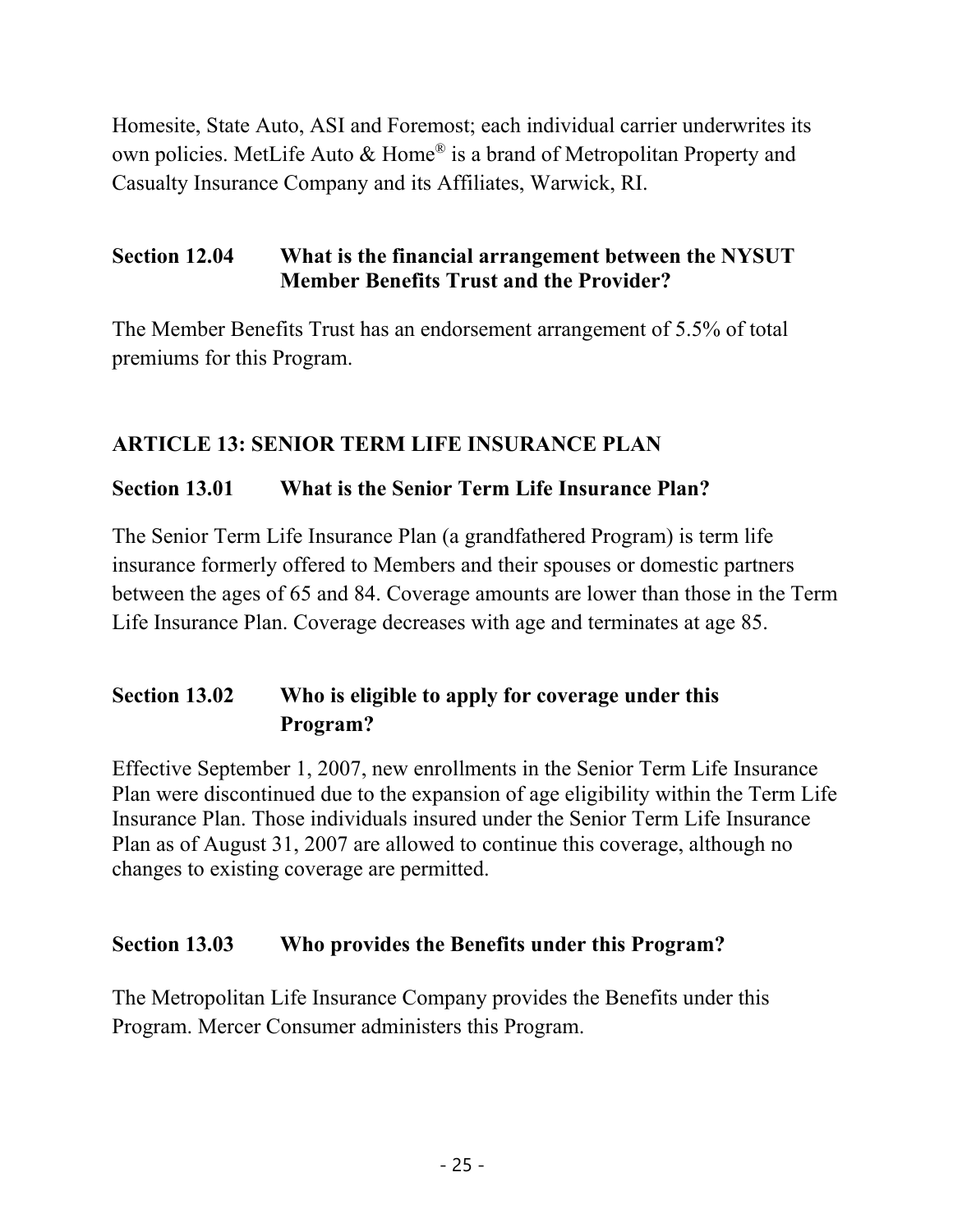### **Section 13.04 What is the financial arrangement between the NYSUT Member Benefits Trust and the Provider?**

The Member Benefits Trust has an endorsement arrangement of 7.61% of earned premiums for this Program.

# **ARTICLE 14: TERM LIFE INSURANCE PLAN**

### **Section 14.01 What is the Term Life Insurance Plan?**

The Term Life Insurance Plan provides up to \$1 million in benefits to a Beneficiary when the insured dies within the covered term. There is no cash value with term insurance. The coverage amount reduces by 40 percent at the billing anniversary date coinciding with or next following the date an insured person attains age 65. The coverage amount will further reduce at ages 70, 75 and 80, depending on the coverage amount in force at ages 69, 74 and 79 respectively. Coverage terminates at the billing anniversary date coinciding with or next following the date an insured person reaches age 85.

Medical information will be required for all coverage amounts. In certain circumstances, depending on the coverage amount elected, a physical examination or additional medical information will be required. Limited amounts of coverage are available for ages 65 to 84.

### **Section 14.02 Who is eligible to apply for coverage under this Program?**

NYSUT Members, Service Fee Payers, Associate Members, and their spouses or domestic partners under age 85 are eligible to apply for coverage. All Dependent Children, age 15 days but under age 23, are also eligible for \$25,000 of coverage. Dependent Child coverage may be added to the Member's policy or to the spouse's policy, but not both.

### **Section 14.03 Who provides the Benefits under this Program?**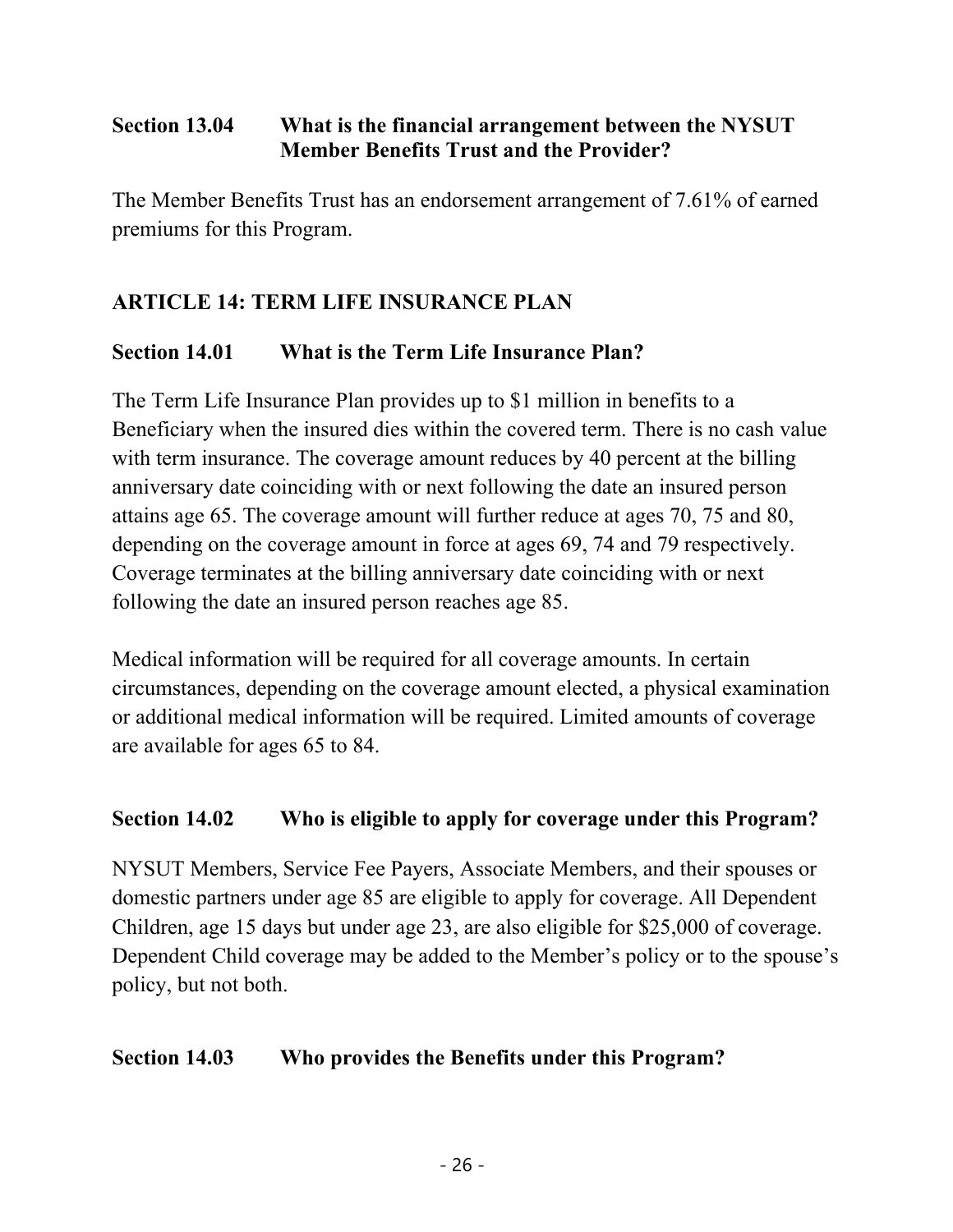The Metropolitan Life Insurance Company provides the Benefits under this Program. This Program is administered by Mercer Consumer.

#### **Section 14.04 What is the financial arrangement between the NYSUT Member Benefits Trust and the Provider?**

The Member Benefits Trust has an endorsement arrangement of 7.61% of earned premiums for this Program.

### **ARTICLE 15: VISION PLAN**

#### **Section 15.01 What is the Vision Plan?**

The Vision Plan provides high quality eye care services from the Program's participating providers and includes a comprehensive eye exam, frames and lenses, or contact lenses. The Program is designed for Participants to receive services from participating providers, as maximum Benefit is provided when using an in-network provider. A small reimbursement is provided for out-of-network eye examinations, eyeglasses and contact lenses. Each plan year runs from January 1 through December 31.

#### **Section 15.02 Who is eligible to enroll in this Program?**

This Program is open to NYSUT Members, Service Fee Payers and Associate Members. Individual or Family coverage can be purchased. Adult children up to age 26 are eligible for family coverage.

#### **Section 15.03 Who provides the Benefits under this Program?**

The Program is provided by Davis Vision and administered by the Member Benefits Trust.

### **Section 15.04 What is the financial arrangement between the NYSUT Member Benefits Trust and the Provider?**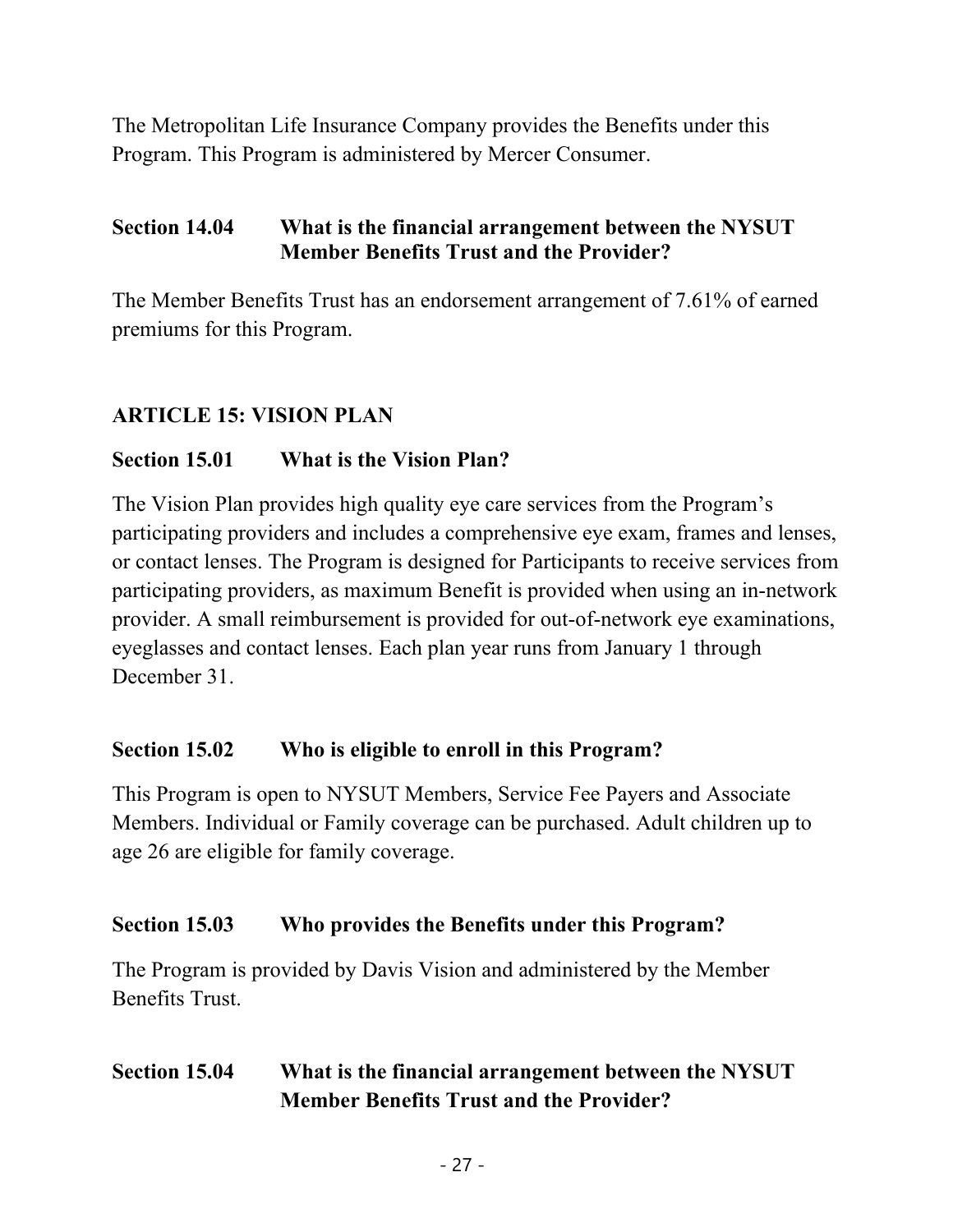The Member Benefits Trust has an endorsement arrangement of 7.9% of premiums for this Program.

## **ARTICLE 16: WRAPPLAN® TERM LIFE COORDINATION PROGRAM**

# **Section 16.01 What is the WrapPlan® Term Life Coordination Program?**

The WrapPlan® Term Life Coordination Program (a grandfathered Program) is a Program formerly offered to Members and Service Fee Payers as a way to plan for the continuing need for life insurance coverage, while taking advantage of the term life insurance they already have. This life insurance coverage increases as their term life coverage decreases or terminates. Premiums may be set at a level to produce as much or as little accumulation cash value at age 95 as may be desired.

# **Section 16.02 Who is eligible to apply for coverage under this Program?**

Effective December 31, 2008, new enrollees in the WrapPlan Term Life Coordination Program were discontinued due to the introduction of WrapPlan II**®** Universal Life Insurance. Those individuals insured under the WrapPlan Term Life Coordination Program are allowed to continue this coverage.

### **Section 16.03 Who provides the Benefits under this Program?**

Transamerica Financial Life Insurance Company provides the Benefits under this Program. The Program is administered by Aon Voluntary Benefits & Enrollment Solutions.

### **Section 16.04 What is the financial arrangement between the NYSUT Member Benefits Trust and the Provider?**

The Member Benefits Trust has an endorsement arrangement of 6.5% of first-year premium and 0.195% of renewal premium, with a guaranteed annual minimum amount of \$100,000 for this Program.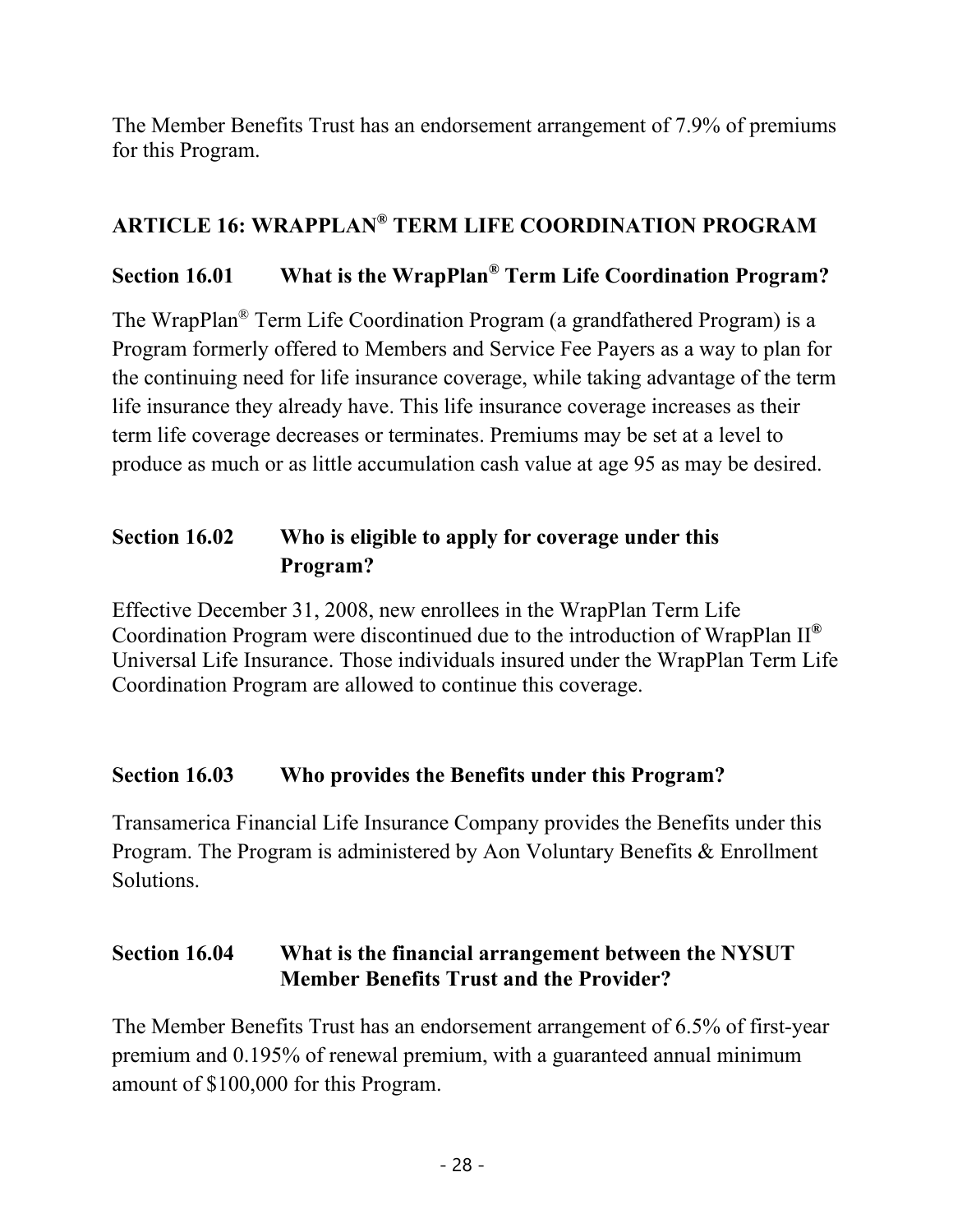## **ARTICLE 17: WRAPPLAN® II UNIVERSAL LIFE INSURANCE PLAN**

### **Section 17.01 What is the WrapPlan® II Universal Life Insurance Plan?**

The WrapPlan® II Universal Life Insurance Plan offers a way to plan for the continuing need for life insurance coverage, while taking advantage of the term life insurance that you already have. This life insurance coverage increases as your term life coverage decreases or terminates. Premiums may be set at a level to produce as much or as little accumulation cash value at age 95 as may be desired.

# **Section 17.02 Who is eligible to apply for coverage under this Program?**

You must be a NYSUT Member, Service Fee Payer or Associate Member; actively at work and age 70 or younger on your last birthday (or if you are retired, you must be age 70 or younger); and you must reside or work in New York State. Retirees who are not New York State residents may be eligible. You may add a spouse or domestic partner and Dependent Child coverage under this Program.

#### **Section 17.03 Who provides the Benefits under this Program?**

Transamerica Financial Life Insurance Company provides the Benefits under this Program. The Program is administered by Aon Voluntary Benefits & Enrollment Solutions.

#### **Section 17.04 What is the financial arrangement between the NYSUT Member Benefits Trust and the Provider?**

The Member Benefits Trust has an endorsement arrangement of 6.5% of first-year premium and 0.195% of renewal premium, with a guaranteed annual minimum amount of \$100,000 for this Program.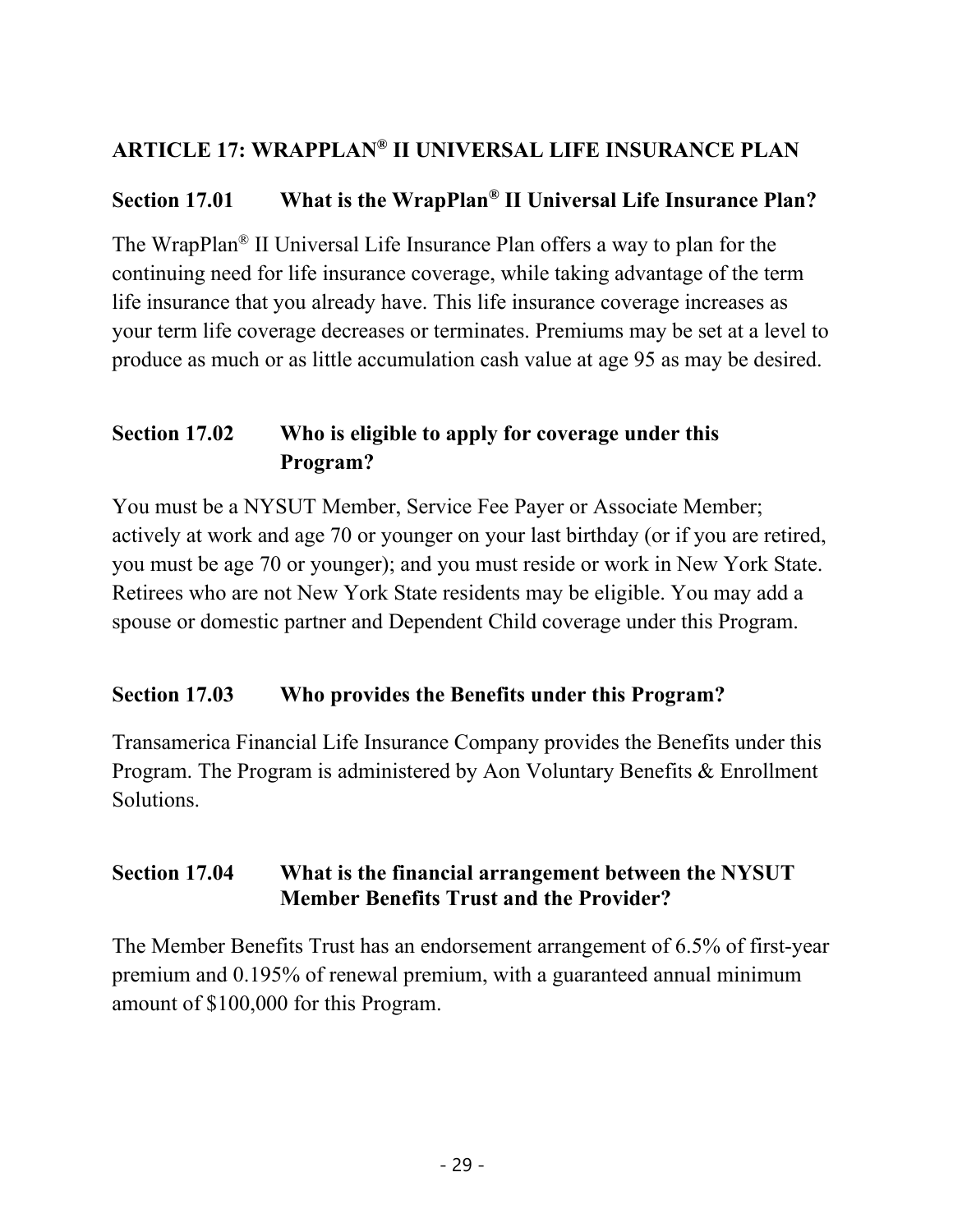### **GROUP PROGRAMS**

## **ARTICLE 18: GROUP PROGRAM ELIGIBILITY**

#### **Section 18.01 Who is eligible for coverage under a Group Program?**

Eligibility is determined by the purchaser of this coverage (i.e., an Employer, Local Association or its Benefit Fund).

### **ARTICLE 19: FLEXIBLE BENEFIT PLANS**

#### **Section 19.01 What is a Flexible Benefit Plan?**

The Member Benefits Trust offers Flexible Benefit Plans that allow you to set aside money for certain health-related and dependent care expenses on a pre-tax basis. These include health and health-related insurance premiums provided through a premium-only plan under Section 125 of the Internal Revenue Code, and reimbursement of dependent care and unreimbursed medical expenses provided through a Dependent Care Flexible Spending Account (DCFSA) or Flexible Spending Account (FSA).

#### **Section 19.02 Who is eligible to participate?**

Eligibility for the Program is determined by the Employer, subject to the collective bargaining agreement.

#### **Section 19.03 Who provides the services?**

Both The Preferred Group Plans Inc. and P & A Administrative Services provide administration for Flexible Benefits Plans and Health Reimbursement Arrangements throughout New York State.

### **Section 19.04 What are the financial arrangements between the NYSUT Member Benefits Trust and the Providers?**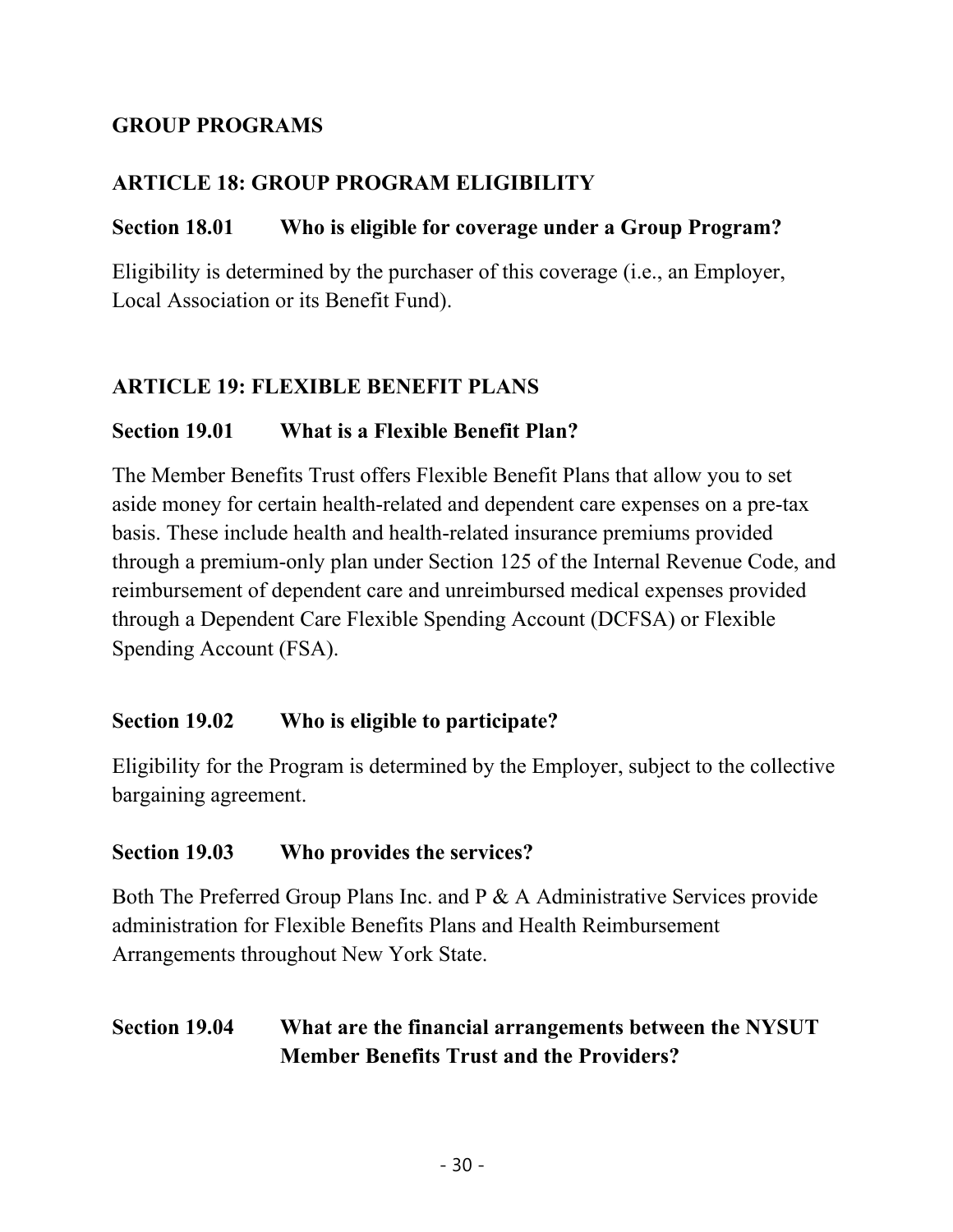The Member Benefits Trust has an endorsement arrangement of \$0.20 per Participant per month with an additional \$0.05 for each participant in an additional endorsed program with The Preferred Group Plans, Inc. and \$0.10 per Participant per month with P & A Administrative Services, Inc.

# **ARTICLE 20: GROUP ACCESS LEGAL SERVICE PLAN**

## **Section 20.01 What is the Group Access Legal Service Plan?**

The Group Access Legal Service Plan provides access to attorneys who will answer legal questions, write letters and review documents concerning personal legal matters. Guaranteed maximum fees for specific legal matters; two, free, hourlong office consultations; and discounted rates for legal representation are included. The Group Access Legal Service Plan also includes a Simple Will, Health Care Proxy, Living Will and Power of Attorney.

## **Section 20.02 Who is eligible for coverage under this Program?**

In addition to the Program Participant, the spouse or domestic partner who is living with the Participant and unmarried Dependent Children under the age of 19 (or under the age of 25 if the Child is wholly dependent upon the Program Participant for support and maintenance and is enrolled as a full-time student) are eligible for coverage. Coverage is also extended to parents who are wholly dependent on the Program Participant for their own support and maintenance.

# **Section 20.03 Who provides the Benefits under this Program?**

Legal advice is provided by the National Legal Office attorneys or by a local referral attorney. The National Legal Office is Feldman, Kramer & Monaco, P.C. The Florida State Legal Office is Glantz Law and serves Florida residents and individuals needing legal assistance for matters arising in the State of Florida.

In the event that your problem cannot be resolved with telephone advice or by correspondence, you will be referred to a participating referral attorney in your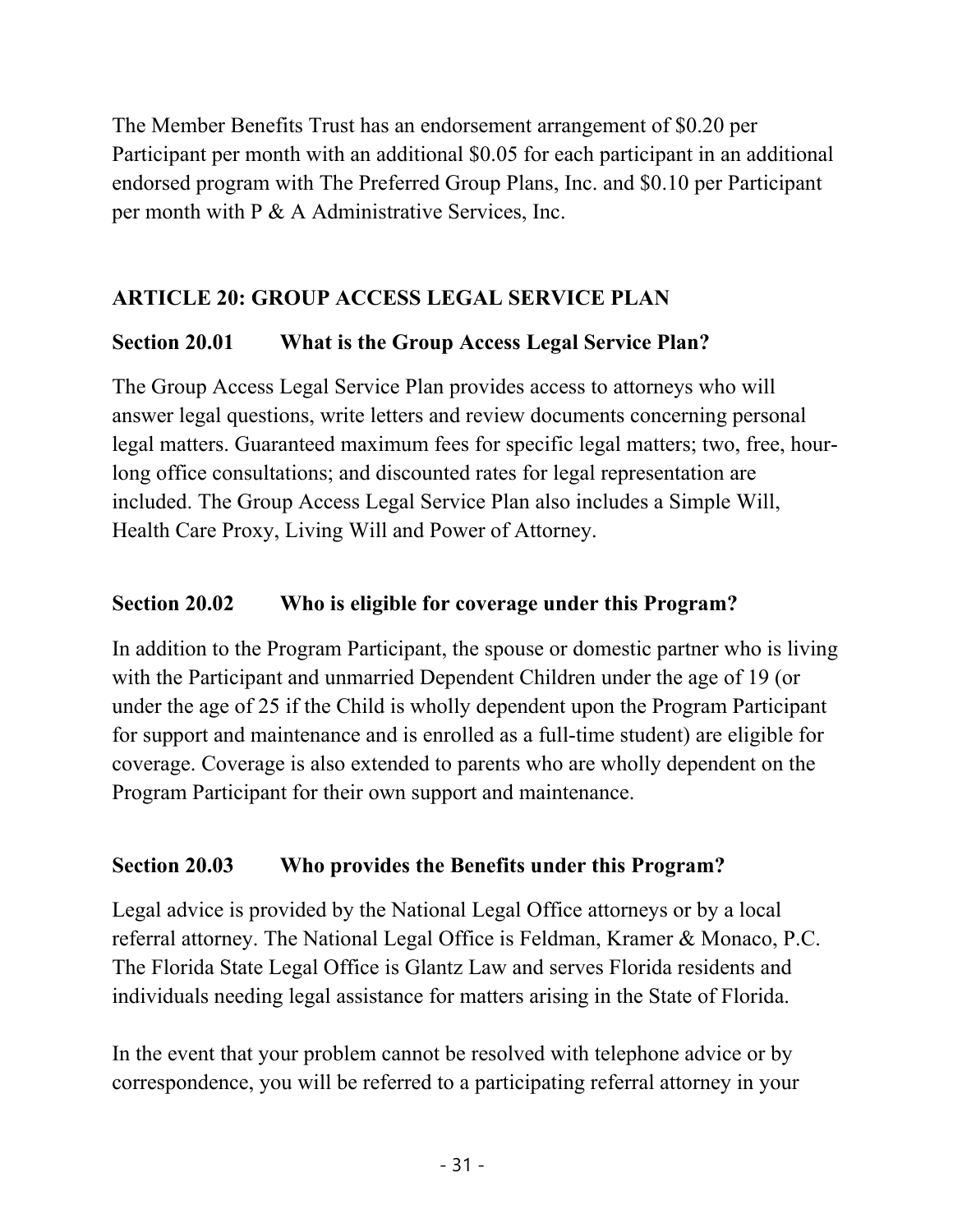area. Referral attorneys are located throughout the continental U.S. All are licensed and will provide legal representation at discounted rates. This Program is administered by the Member Benefits Trust.

# **Section 20.04 What is the financial arrangement between the NYSUT Member Benefits Trust and the Provider?**

The Member Benefits Trust has an endorsement arrangement of 15% of annual participation fees received for this Program.

## **ARTICLE 21: GROUP DENTAL PLAN**

### **Section 21.01 What is the Group Dental Plan?**

The Group Dental Plan allows eligible Members the freedom of choice to select any dentist, regardless of whether they are a member of the participating dentist panel. However, participating dentists' fees have been pre-negotiated and normally will provide for less out-of-pocket costs than non-participating dentists. Fee-forservice and pre-paid dental Programs are available. A pre-paid dental Program is also referred to as a DHMO (Dental Health Maintenance Organization). This Group Program is offered to Employers, Local Associations and their Benefit Funds.

#### **Section 21.02 Who provides the Benefits under this Program?**

Delta Dental of New York provides the Benefits under this Program.

### **Section 21.03 What is the financial arrangement between the NYSUT Member Benefits Trust and the Provider?**

The Member Benefits Trust has an endorsement arrangement of 2% of all premium paid to Delta Dental by NYSUT member groups; 0.5% of all claims paid by those groups with an Administrative Services Only (ASO) dental Program; or 2% of all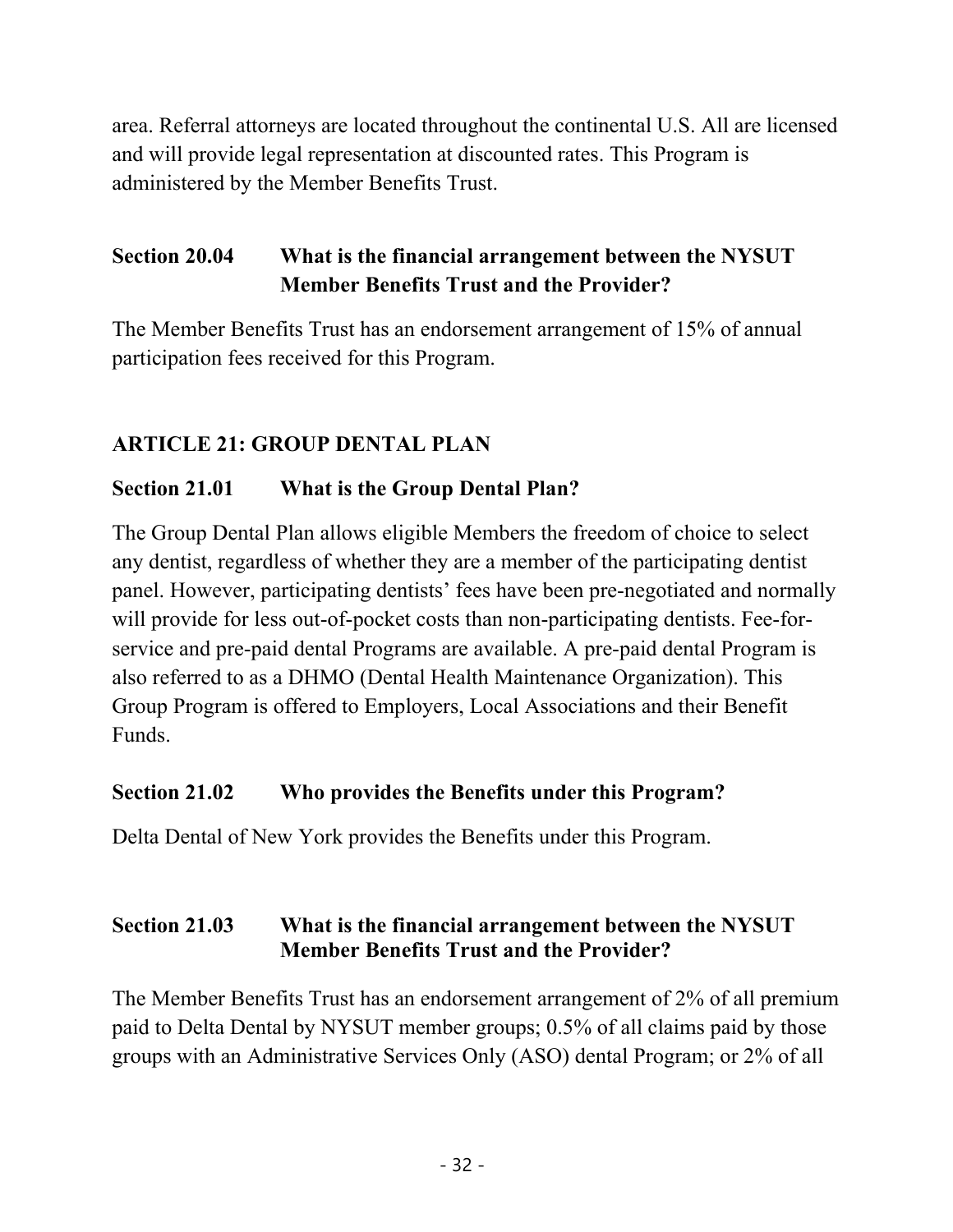premiums paid to Delta Dental by NYSUT member groups with a pre-paid dental Program.

### **ARTICLE 22: GROUP DISABILITY INSURANCE PLAN**

### **Section 22.01 What is the Group Disability Insurance Plan?**

The Group Disability Insurance Plan protects Participants' incomes by replacing a percentage of the insured's lost income if they become disabled because of an injury or illness. The Program can be individually tailored to meet the needs and financial resources of the group. This Group Program can be purchased as a longterm plan, a short-term plan or a combination of both. This Group Program is offered to Employers, Local Associations and their Benefit Funds.

### **Section 22.02 Who provides the Benefits under this Program?**

The First Unum Life Insurance Company provides and administers the Benefits under this Program.

### **Section 22.03 What is the financial arrangement between the NYSUT Member Benefits Trust and the Provider?**

The Member Benefits Trust has an endorsement arrangement of 5% of gross premiums for this Program.

### **ARTICLE 23: GROUP HEALTH ADVOCATE**

### **Section 23.01 What is Group Health Advocate?**

Health Advocate helps group Program Participants more easily navigate the complexities of the health care and insurance systems. Health Advocate's personalized service provides assistance across a broad range of health care- and insurance-related issues, helping Participants deal with clinical and administrative matters involving hospital, dental, pharmacy and other health care needs. This Group Program is offered to Employers, Local Associations and their Benefit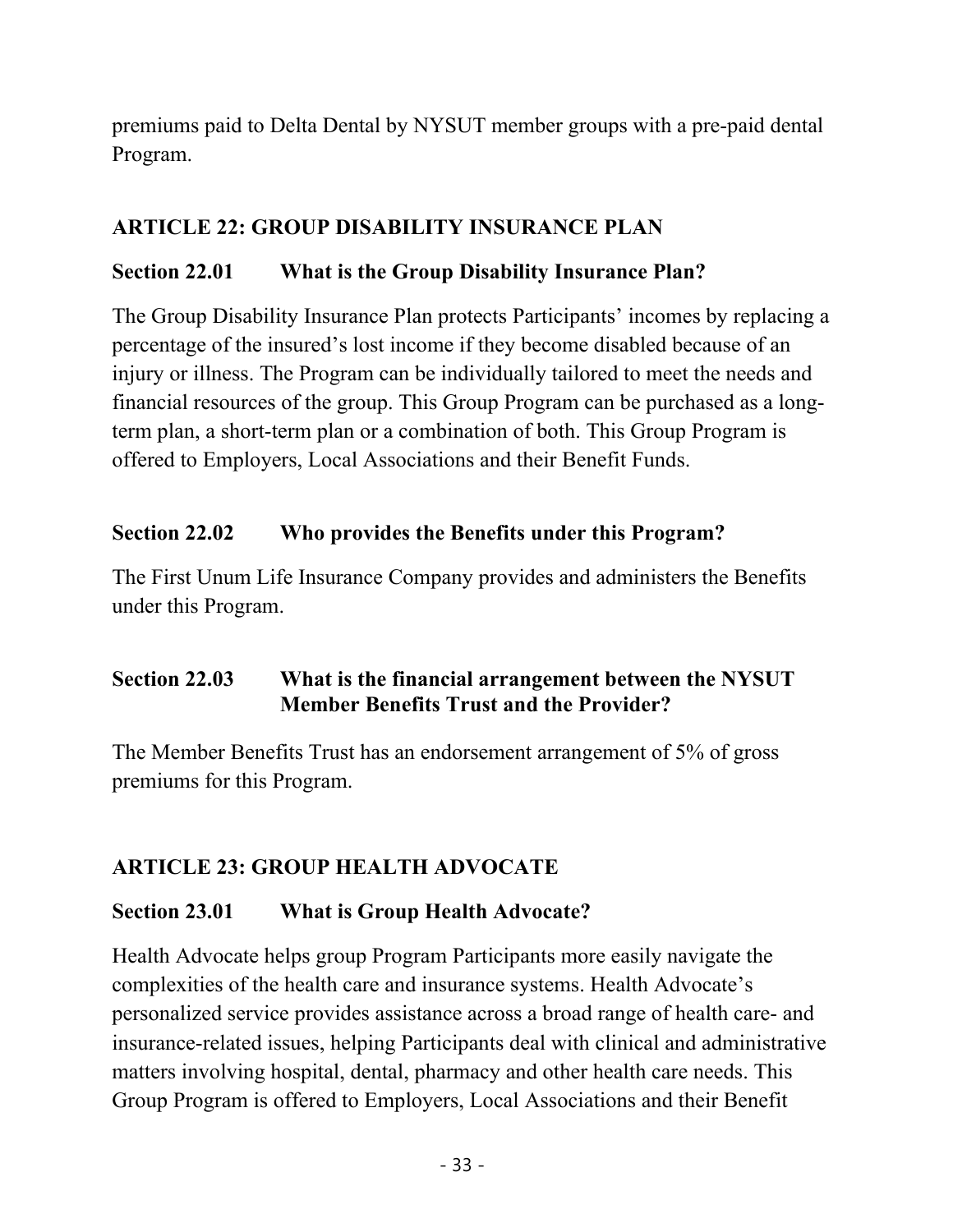Funds.

A separate feature called Medical Bill Saver is available for an additional fee beyond the cost of the core Health Advocate Program. Medical Bill Saver negotiates with providers to lower out-of-pocket medical and dental bills not covered by insurance.

### **Section 23.02 Who is eligible for coverage under this Program?**

In addition to eligible Participants, the service covers spouses, Dependents, parents and parents-in-law.

## **Section 23.03 Who provides the Benefits under this Program?**

The Benefits are provided by Health Advocate.

# **Section 23.04 What is the financial arrangement between the NYSUT Member Benefits Trust and the Provider?**

The Member Benefits Trust has an endorsement arrangement of \$0.125 per Participant per month for the core Health Advocate Program.

# **ARTICLE 24: GROUP LONG-TERM CARE INSURANCE PLAN**

# **Section 24.01 What is the Group Long-Term Care Insurance Plan?**

The Group Long-Term Care Insurance Plan (a grandfathered Program) provides Benefits that include care planning and coverage for home health care, adult day care, homemaker services, assisted living facilities, nursing home care, and hospice care at home or in a licensed hospice care facility. This Group Program was formerly offered to Employers, Local Associations and their Benefit Funds.

### **Section 24.02 Who is eligible for coverage under this Program?**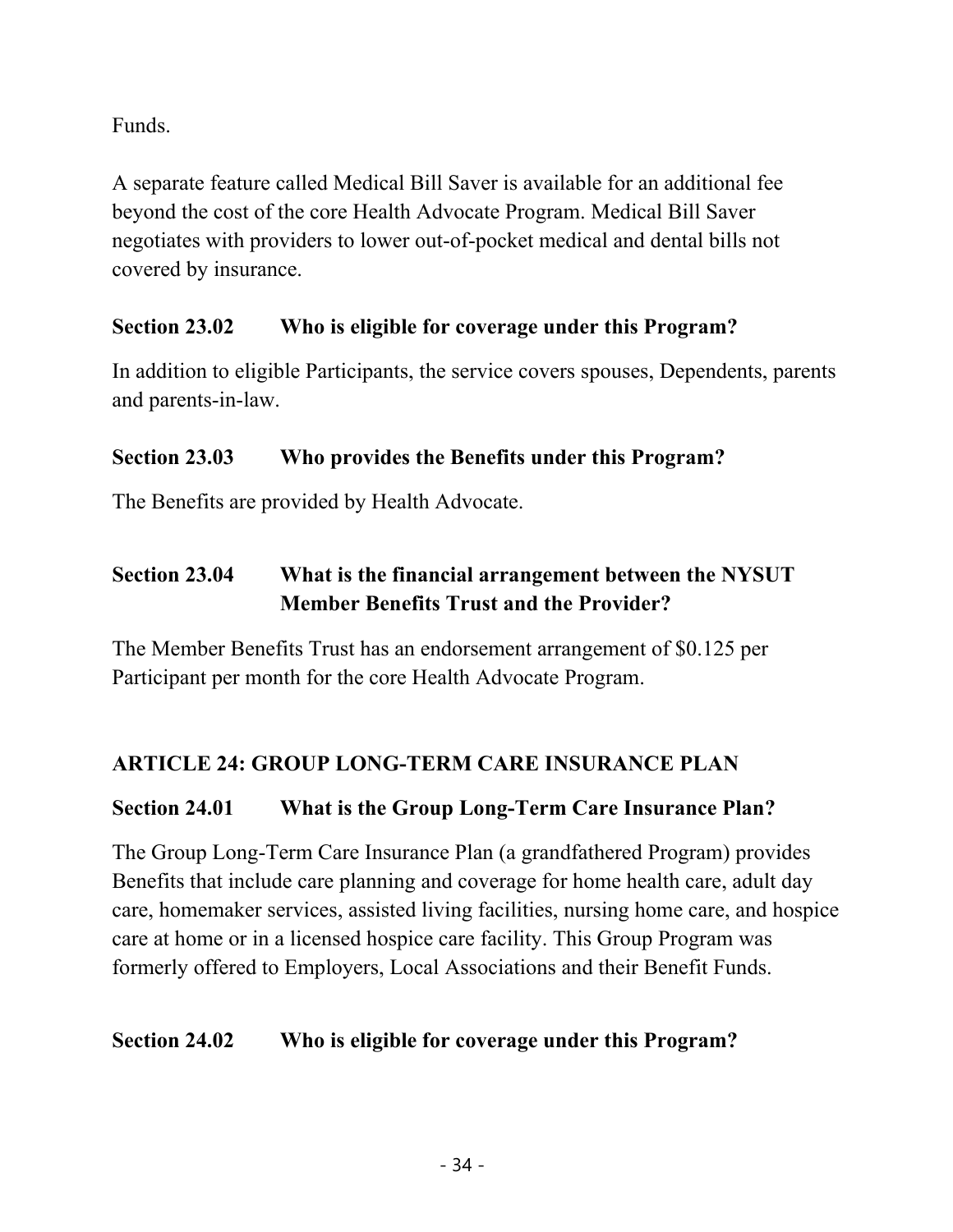This Program is not accepting any new group purchasers. Those groups that have already purchased the Group Long-Term Care Insurance Plan are allowed to continue this coverage.

#### **Section 24.03 Who provides the Benefits under this Program?**

The First Unum Life Insurance Company provides the Benefits under this Program.

#### **Section 24.04 What is the financial arrangement between the NYSUT Member Benefits Trust and the Provider?**

The Member Benefits Trust has an endorsement arrangement of 5% of gross quarterly premiums for this Program.

## **ARTICLE 25: GROUP PREPAID LEGAL SERVICE PLAN**

### **Section 25.01 What is the Group Prepaid Legal Service Plan?**

The Group Prepaid Legal Service Plan provides access to attorneys who will answer legal questions, write letters and review documents concerning personal legal matters along with additional Benefits at no cost to Participants. Guaranteed maximum fees for specific legal matters; six, half-hour, office consultations per year; and discounted rates for legal representation are included. The Group Prepaid Legal Service Plan also includes a Simple Will, Reciprocal Will, Health Care Proxy, Living Will, Power of Attorney, and Simple Testamentary Trust.

#### **Section 25.02 Who is eligible for coverage under this Program?**

In addition to the Program Participant, the spouse or domestic partner who is living with the Participant and unmarried Dependent Children under the age of 19 are eligible for coverage. Dependent Children to age 25 who are full-time students and Dependent parents may participate in some of the services offered by this Program.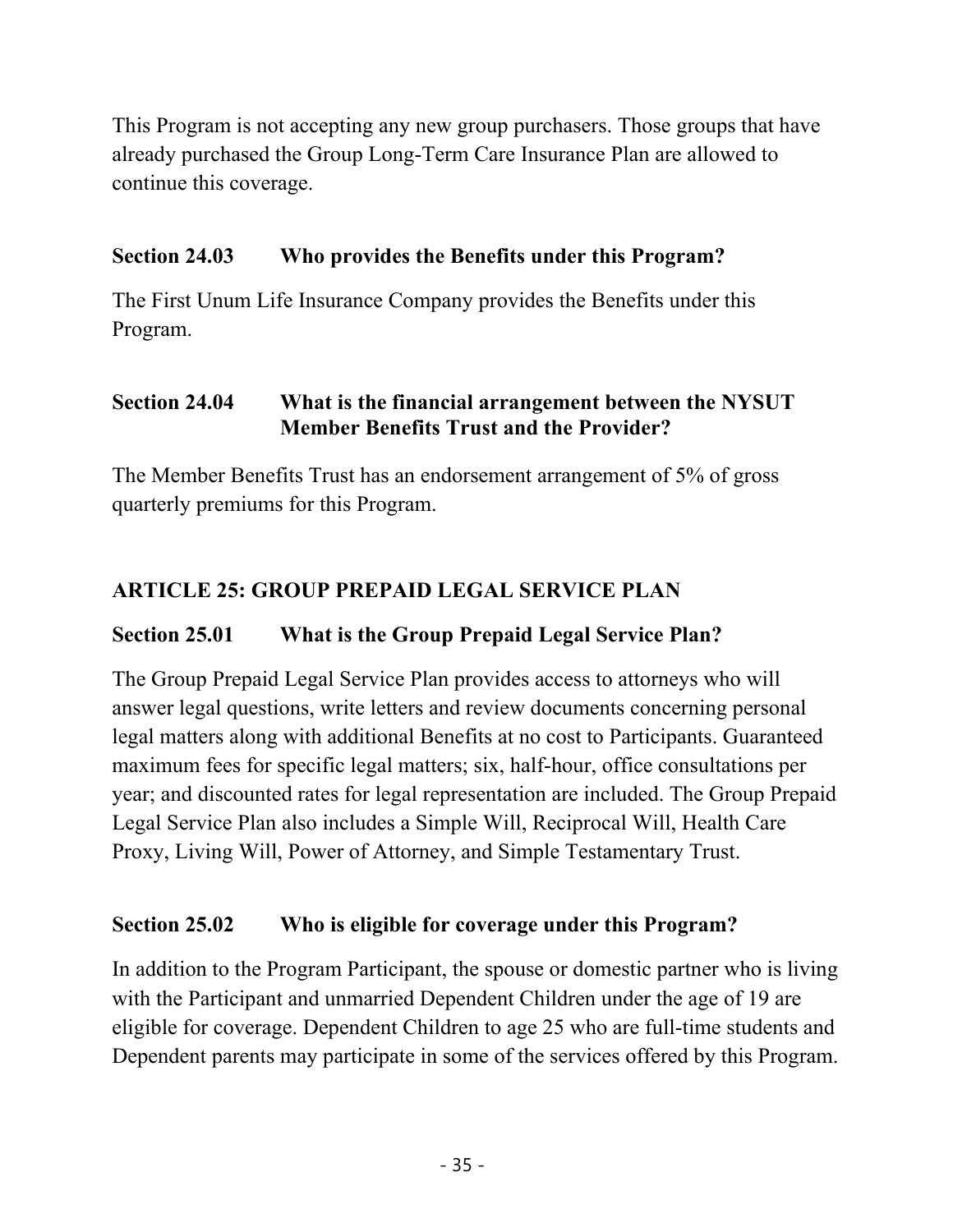### **Section 25.03 Who provides the Benefits under this Program?**

Legal advice is provided by the National Legal Office attorneys or by a local referral attorney. The National Legal Office is Feldman, Kramer & Monaco, P.C. The Florida State Legal Office is Glantz Law and serves Florida residents and individuals needing legal assistance for matters arising in the State of Florida.

In the event that your problem cannot be resolved with telephone advice or by correspondence, you will be referred to a participating referral attorney in your area. Referral attorneys are located throughout the continental U.S. All are licensed and will provide legal representation at discounted rates. This Program is administered by the Member Benefits Trust.

# **Section 25.04 What is the financial arrangement between the NYSUT Member Benefits Trust and the Provider?**

The Member Benefits Trust has an endorsement arrangement of 15% of annual participation fees received for this Program.

# **ARTICLE 26: GROUP TERM LIFE INSURANCE PLAN**

# **Section 26.01 What is the Group Term Life Insurance Plan?**

The Group Term Life Insurance Plan offers a life insurance Benefit for Participants with additional options and services that provide more than a typical death Benefit. The group life insurance Benefit is payable to a Beneficiary or estate when a Participant of the policyholder dies while insured. This Group Program is offered to Employers, Local Associations and their Benefit Funds.

Accidental Death & Dismemberment Insurance is optional coverage that may be included in the Group Term Life Insurance Plan for a minimal additional cost. This insurance provides additional protection for Participants in the event of a dismembering injury or accidental death while insured. The loss must occur within 365 days of the accident. Death Benefits are paid to the Participant's named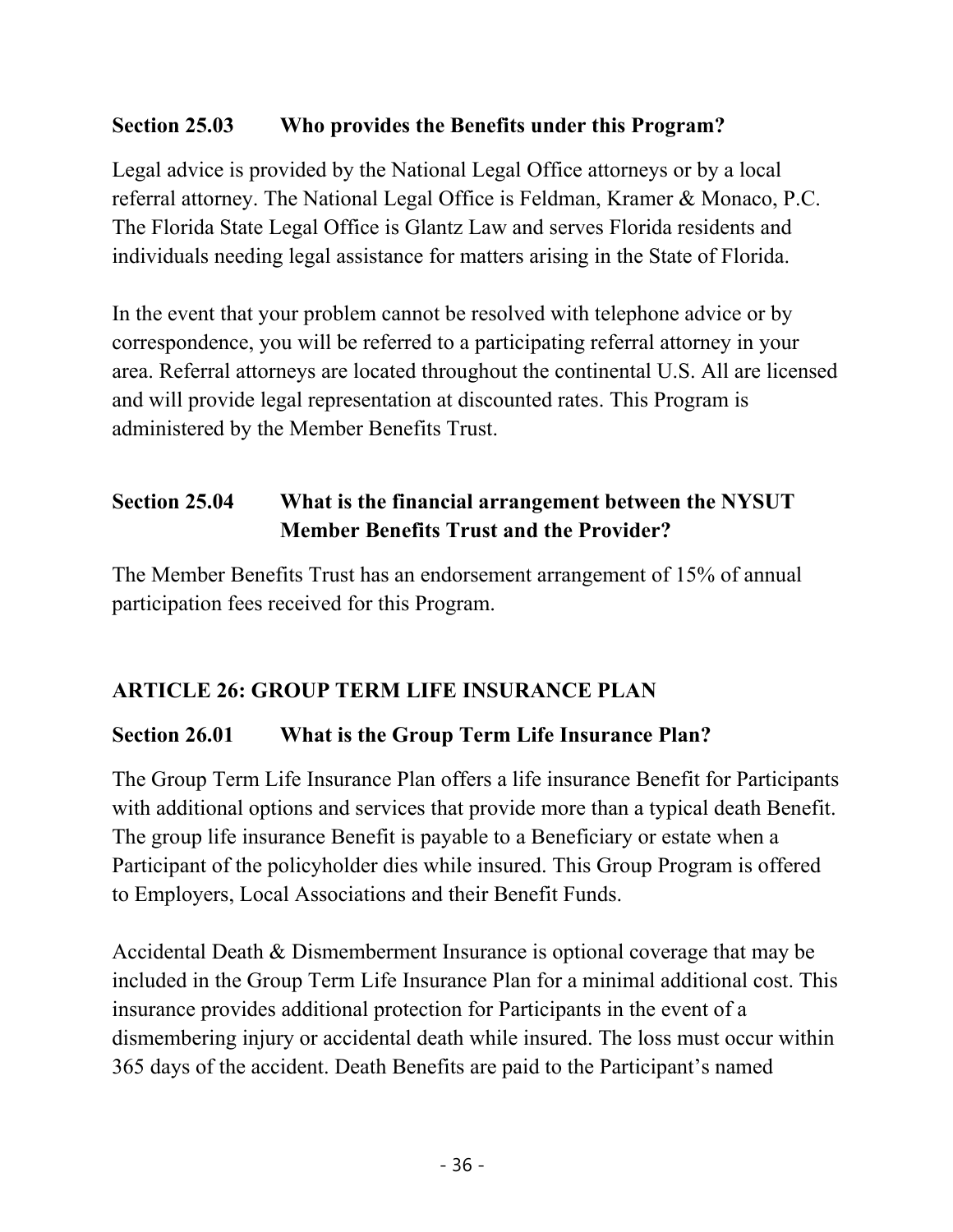Beneficiary; dismemberment Benefits are paid to the Participant.

### **Section 26.02 Who provides the Benefits under this Program?**

The First Unum Life Insurance Company provides and administers the Benefits under this Program.

### **Section 26.03 What is the financial arrangement between the NYSUT Member Benefits Trust and the Provider?**

The Member Benefits Trust has an endorsement arrangement of 5% of earned premiums for this Program.

# **ARTICLE 27: GROUP VISION CARE PLAN**

### **Section 27.01 What is the Group Vision Care Plan?**

The Group Vision Care Plan provides high quality eye care services from the Program's participating providers and includes a comprehensive eye examination, frames and lenses, or contact lenses. The group selects the length of Benefit period and frame collection. An enhanced lens package is also available. This Group Program is offered to Employers, Local Associations and their Benefit Funds.

#### **Section 27.02 Who provides the Benefits under this Program?**

Davis Vision provides the Benefits under this Program and jointly administers this Program with the Member Benefits Trust.

## **Section 27.03 What is the financial arrangement between the NYSUT Member Benefits Trust and the Provider?**

The Member Benefits Trust self-insures the risk for groups with guaranteed rate contracts, meaning total premiums collected and claims paid are pooled annually.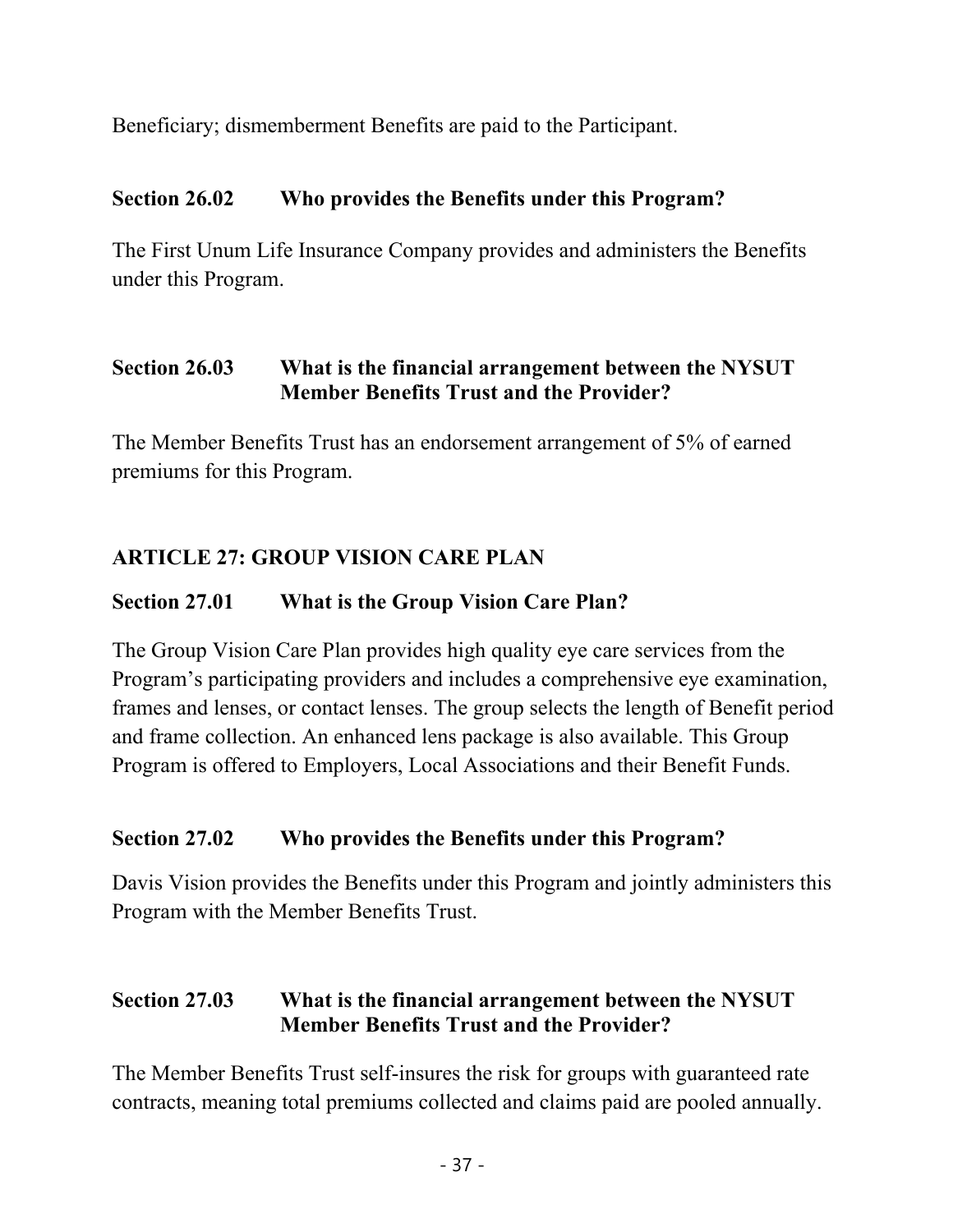At the end of the plan year, any surplus funds revert to the Member Benefits Trust; if a deficit exists, the Member Benefits Trust is responsible for covering the loss. For the last 10-year period, a surplus equaling approximately 14.38% of paid premiums has resulted. For self-insured group vision plans, the Member Benefits Trust has an endorsement arrangement of \$.07 per month per enrolled Participant.

### **ARTICLE 28: GROUP VOLUNTARY DISABILITY INSURANCE PLAN**

#### **Section 28.01 What is the Group Voluntary Disability Insurance Plan?**

The Group Voluntary Disability Insurance Plan protects Participants' incomes by replacing a percentage of the insured's lost income if the individual becomes disabled because of an injury or illness. This Group Program can be purchased as a long-term plan or a short-term plan and is offered to Employers, Local Associations and their Benefit Funds. This Program requires a minimum of 20% of the eligible population to enroll in the coverage and is generally paid for by the Participant.

#### **Section 28.02 Who provides the Benefits under this Program?**

The First Unum Life Insurance Company provides the Benefits under this Program. It is administered by First Unum in conjunction with the Employer, Local Association's Benefit Fund and/or the Member Benefits Trust.

## **Section 28.03 What is the financial arrangement between the NYSUT Member Benefits Trust and the Provider?**

The Member Benefits Trust has an endorsement arrangement of 8% of gross premiums for this Program.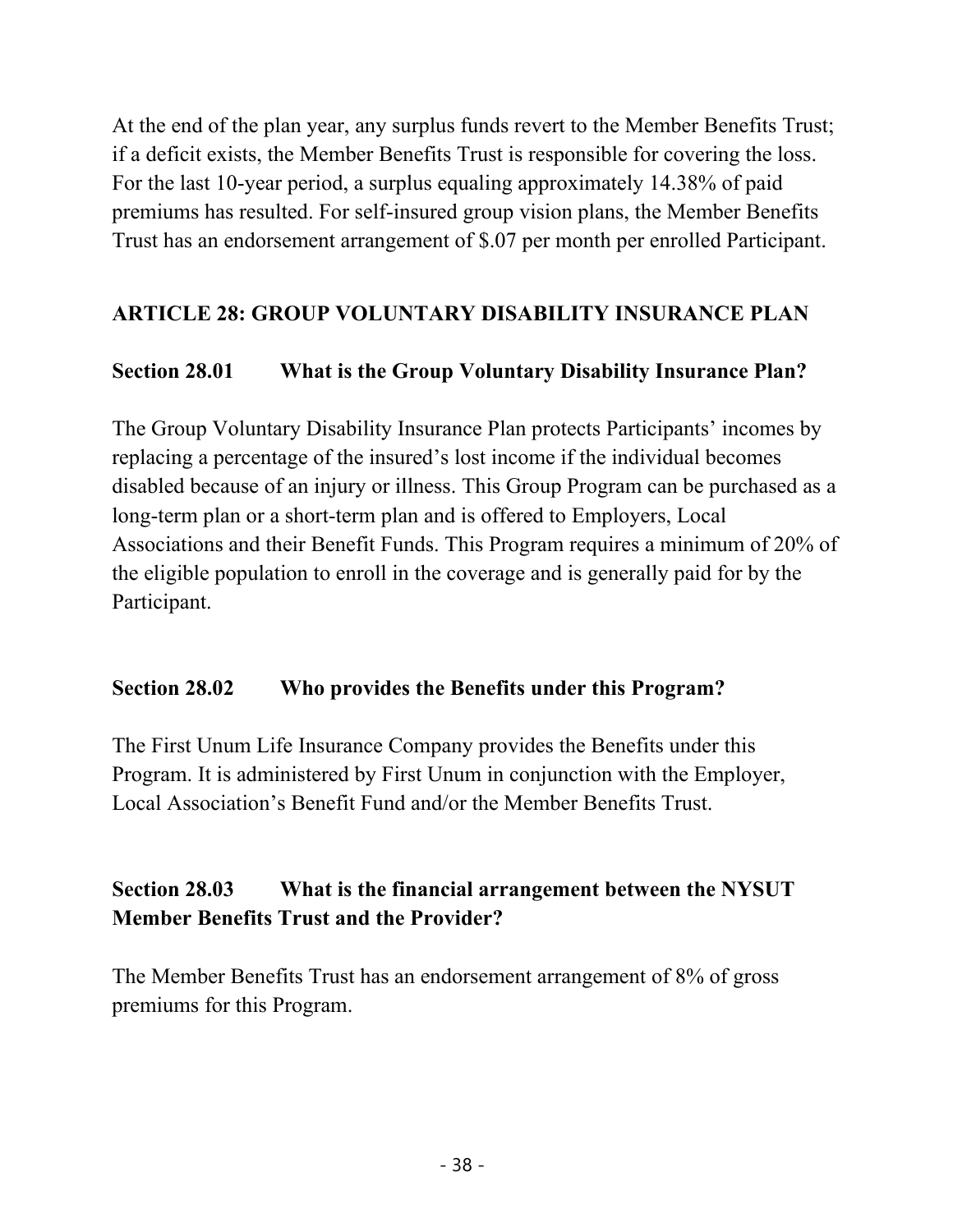### **ARTICLE 29: GROUP VOLUNTARY VISION CARE PLAN**

### **Section 29.01 What is the Group Voluntary Vision Care Plan?**

The Group Voluntary Vision Care Plan provides high quality eye care services from the Program's participating providers and includes a comprehensive eye examination, frames and lenses, or contact lenses. The benefit period for the Program is one year. This Group Program requires a minimum 20% of the eligible population to enroll in the coverage; is generally paid for by the Participant; and is offered to Employers, Local Associations and their Benefit Funds.

### **Section 29.02 Who provides the Benefits under this Program?**

Davis Vision provides the Benefits under this Group Program and jointly administers this Program with the NYSUT Member Benefits Trust.

### **Section 29.03 What is the financial arrangement between the NYSUT Member Benefits Trust and the Provider?**

The Member Benefits Trust self-insures the risk for groups with guaranteed rate contracts, meaning total premiums collected and claims paid are pooled annually. At the end of the plan year, any surplus funds revert to the Member Benefits Trust; if a deficit exists, the Member Benefits Trust is responsible for covering the loss. For the last 10-year period, a surplus equaling approximately 14.38% of paid premiums has resulted.

### **ARTICLE 30: HEALTH REIMBURSEMENT ARRANGEMENTS**

### **Section 30.01 What is a Health Reimbursement Arrangement?**

Health Reimbursement Arrangements (also known as Health Reimbursement Accounts and HRAs) are tax-advantaged, employer-funded, medical reimbursement Programs that help manage increasing health care costs. HRA Programs are used to pay for qualified medical expenses for employees and their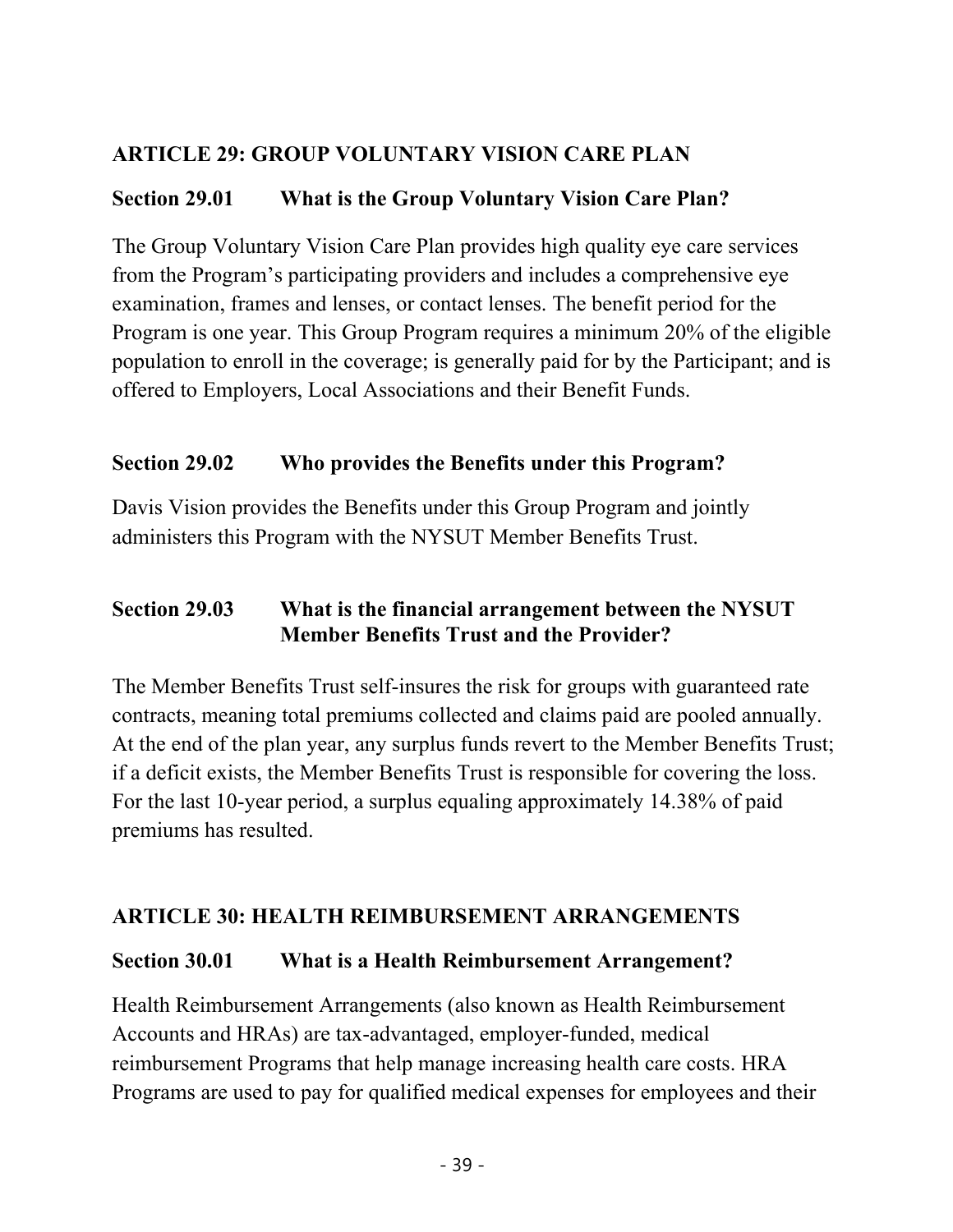families. They are entirely employer-funded, and unused amounts in an HRA can be carried forward for reimbursement in future years.

### **Section 30.02 Who is eligible to participate?**

Eligibility for the Program is determined by the Employer, subject to the collective bargaining agreement.

### **Section 30.03 Who provides the services?**

The Preferred Group Plans Inc. and P & A Administrative Services provide administration for Flexible Benefits Plans and Health Reimbursement Arrangements throughout New York State.

# **Section 30.04 What are the financial arrangements between the NYSUT Member Benefits Trust and the Providers?**

The Member Benefits Trust has an endorsement arrangement of \$0.20 per Participant per month with an additional \$0.05 for each participant in an additional endorsed program with The Preferred Group Plans, Inc. and \$0.10 per Participant per month with P & A Administrative Services, Inc.

# **ARTICLE 31: COBRA CONTINUATION COVERAGE**

The Consolidated Omnibus Budget Reconciliation Act of 1985 (COBRA) provides for the continuation of group health coverage for individuals who experience a "Qualifying Event" that would cause a loss of their group health coverage.

The following is a summary of only the major features of the law. You should review the relevant Official Documents (group and voluntary vision, group and voluntary dental, HRA and FSA, as applicable) from the applicable Benefit Providers for more specific information regarding your particular situation.

The information below is a shortened version of the actual notice provided by the applicable entity maintaining the program (group and voluntary vision, group and voluntary dental, HRA and FSA, as applicable) and should only be used as a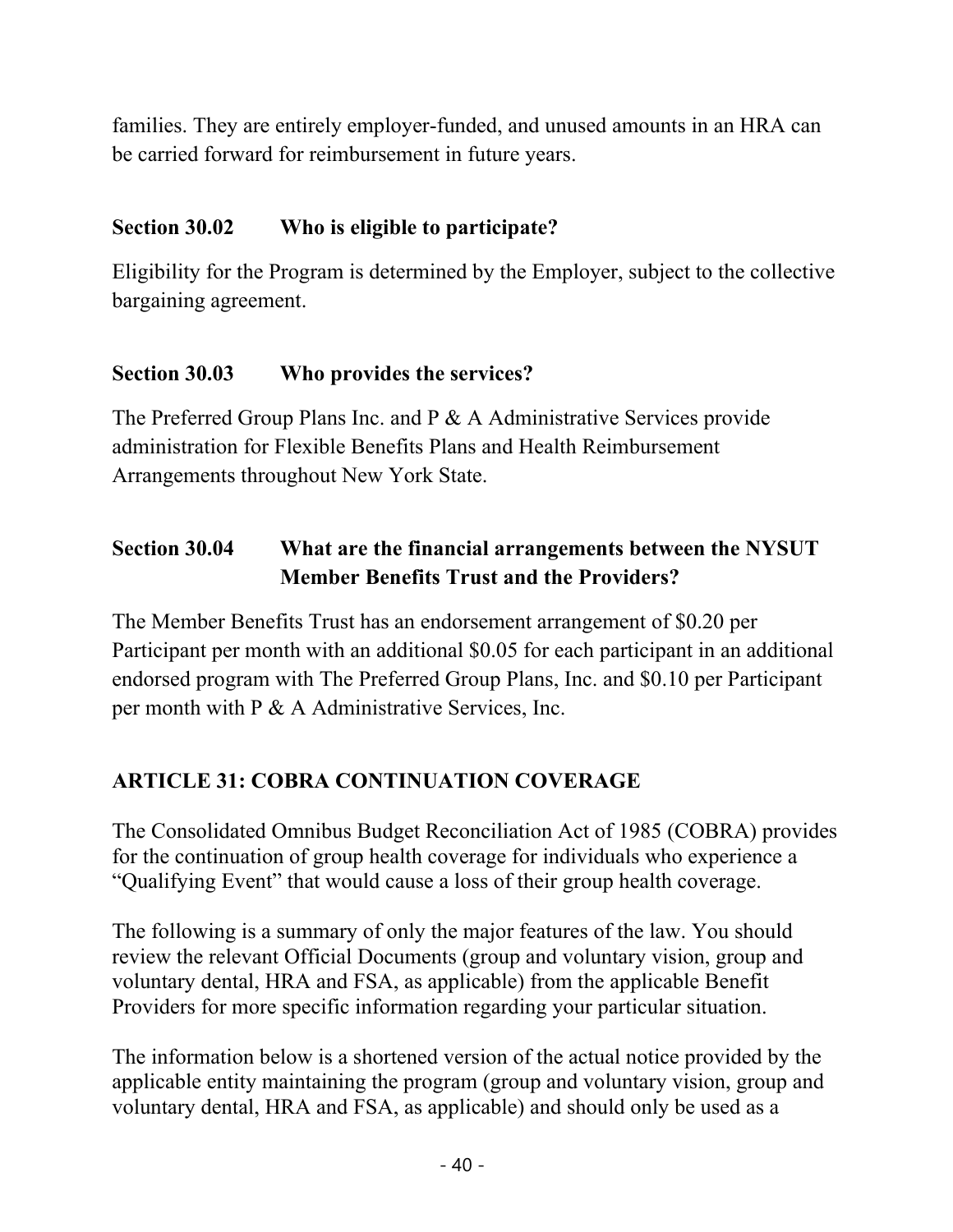reference.

Under Federal COBRA law, your employer is required to offer covered employees and their covered family members (legal spouse and dependent children) the opportunity for a temporary extension of group health coverage called "Continuation Coverage" or "COBRA Continuation Coverage" at group rates when coverage under the applicable Benefit Program would otherwise end due to certain "Qualifying Events."

**Qualifying Events for a Covered Employee** – A covered employee may have the right to elect COBRA Continuation Coverage if group health coverage is lost because of a termination of employment (for any reason other than gross misconduct) or reduction in hours of employment.

**Qualifying Events for a Covered Spouse** – A covered spouse of an employee may have the right to elect COBRA Continuation Coverage if group health coverage is lost because of any of the following reasons: termination of the employee's employment (for any reason other than gross misconduct) or reduction in the employee's hours of employment; death of the employee; divorce or legal separation from the employee; or the employee becomes entitled to Medicare.

**Qualifying Events for Covered Dependent** C**hildren** – A covered dependent child of an employee may have the right to elect COBRA Continuation Coverage if group health coverage is lost because of any of the following reasons: termination of the employee's employment (for any reason other than gross misconduct) or reduction in the employee's hours of employment; death of the employee; parents' divorce or, if applicable, legal separation; employee becomes entitled to Medicare; or the child loses eligibility status under the terms of the applicable Benefit Program.

**Employee, Spouse and Dependent Notification Requirements** – Under the law, the employee, spouse or other covered family member has the responsibility to notify the Benefit Provider of a divorce, legal separation or a child losing dependent status under the terms of the applicable Benefit Program. This notification must be made within 60 days from whichever date is later, the date of the event or date on which health plan coverage would be lost under the Official Documents because of the event. If this notification is not completed according to the Benefit Provider's procedures and within the required 60-day notification period, your rights to Continuation Coverage may be forfeited.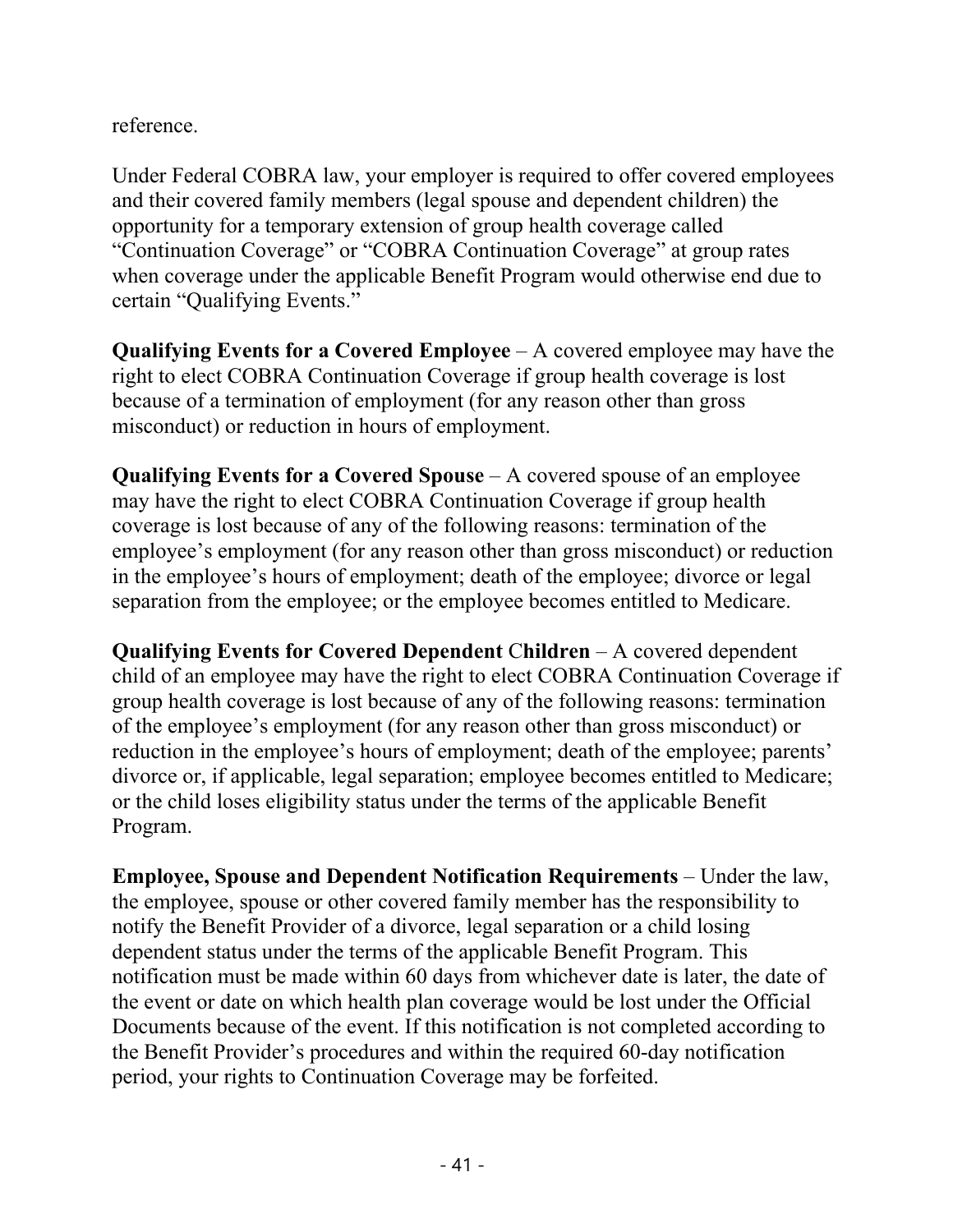**Election Period and Coverage** – Once a Qualifying Event has occurred and is reported, the covered individuals (also known as "Qualified Beneficiaries") will be notified of their rights to elect Continuation Coverage. Each Qualified Beneficiary will have an independent right to elect COBRA Continuation Coverage. Covered Employees may elect Continuation Coverage on behalf of their spouse, and parents may elect Continuation Coverage on behalf of their children.

COBRA Continuation Coverage is a temporary continuation of coverage that generally lasts for 18 months due to employment termination or reduction of hours of work. For all other Qualifying Events, COBRA Continuation Coverage may last up for up to 36 months.

If coverage is lost due to termination of employment (for any reason other than gross misconduct) or reduction in hours of work, the maximum COBRA Continuation Coverage period may be extended if a second Qualifying Event occurs within the initial 18-month Continuation Coverage period. This extension is only available if the second Qualifying Event would have caused the spouse or dependent child to lose coverage under the applicable Benefit Program had the first Qualifying Event not occurred.

An 11-month disability extension of the initial 18-month period (for a maximum of 29 months) is also available if any family member covered under the applicable Benefit Program is determined by the Social Security Administration to be disabled. The disability must have started at some time before the 60**th** day of COBRA Continuation Coverage and must last until at least the end of the 18 month period of COBRA Continuation Coverage.

If a Qualified Beneficiary elects Continuation Coverage, that individual will be required to pay the entire cost of the group health coverage, plus a 2% administration fee. This coverage will be identical to the coverage that is required under the applicable Benefit Program to active employees and/or covered dependents.

**\*\* Special Temporary COVID-19 Related Plan Provision** – Effective March 1, 2020, through 60 days following the announced end of the COVID-19 National Emergency (or such later date as may be provided in applicable government guidance), referred to as the "outbreak period," the timeframes for notifying the applicable Benefit Provider of a qualifying event (including a disability determination during a COBRA Continuation Coverage period), for electing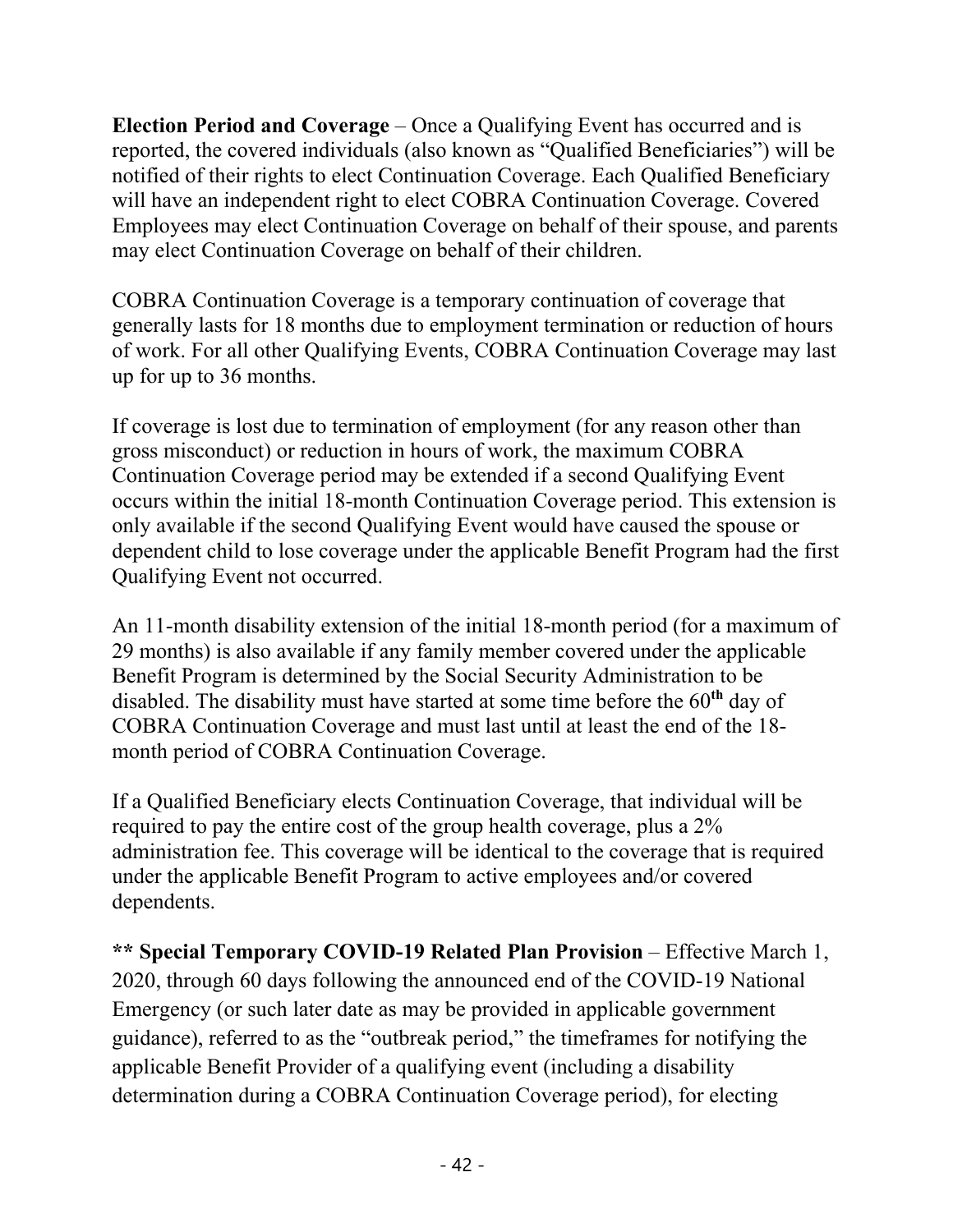COBRA Continuation Coverage and paying for COBRA Continuation Coverage will be suspended until after the end of the outbreak period. This means, for example, that you will have until 60 days following the end of the outbreak period in which to elect COBRA Continuation Coverage. You should contact the applicable Benefit Provider if you have questions about your COBRA rights during the COVID-19 outbreak period.

# **ARTICLE 32 – STATEMENT OF ERISA RIGHTS**

# **Section 32.01 What are ERISA rights?**

As a Participant in the Plan, you are entitled to certain rights and protections under the Employee Retirement Income Security Act of 1974 (ERISA). ERISA provides that a Plan Participant shall be entitled to:

# **Receive Information About Your Plan and Benefits.** This includes the right to:

1. Examine, without charge, at the Plan Administrator's office and at other specified locations such as worksites, all documents governing the Plan, including insurance contracts and collective bargaining agreements, and a copy of the latest annual report (Form 5500 Series) filed by the Plan with the U.S. Department of Labor and available at the Public Disclosure Room of the Employee Benefits Security Administration;

2. Obtain, upon written request to the Plan Administrator, copies of documents governing the operation of a Plan, including, if applicable, insurance contracts and collective bargaining agreements and copies of the latest annual report (Form 5500 Series) and updated summary plan description. The Plan Administrator may make a reasonable charge for the copies. Where permitted by law, these documents may be provided electronically; and

3. Receive a summary of a Plan's annual financial report. The Plan Administrator is required by law to automatically furnish each participant with a copy of this summary annual report if the Plan files a Form 5500.

**Continue Group Health Coverage.** This includes: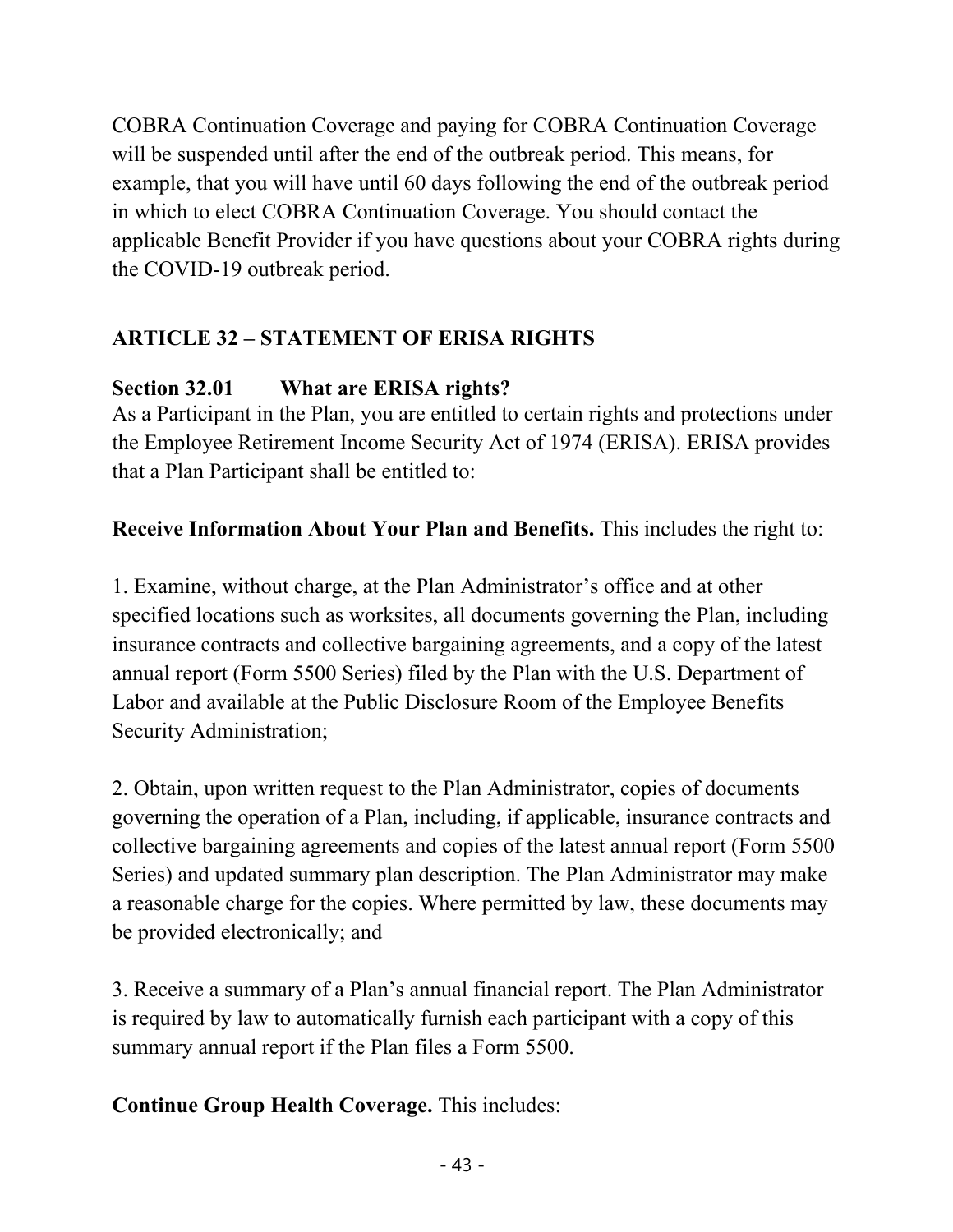The right to continue health care coverage for yourself, your spouse and your dependents if there is a loss of coverage under a plan providing group health coverage (group and voluntary dental, group and voluntary vision, HRA and FSA, as applicable) as a result of a Qualifying Event. You or your Dependents may have to pay for such coverage. See Article 31 above.

### **Prudent actions by Plan fiduciaries**

In addition to creating rights for Plan Participants, ERISA imposes duties upon the people who are responsible for the operation of a Plan (referred to as "fiduciaries"). Fiduciaries have a duty to operate a Plan prudently and in the interest of Plan participants and beneficiaries. No one, including the Employer, may fire you or discriminate against you to prevent you from obtaining a welfare benefit or exercising your rights under ERISA.

### **Enforce your Rights**

If your claim for a welfare benefit is denied in whole or in part, you must receive a written explanation of the reason for the denial. You have the right to have the appropriate Claims Administrator review and reconsider your claim.

Under ERISA, there are steps that a Plan participant can take to enforce the above rights. For instance, if you request materials from the Plan and do not receive them within 30 days, you may file suit in a Federal court. In such a case, the court may require the Plan Administrator to provide the materials and pay you up to \$110 per day until you receive the materials, unless the materials were not sent because of reasons beyond the control of the Plan Administrator.

If you have a claim for benefits that is denied or ignored, in whole or in part, you may file suit in a State or Federal court. In addition, if you disagree with a Claims Administrator's determination or lack thereof concerning the qualified status of a medical child support order, you may file suit in a Federal court.

If it should happen that Plan fiduciaries misuse the Plan's money, or if you are discriminated against for asserting your rights, you may seek assistance from the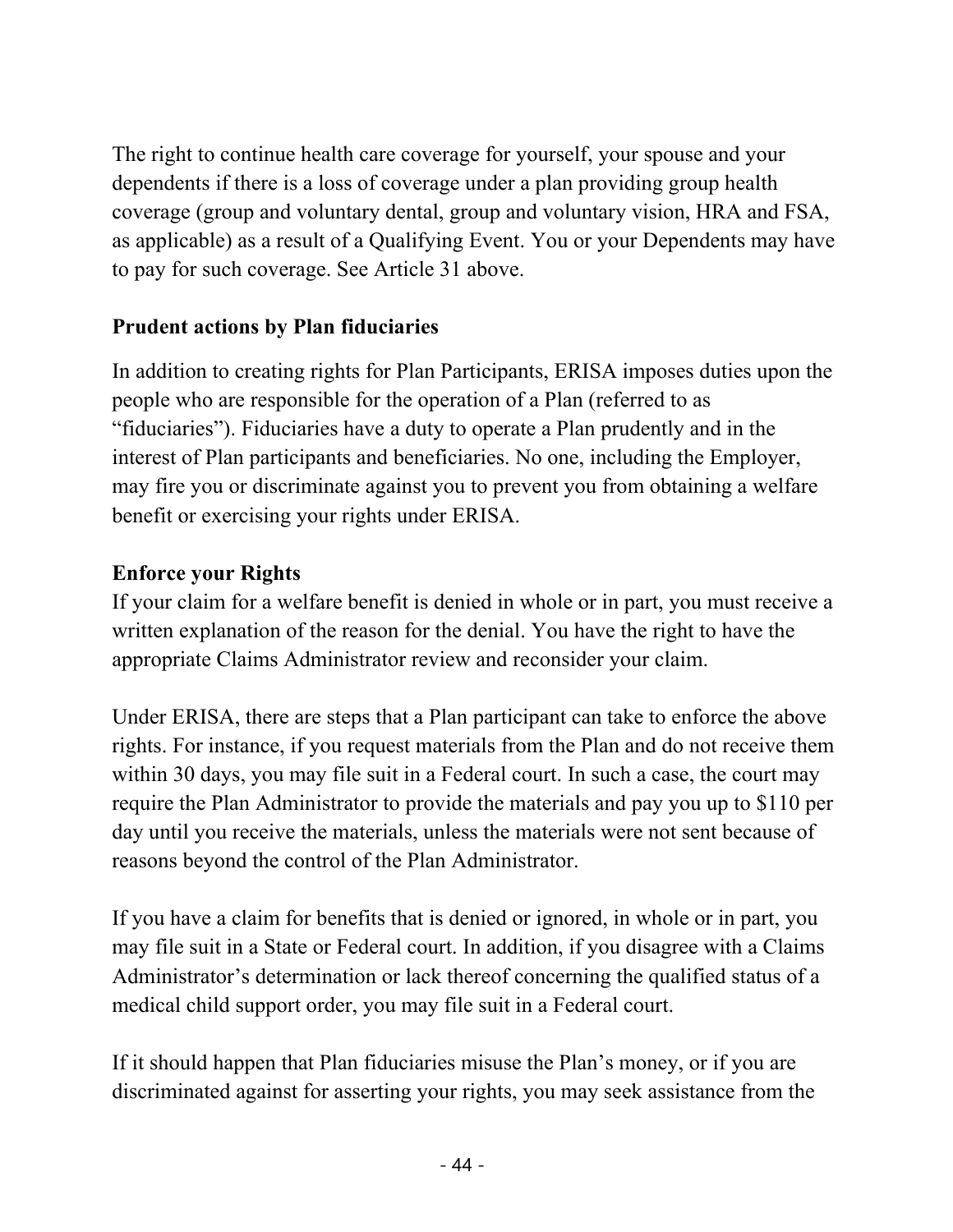U.S. Department of Labor, or you may file suit in a Federal court. The court will decide who should pay court costs and legal fees. If you are successful, the court may order the person that you have sued to pay these costs and fees. If you lose, the court may order you to pay these costs and fees (for example, if it finds that your claim is frivolous).

### **Assistance with Questions**

If you have any questions about your Plan, you should contact the NYSUT Member Benefits Trust at 800-626-8101. If you have any questions about this statement or about your rights under ERISA, you should contact (1) the nearest office of the Employee Benefits Security Administration, U.S. Department of Labor as listed in your telephone directory, or (2) the Division of Technical Assistance and Inquiries, Employee Benefits Security Administration, U.S. Department of Labor, 200 Constitution Avenue, N.W., Washington, D.C. 20210. You may also obtain certain publications about your rights and responsibilities under ERISA by calling the publications hotline of the Employee Benefits Security Administration.

### **Section 32.02 Confidentiality of Protected Health Information**

A Federal law, the Health Insurance Portability and Accountability Act of 1996 (HIPAA), requires that health plans protect the confidentiality of your private health information, effective April 14, 2003. A complete description of your rights under HIPAA can be found in the Plan's Privacy Notice, which is distributed to you in accordance with HIPAA and is available from the Plan's Privacy Official or by visiting the NYSUT Member Benefits website at *memberbenefits.nysut.org*.

### **ARTICLE 33: IMPORTANT INFORMATION**